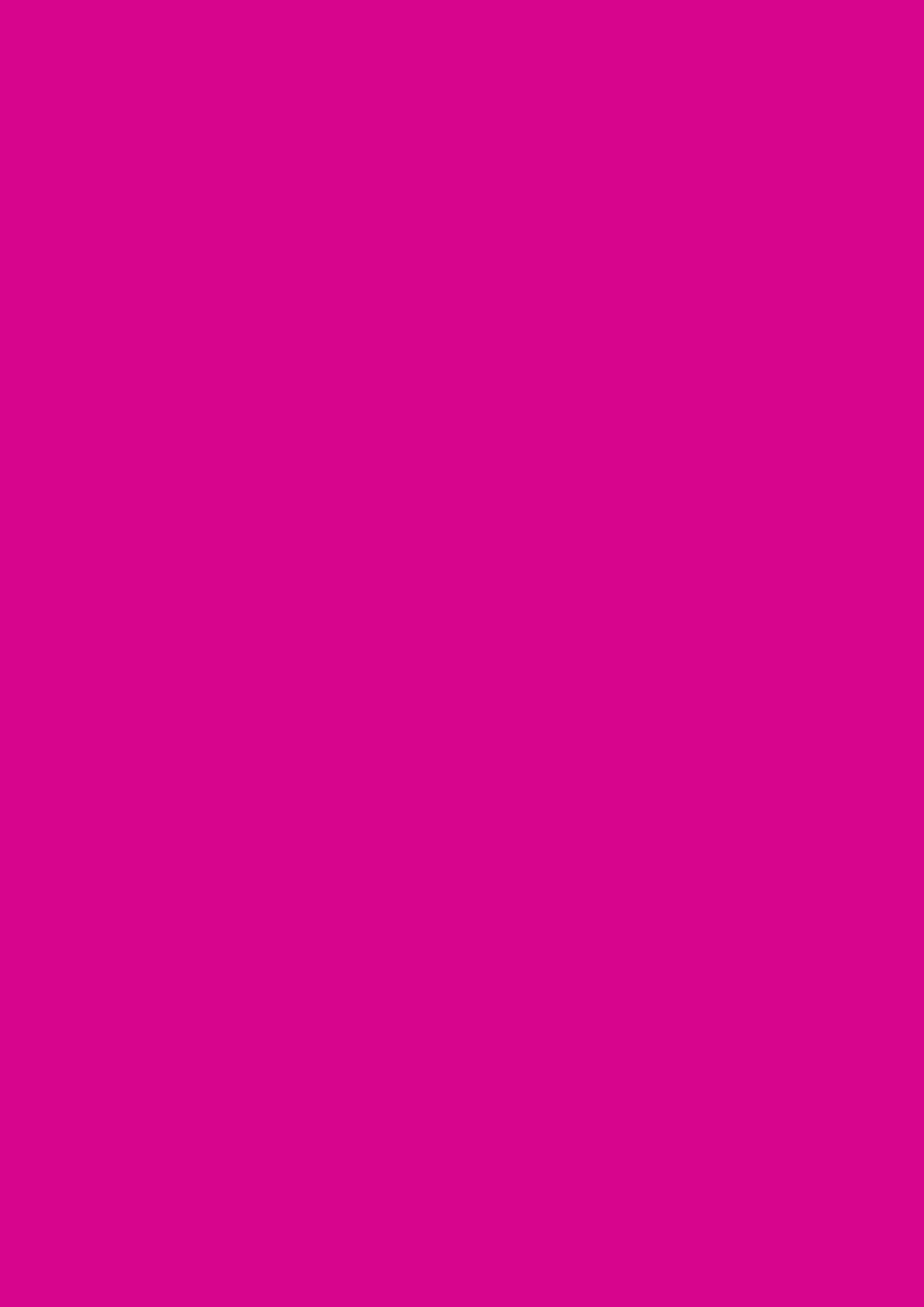# **Proceed with caution**

# What makes personal budgets work?

Claudia Martinez Joshua Pritchard

February 2019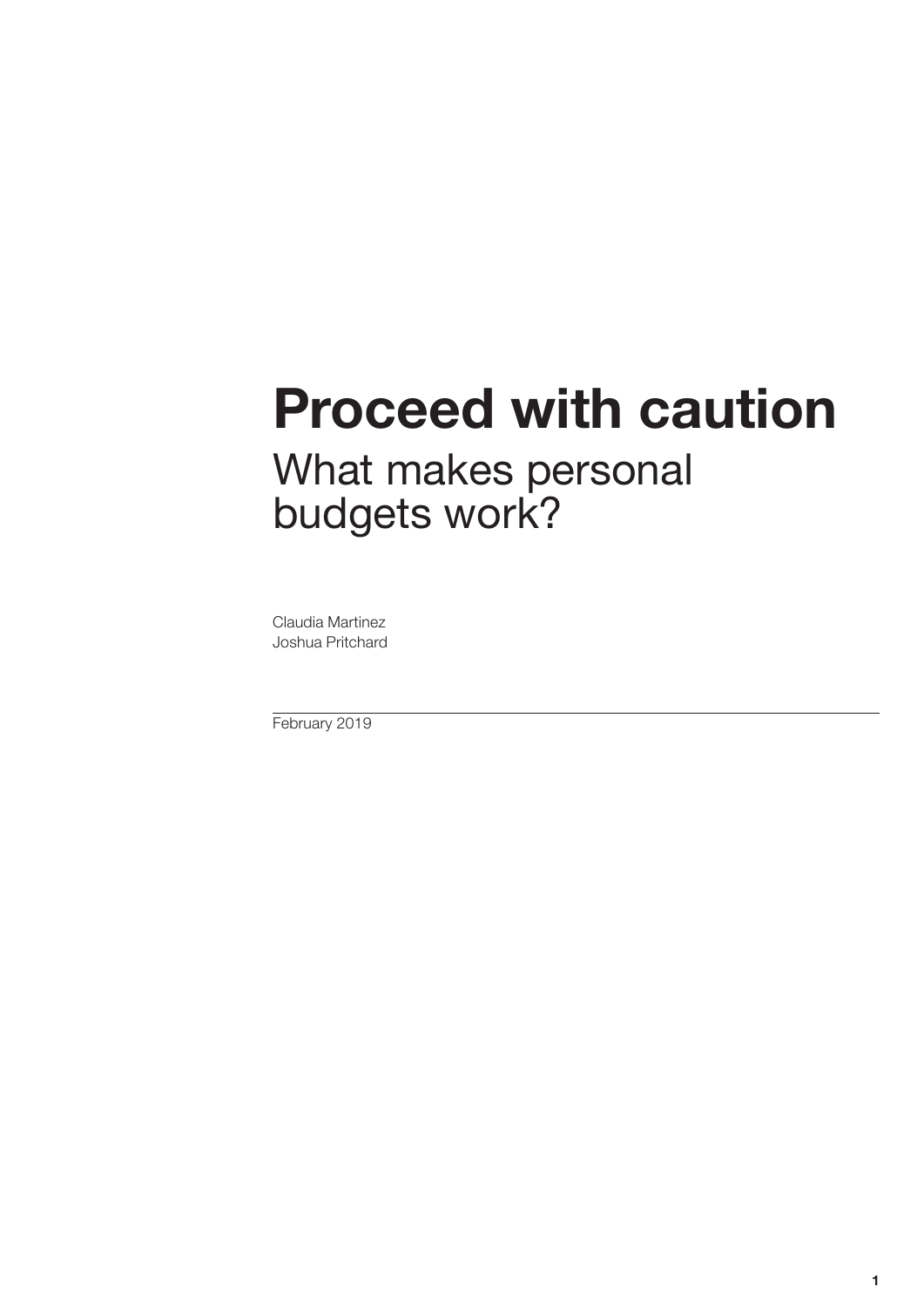# **Acknowledgements**

The authors would like to thank Maisie Borrows and Daniel El-Gamry for their support with earlier versions of this report.

# **Advisory board**

*Reform* is particularly grateful to the expert advisory board who supported the authors on this project and provided feedback on the drafts of this paper.

**Vidhya Alakeson**, Chief Executive, Power to Change. Vidhya was appointed the Chief Executive of The Power to Change in January 2015. She was formerly the Deputy Chief Executive at independent think tank the Resolution Foundation and was also the mental health lead for the personal health budgets delivery programme at NHS England. Vidhya worked at the US Department of Health and Human Services in Washington D.C. from 2006-2010 and previously worked at the UK Treasury and the Prime Minister's Strategy Unit.

**Clare Gray**, Disability Advocacy Adviser, Shaw Trust. Clare has 17 years' experience working in the specialist field of disability and inclusion. She has worked at the Shaw Trust for over 14 years, including in frontline roles supporting disabled people to find employment and to manage their direct payments. Clare has been involved in the APPG Women and Work Committee, contributing to the recent report on Women Returners, is a member of the APPG for Disability and an active participant of the Independent Living Strategy Group, chaired by Baroness Campbell at the House of Lords.

**Tony Wilson**, Director, Institute for Employment Studies (IES). Tony has more than fifteen years' experience of employment research, policy and programme management. Tony has particular expertise in service design, delivery and evaluation and has advised UK government departments, parliamentary committees, devolved governments, local Councils and international bodies on employment and skills policy and research. Prior to joining IES, Tony was Director of Policy and Research at the Learning and Work Institute, and before this spent a decade working on employment, skills and welfare in a range of roles across HM Treasury, the Department for Work and Pensions and Jobcentre Plus.

**Samantha Windett**, Director of Policy, Impetus-PEF. Sam is the Director of Policy for Impetus – The Private Equity Foundation (Impetus-PEF), which transforms the lives of young people from disadvantaged backgrounds by ensuring they get the right support to succeed in school, in work and in life. Previously, Sam was Head of Policy at the Employment Related Services Association, the reportative body for the employment support sector and, prior to that, led the policy and public affairs work for frontline organisations in the private and charity sectors.

# **External reviewers**

The authors would also like to thank Patrick J. Hall, Research Fellow, ESRC Sustainable Care Programme, Health Services Management Centre, University of Birmingham for helpful comments on an earlier draft of this paper.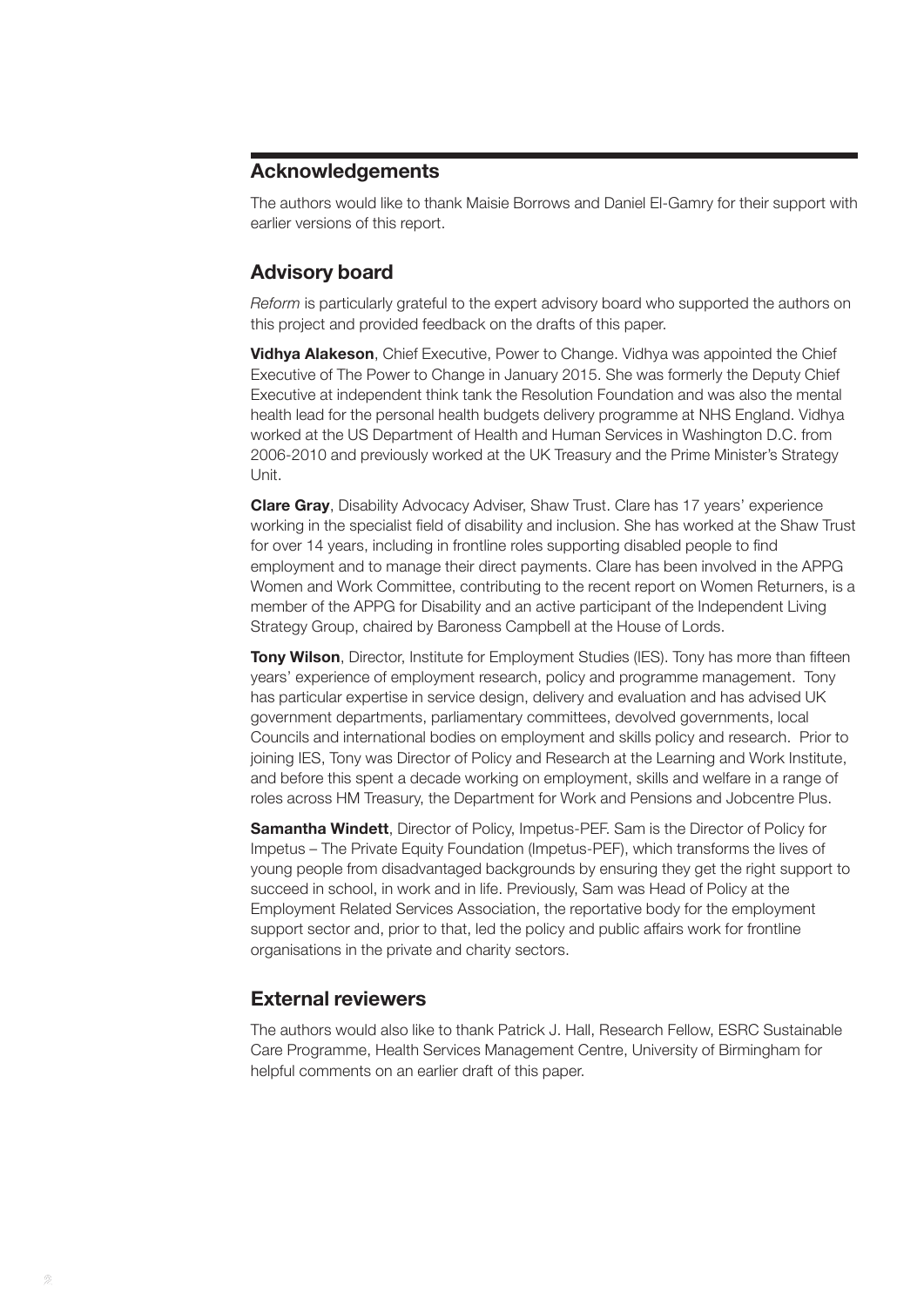## **Interviewees**

The authors would like to express their gratitude to the 14 individuals and organisations who kindly agreed to be interviewed as part of the research for this paper and agreed to be acknowledged:

Caroline Glendinning, Emerita Professor of Social Policy, University of York

Chris Fox, Professor of Evaluation and Policy Analysis, Manchester Metropolitan University; Director, Policy Evaluation and Research Unit, Manchester Metropolitan University and Co-Lead, MetroPolis

Gemma Hope, Director of Policy, Marketing and Communications, Shaw Trust

James Sanderson, Director of Personalised Care, NHS England

Kirsty Evans, Deputy Director, Adult Funding, Education and Skills Funding Agency

Kirsty McHugh, then Chief Executive, Employment Related Services Association (ESRA)

Professor Nick Bosanquet, Health Policy, Imperial College London

Professor Paul Corrigan CBE, Non-Executive Director, Care Quality Commission and Adjunct Professor of Health Policy, Imperial College London

Dr Paul Williams MP, Member of Parliament for Stockton South and former Chair, Stockton CCG

Dr Stefanie Ettelt, Associate Professor in Health Policy, London School of Hygiene & Tropical Medicine

Stephen Aldridge, Chief Analyst, Chief Economist and Director of Analysis and Data Directorate, Ministry of Housing, Communities and Local Government

Stephen Evans, Chief Executive, Learning and Work institute

Tom Gentry, Senior Health and Care Policy Manager, Age UK

Tony Hunter, Chief Executive, Social Care Institute for Excellence

### *Reform*

*Reform* is established as the leading Westminster think tank for public service reform. We are dedicated to achieving better and smarter public services. Our mission is to set out ideas that will improve public services for all and deliver value for money.

We work on core sectors such as health and social care, education, home affairs and justice, and work and pensions. Our work also covers issues that cut across these sectors, including public service design and delivery and digital public services.

We are determinedly independent and strictly non-party in our approach.

*Reform* is a registered charity, the Reform Research Trust, charity no.1103739. This publication is the property of the Reform Research Trust.

This report was published independently and may not represent the views of our donors and partners. *Reform*'s three largest corporate donors in 2018 were BT Group, Deloitte, and DXC Technology. For a full list of our corporate donors and further information about *Reform*'s funding model see our [webpage.](https://reform.uk/what-we-do/transparency)

The arguments and any errors that remain are the authors' and the authors' alone.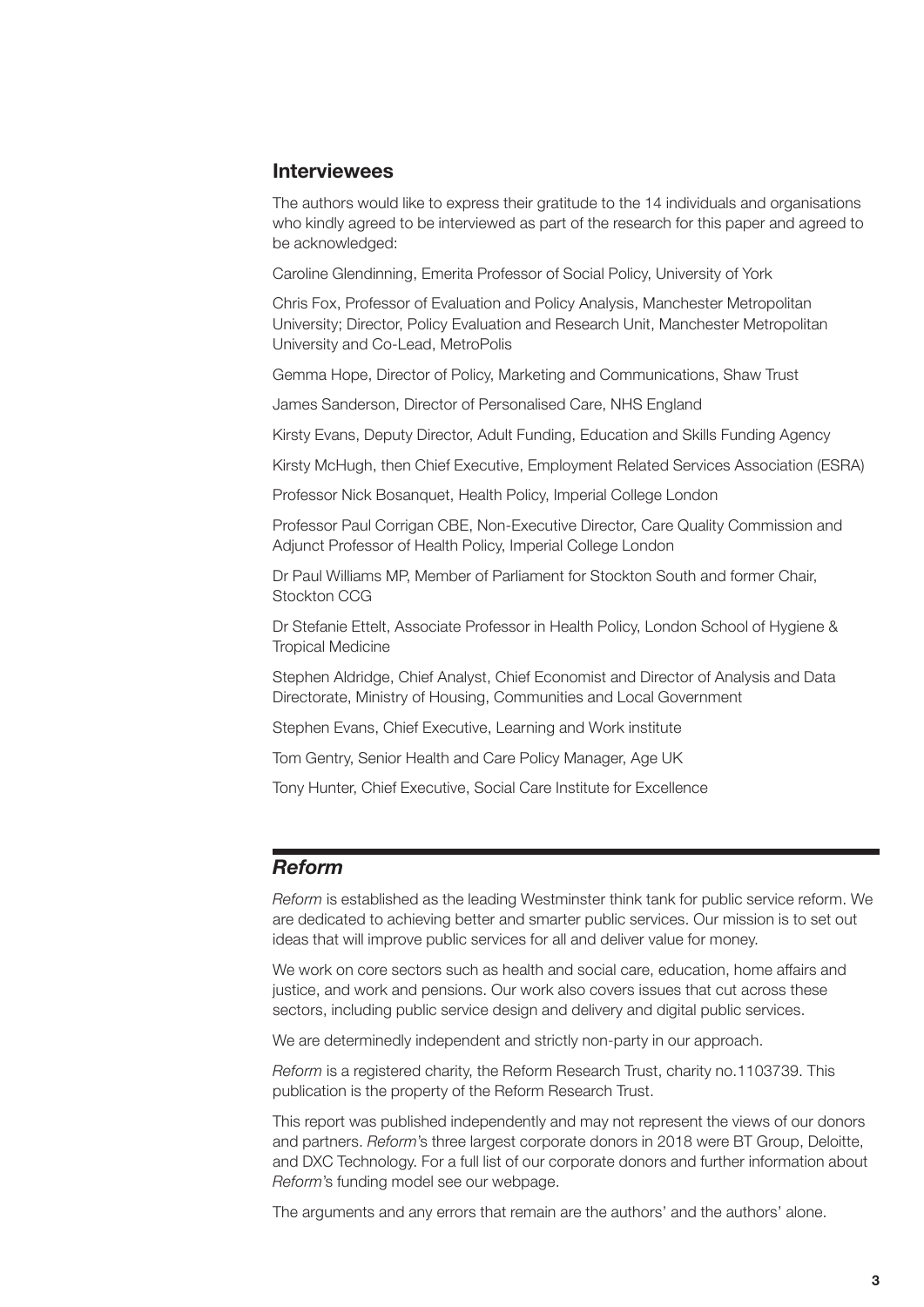# **Contents**

| Foreword                  |                         |                                                                 | 5  |
|---------------------------|-------------------------|-----------------------------------------------------------------|----|
| <b>Executive summary</b>  |                         |                                                                 | 6  |
|                           | Recommendations         |                                                                 | 7  |
| Introduction              |                         |                                                                 | 9  |
|                           |                         | Personal budgets: an overview                                   | 11 |
| 1.1                       |                         | Personal budgets as tools for personalisation                   | 12 |
| 1.2 <sub>2</sub>          |                         | How have personal budgets been implemented                      | 15 |
| $\overline{2}$            |                         | How far could personal budgets go?                              | 17 |
| 2.1                       |                         | Complex and long-term needs                                     | 18 |
|                           | 2.1.1                   | Personal health budgets in mental health                        | 18 |
|                           | 2.1.2                   | Beyond continuing healthcare                                    | 20 |
| 2.2                       | Maternity care          |                                                                 | 20 |
| 2.3                       |                         | Personal budgets in education                                   | 21 |
|                           | 2.3.1                   | The alternative: Personal budgets for<br>disadvantaged children | 22 |
| 2.4                       |                         | <b>Transitional times</b>                                       | 23 |
|                           | 2.4.1                   | Offender rehabilitation                                         | 23 |
|                           | 2.4.2                   | Long-term unemployment                                          | 25 |
| 3                         | Weighting the evidence  |                                                                 | 27 |
| 4                         | <b>Enabling success</b> |                                                                 | 30 |
| 4.1                       |                         | Meaningful choice                                               | 31 |
| 4.2                       | Integration             |                                                                 | 32 |
|                           | 4.2.1                   | Systematic integration                                          | 33 |
|                           | 4.2.2                   | Co-production                                                   | 35 |
| 4.3                       |                         | Support, guidance and information                               | 37 |
|                           | 4.3.1                   | A digital approach                                              | 38 |
|                           | 4.3.2                   | <b>Advisors and enablers</b>                                    | 40 |
| 4.4                       |                         | Data-driven assessments                                         | 43 |
|                           | 4.4.1                   | Individual needs                                                | 43 |
|                           | 4.4.2                   | <b>Evaluating outcomes</b>                                      | 44 |
| Conclusion                |                         |                                                                 | 47 |
| 48<br>Glossary            |                         |                                                                 |    |
| <b>Bibliography</b><br>51 |                         |                                                                 |    |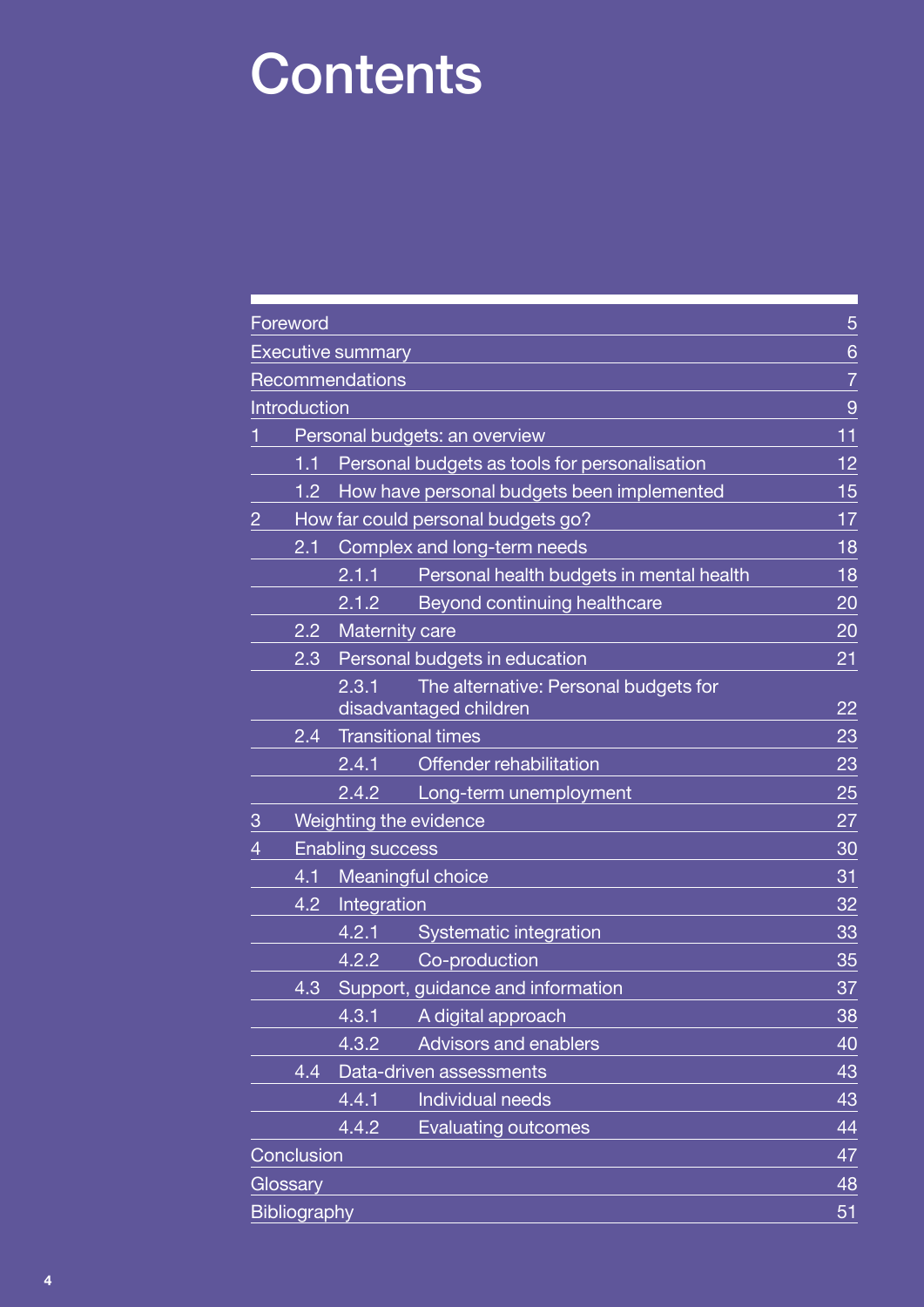# <span id="page-6-0"></span>Foreword

It is a simple concept. Start by enabling someone to work out what package of care, support or services they need, and then provide funding to meet that need. Personalised budgets put power in the hands of the recipients of public services and result in people getting what they agree they need, rather than just whatever was available.

As a member of the Health and Social Care Committee, I want to see people get the best possible public services, delivered in the most appropriate way to meet their needs. As a GP, I'm deeply concerned about the challenges facing our NHS and the need for integrated, personalised public services.

Public services are under intense pressure. Recently, the Committee produced a report on the *Long-term funding of adult social care* that foresaw a £2.5 billion funding gap for social care in 2020 unless fundamental changes are made to how care is designed and delivered. Other public services, including healthcare, are being strained by a larger population that is living for longer, often with increasingly complex health and care needs. All of this has been recognised in the NHS Long Term Plan and will surely be addressed in the overdue Green Paper on social care.

I am delighted that *Reform* has researched and assessed how personal budgets fit into these debates. Whilst critically considering the impact of personal budgets in health and social care, this report also looks at how the lessons of personalised public services can be applied more broadly. This includes in areas where personalisation remains somewhat distant and yet could unlock huge improvements for those people reliant upon those services, such as education, unemployment, and ex-offender rehabilitation.

The Government has pursued a strategy of personalised public services for several years now. Despite the slow progress noted in the Committee's report on Integrated care: organisations, partnerships and systems, we must continue to push for truly personalised public services to propel the health and social care system into the 21<sup>st</sup> century. Yet the Government must now make the case for personal budgets on the basis of evidence and not principles. We know that a personalised and integrated approach to care can improve outcomes for the service users and enable informed patient choice, where public services work *with* people, rather than doing things to them. However, as this report shows, we need better evidence around how public services can deliver the best value for money for those funding and using them – the British taxpayers.

Our work in the Health and Social Care Committee remains one of the most important platforms for Parliament's role in ensuring people are receiving the best public services, delivered in the most appropriate way to meet their needs. We also need the valuable work of think tanks and academics to provide robust analysis and offer external challenge to Government, with new and forward-thinking recommendations. This report provides an insight into the key issues surrounding personal budgets.

I hope you will find the insights within this paper as interesting and useful as I have, and that the Government and policymakers take note of the valuable recommendations it makes.

#### **Dr Paul Williams MP, Member, Health and Social Care Committee**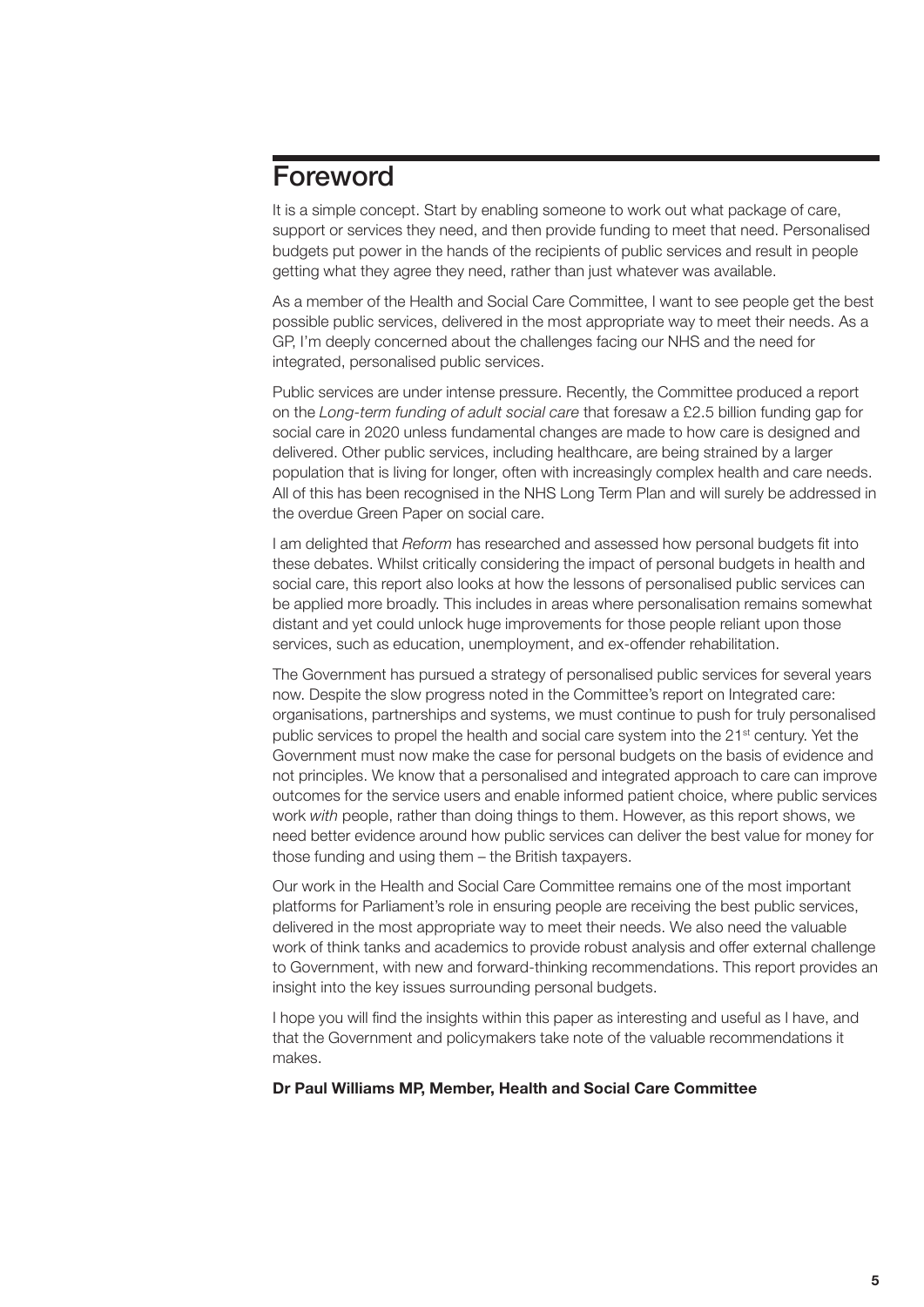# <span id="page-7-0"></span>**Executive summary**

This report provides a critical examination of how personal budgets have been used to deliver public services in the UK. It suggests where personal budgets show potential to deliver more effective, personalised public services, whilst also highlighting and proposing solutions to the key challenges raised by their implementation so far.

## **Personalised public services**

By allocating an agreed upon sum of money to an individual to meet their needs for care and support, personal budgets represent the ultimate expression of public services centred around the person and not the system. Proponents argue this devolved approach can provide greater control and improved outcomes for citizens, particularly those with complex needs, whilst also reducing burdens on reactive elements of the system. Critics are quick to point out the lack of evidence showing that personal budgets are costeffective or produce better outcomes for recipients.

# **How far could personal budgets go?**

The expansion of personal budgets across UK public services has been cautious. Whilst over 500,000 adults in social care already receive a personal budget from their local authority, the NHS has only recently begun to utilise personal health budgets (PHBs) for individuals with complex needs. The use of PHBs is likely to increase in keeping with the NHS Long Term Plan, particularly around mental health and maternity care. Education, ex-offender rehabilitation, and long-term unemployment also offer potential areas for personal budgets to have a significant impact, particularly if existing funding like the Pupil Premium and Flexible Support Fund are repurposed in the form of personal budgets.

# **Weighing the evidence**

A better evidence base on the impact of personal budgets in achieving improved outcomes and value-for-money is needed before they can be scaled-up. Most data collected from existing schemes has been focused on principles (such as empowerment and autonomy) more so than the financial or value-based assessments which are key to securing the buy-in of local authority commissioners and procurement officers. Personal budget schemes need to be trialled and evaluated in areas such as employment, education, and rehabilitation, to consider the impact on both the service users and the commissioning bodies.

# **Laying the groundwork**

It is necessary to get the fundamentals of personal budgets right before deploying them more broadly in public services. Efforts need to be made to ensure a healthy provider market, and challenging siloed public services by integrating, aligning, or co-ordinating services around the budget holder. Local authorities also have an obligation to ensure personal budget holders can make informed decisions about their service needs. This should include consistently providing the right information (enforced by a digital standard) and working collaboratively with third-sector and peer-to-peer advocacy groups to improve the support and guidance available.

## **Data-driven personal budgets**

Good data practices are needed to ensure that personal budgets are designed correctly and evaluated appropriately. The emphasis on co-production between the budget holder and professionals requires both parties to be able to draw upon accurate assessments of an individual's needs and capabilities. A data-driven approach to monitoring and evaluating personal budgets is also required; lessons should be learnt from good examples such as the Education, Health, and Care Plans, and applied elsewhere.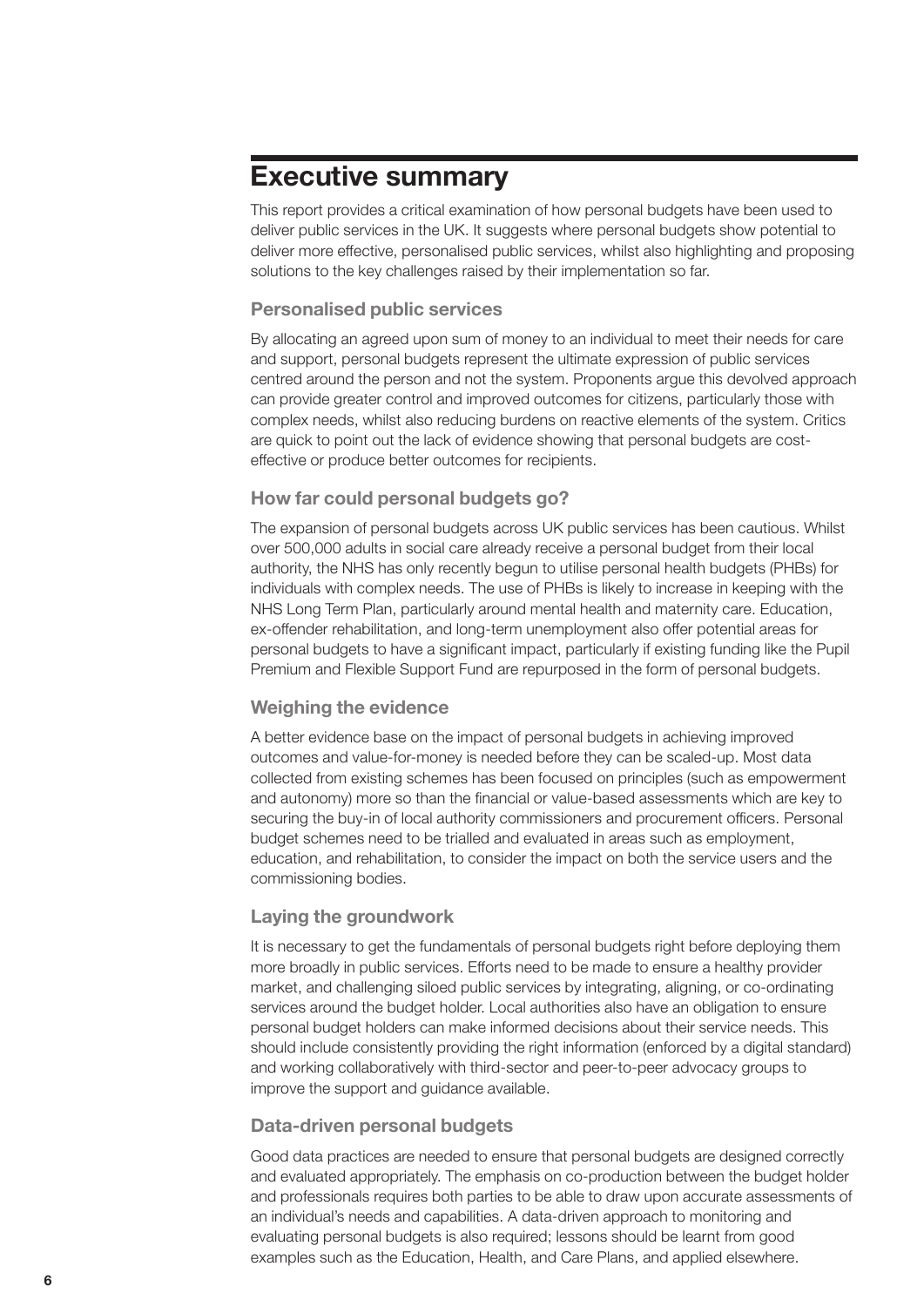# <span id="page-8-0"></span>**Recommendations**

- **1** Clinical Commissioning Groups and local authorities need to review their approach to block contracts and work with providers to identify alternative contracting agreements to offer personalised commissioning and services. A phased approach will be needed to help providers manage financial risk.
- **2** The Department for Education should pilot personal budgets for disadvantaged pupils. This should be accompanied by specialised advice and support for parents in receipt of the disadvantaged pupil personal budget.
- **3** The Department for Education should evaluate whether advice for parents in receipt of the disadvantaged pupil personal budget would be best delivered by schools or through a national advice service.
- **4** Schools should have a mandate to inform parents in receipt of the disadvantaged pupil personal budget about how the money is spent.
- **5** Schools should complete a statement of evidence of creative use of the budget and where it has delivered value for money. The Department for Education should create a publicly available repository of evidence to inform and guide the wider roll-out of personal budgets.
- **6** The Ministry of Justice should include an 'innovation budget' for Community Rehabilitation Companies in the forthcoming round of contracting, ringfenced for Community Rehabilitation Companies to pilot personal budgets in their contract package area. The Ministry of Justice should be responsible for conducting the accompanying research, analysis and dissemination of learnings from the pilots.
- **7** The Department for Work and Pensions should increase transparency of the Flexible Support Fund and publish which JobCentres are chronically underspending the money available to meet claimants' needs.
- **8** In some Jobcentre Plus offices, a proportion of the Flexible Support Fund should be ringfenced to pilot a personal budget scheme for a relevant group of out-of-work universal credit claimants, providing them with a cash sum to spend on improving their employability skills.
- **9** The Ministry of Housing, Communities, and Local Government should implement a digital standard for local service directories and support efforts to make service directories more standardised about what information they provide to citizens and how they do it.
- **10** Frontline and administrative staff in areas with personal budget schemes should receive additional training on their duties surrounding personal budgets as part of their professional training. This should include a recognition that their role is to work as advisors as well as enablers for the personal budget holder.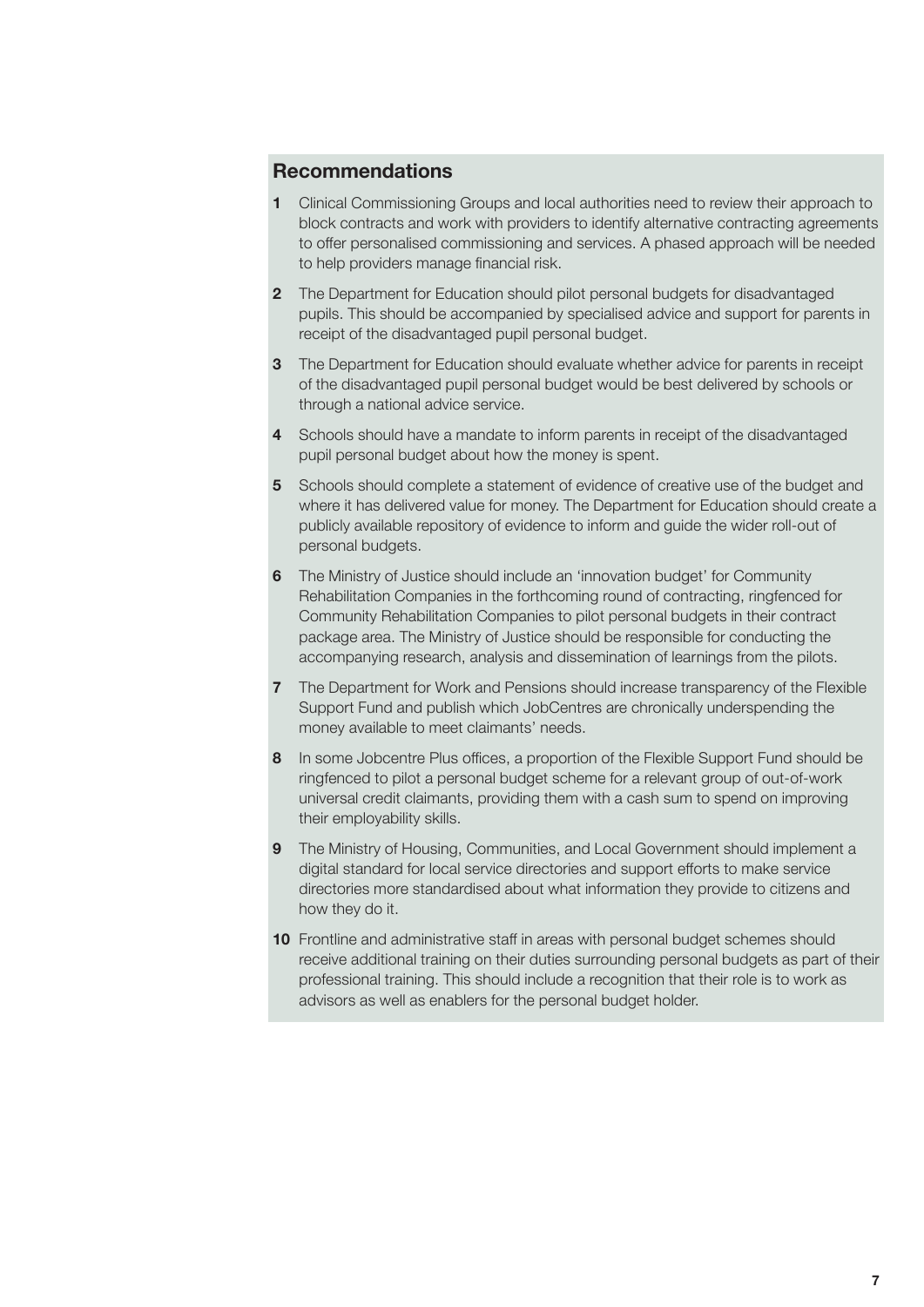- **11** In areas where personal budgets are being used, steps should be taken by personal budget project leaders within local authorities, public bodies, and service providers to ensure that frontline and administrative staff are more aware of local third-sector organisations and peer-to-peer advocacy groups across service areas. This may include encouraging frontline staff to make better use of local authority online portals when supporting personal budget holders in addressing specific needs.
- **12** Government should utilise NHS England's data collection guidance and the NHS Personal Health Budgets pilot scheme as the basis for a new guidance document clearly laying out the key requirements for evaluating personal budget schemes. These should include efforts at randomisation, longer-term timescales, disaggregation of results, and parity of qualitative and quantitative data. This guidance should provide indicative timetables for pilot schemes and the roll-out of personal budgets in new areas of public services, dependent upon them proving to be more successful than conventional models of delivery in that area of public services.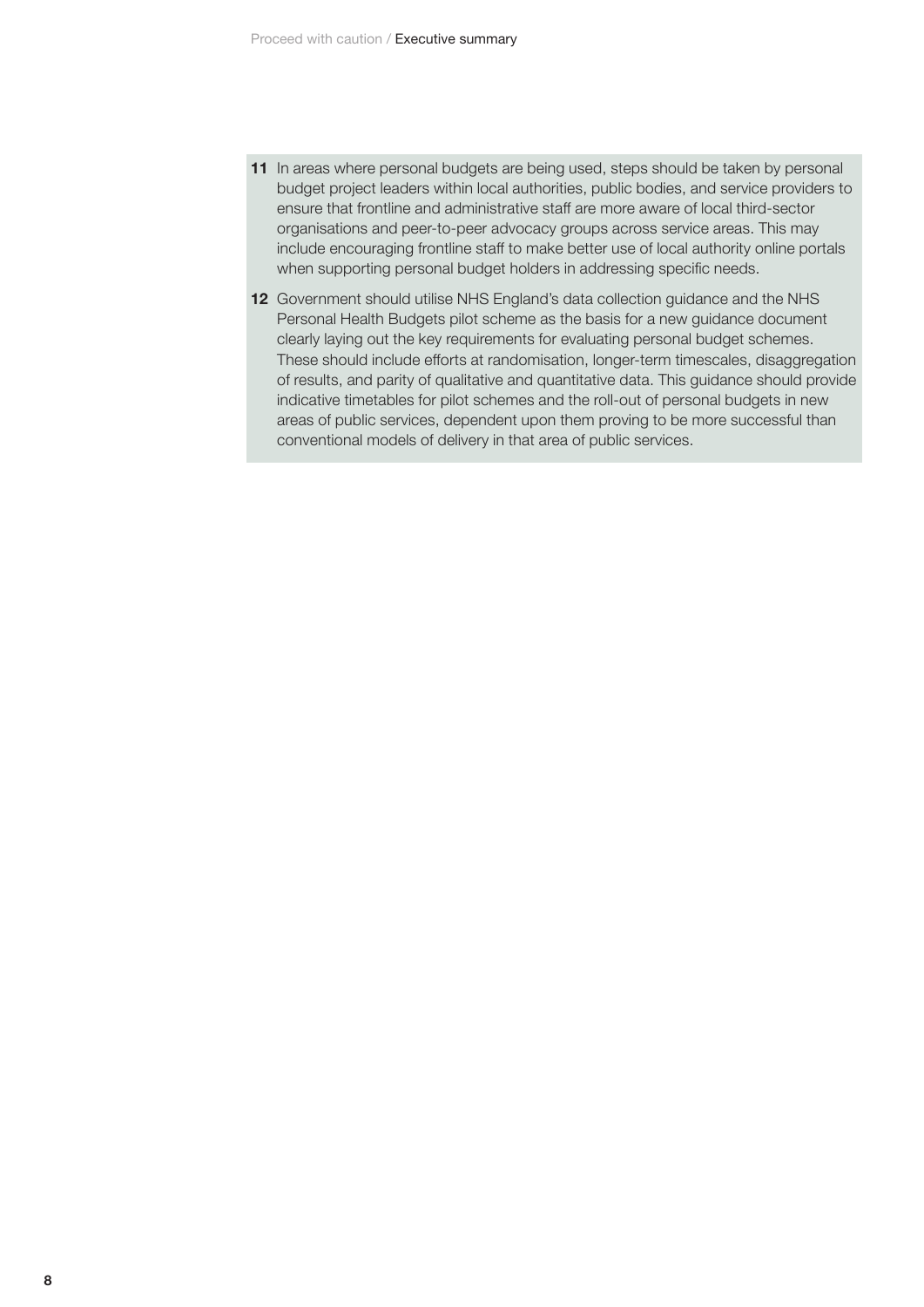# <span id="page-10-0"></span>Introduction

The UK public sector is undergoing significant transformation. Years of financial restraint, combined with an ageing population, changing public attitudes and the advent of new technologies create important challenges to the delivery of public services.<sup>1</sup>

Tackling these complex policy challenges will require new thinking. Successive governments have pledged to modernise public services, calling for a radical rethink of the traditional top-down model of commissioning services.<sup>2</sup> For over a decade, the personalisation agenda has been at the core of the Government's efforts to deliver services which are more efficient, responsive to consumers' demands and depart from the longstanding "one-size-fits all" model of provision. By putting people's strengths, aspirations and preferences at the heart of services, personalisation promises to enable service users to ''live their own lives as they wish, confident that services are of a high quality, are safe and promote their own individual needs for independence, wellbeing and dignity''.3 Personalisation also demands radical transformation to the role of commissioners: from direct purchasers of services to market-shapers.

Personal budgets - the upfront, transparent allocation of money by commissioners to service users to meet their assessed needs - are one route to delivering personalised services.4 Pioneered by disability charity *In Control* and enshrined in law by The Care Act 2014, personal budgets have become the mechanism for putting personalisation into practice in adult social care.5

However, personal budgets have a mixed story of success in the UK. They have often been criticised on the grounds of lacking robust evidence and their effectiveness being contingent on appropriate resources and good implementation.6 Despite this, recent years have seen personal budgets embraced enthusiastically in other areas of public service delivery. In 2012, the Rt Hon Norman Lamb MP, former Minister of State for Care Services, announced plans to roll-out PHBs to people receiving NHS Continuing Healthcare, with the view that personal budgets support the pooling of health and social care funding and facilitate wider system integration.<sup>7</sup> The role of personal budgets as a tool for personalisation has been recognised both in the NHS Five Year Forward View and the NHS Long-Term Plan, setting bold commitments to sweeping devolution of power to patients.<sup>8</sup> In education, personal budgets are available for children who have special education needs through Education, Health and Care (EHC) Plans.<sup>9</sup> The model has also been trialed in ex-offender rehabilitation schemes<sup>10</sup> and to support those in long-term unemployment<sup>11</sup>, yet adoption has been far from widespread.

Achieving the radically different approach to delivering personalised public services desired by the Government, requires greater consideration as to how personalisation can translate into improved outcomes for people, communities and the wider system. As the

7 NHS England, 'Personal Health Budgets to Be Rolled Out', Press Release, 11 December 2012.<br>8 NHS England *Five Year Forward View* 2014: NHS *NHS Long Term Plan*, 2019

<sup>1</sup> National Audit Office, *NAO Strategy 2017-18 to 2019-20* (London, 2016), 10.<br>2 Government Digital Service 'Government Transformation Strategy' Webpa

Government Digital Service, 'Government Transformation Strategy', Webpage, 9 February 2017; Cabinet Office, Open Public Services, The Rt Hon David Laws, and The Rt Hon Oliver Letwin, 'More Power, More Choice and Better Quality of Public Services', Press Release, 14 March 2014; HM Government, *Open Public Services White Paper* (London: The Stationary Office, 2011); Prime Minister's Office, 10 Downing Street, 'Public Service Reform', Webpage, 17 January 2011; Cabinet Office, *Modernising Government: White Paper*, 1999.

<sup>3</sup> Local Government Association, NHS, and Association of Directors of Adult Social Services, *Putting People First: A Shared Vision and Commitment to the Transformation of Adult Social Care* (HM Government, 2007).

<sup>4</sup> House of Commons Committee of Public Accounts, *Personal Budgets in Social Care, Second Report of Session 2016–17*, HC 74 (London: The Stationery Office, 2016).

<sup>5</sup> Ibid.

<sup>6</sup>  National Audit Office, *Personalised Commissioning in Adult Social Care*, 2016.

<sup>8</sup> NHS England, *Five Year Forward View*, 2014; NHS, *NHS Long Term Plan*, 2019.

<sup>9</sup> Department for Education, 'Special Educational Needs Support: Families to Be given Personal Budgets', Press Release, [GOV.UK,](http://GOV.UK) 15 May 2012.

<sup>10</sup> Debra Moore and Tricia Nicoll, *Getting a Blue Life: Personalisation and the Criminal Justice System* (Yorkshire & Humber Improvement Partnership, 2009).

<sup>11</sup> Kathryn Ray, Oliver Crunden, and Hannah Murphy, *Liverpool City Region Youth Employment Gateway (YEG) Evaluation* (Learning and Work Institute, 2018).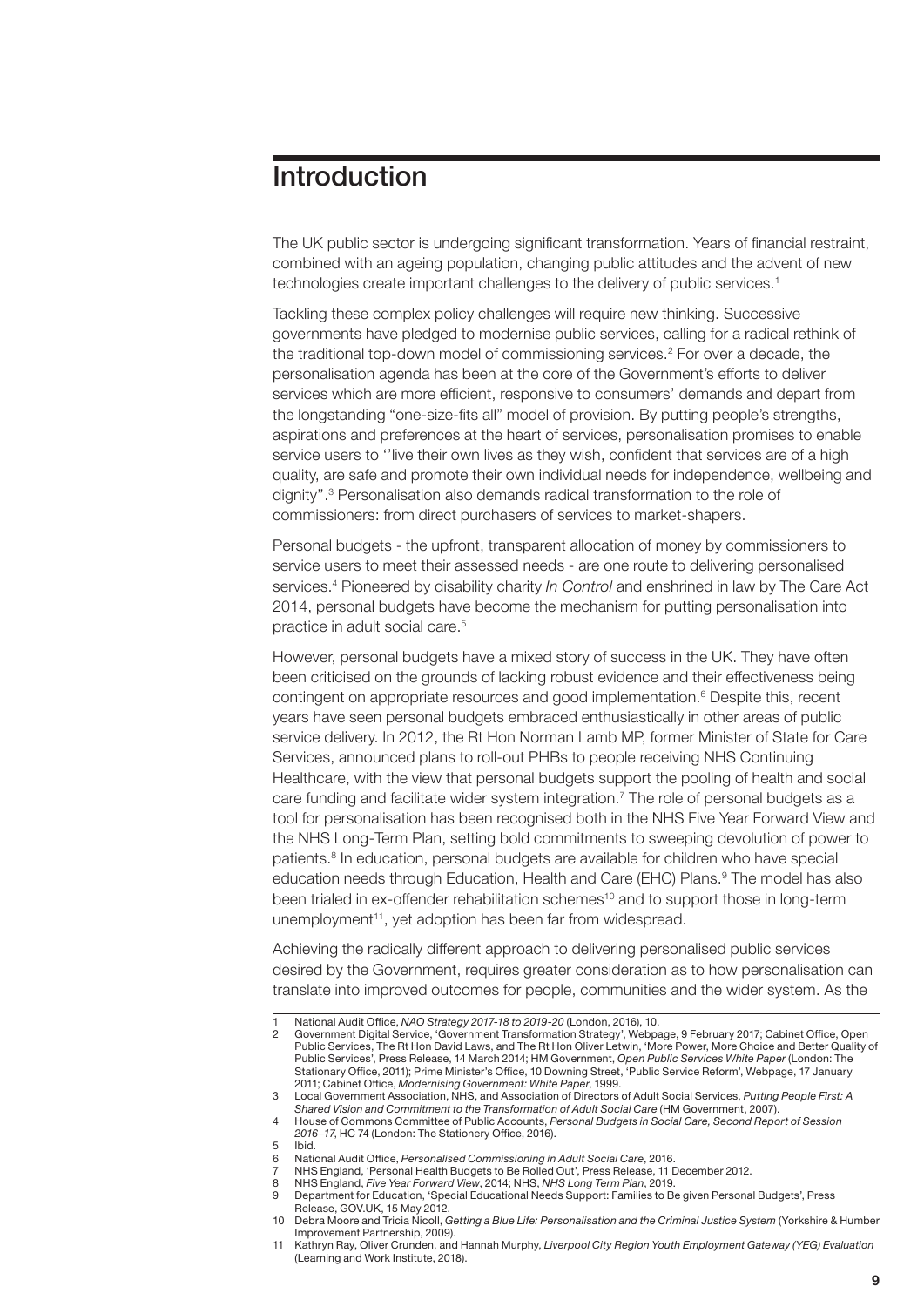top-down model of delivery is swept away, it will be crucial that the Government leads the way in building a deeper understanding of what makes personal budgets work, and for which user groups.

This paper will assess the role of personal budgets as mechanisms for making services person-centered, responsive and more cost-effective. It considers progress made through implementation of personal budgets in adult social care and healthcare and identifies other public service areas where personal budgets could deliver value. It also sets out the building blocks that need to be in place to underpin ongoing public service reform.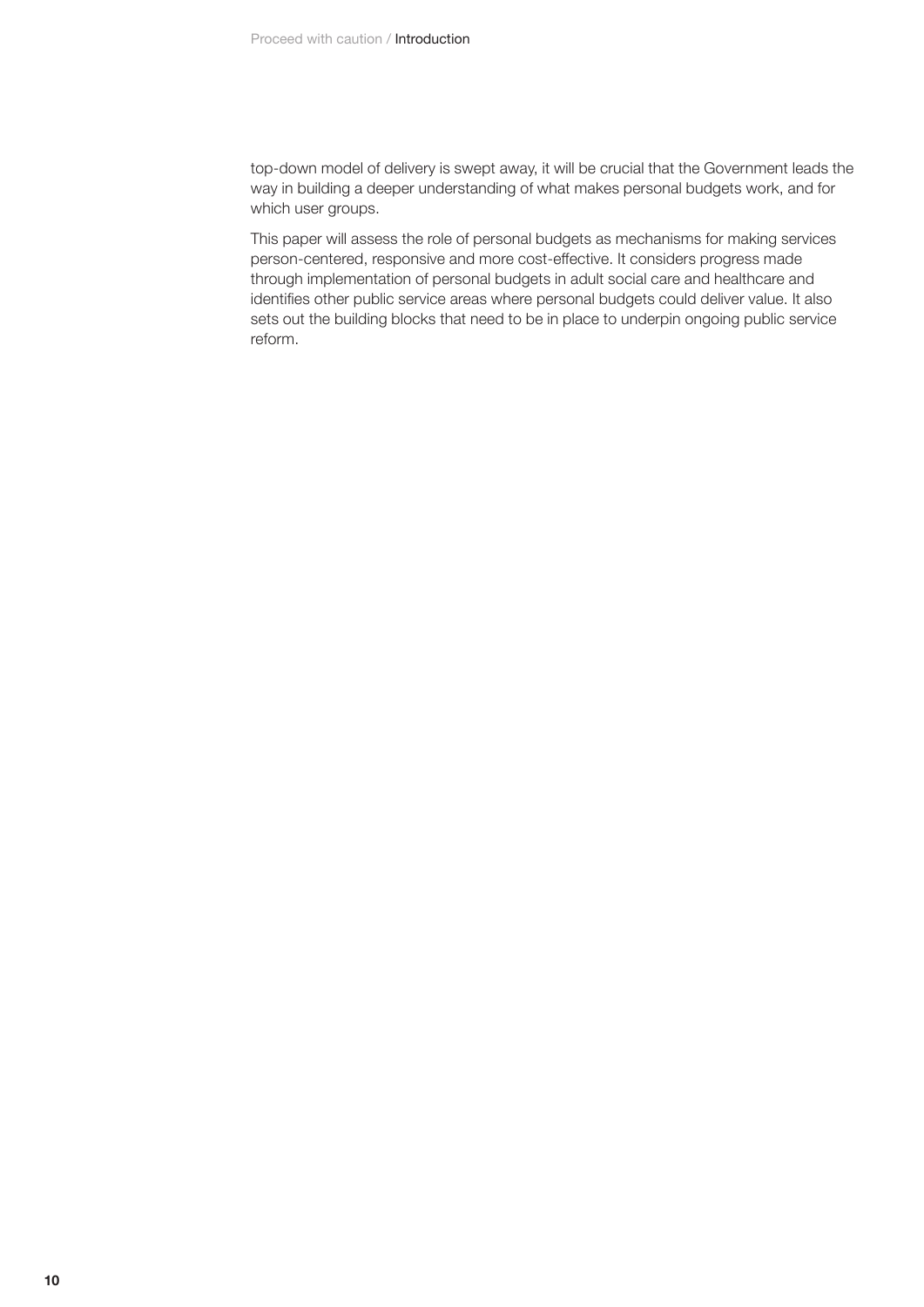# <span id="page-12-0"></span>1 Personal budgets: an overview

| 1.1 Personal budgets as tools for personalisation                | 12 <sup>°</sup> |
|------------------------------------------------------------------|-----------------|
| $\,$ 1.2 How have personal budgets been implemented $^{\dagger}$ | 15.             |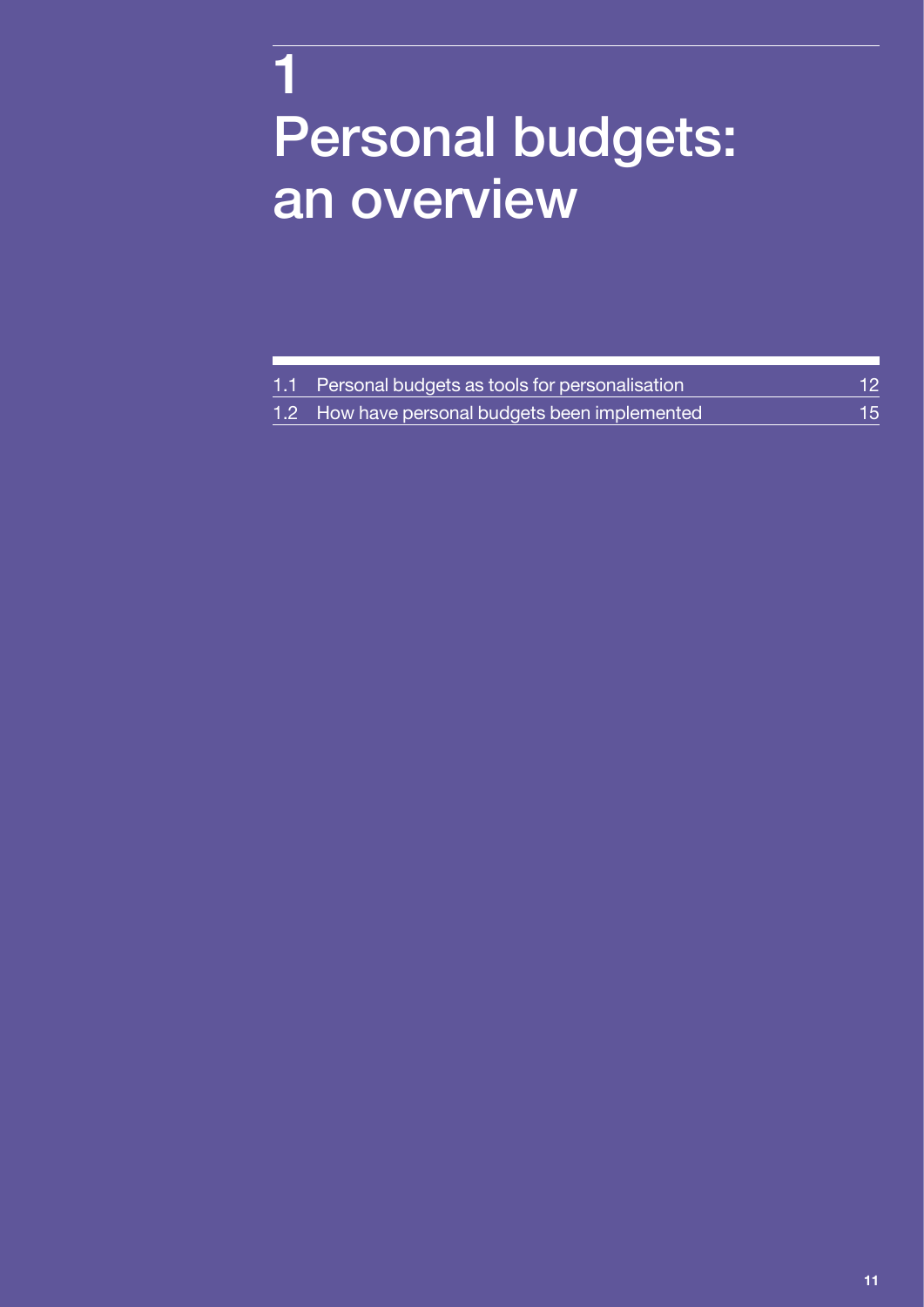<span id="page-13-0"></span>A personal budget is an agreed sum of money allocated by a public body to an individual who needs support.<sup>12</sup> Personal budgets can provide the budget holder with flexibility, choice and control to purchase the services that best meet their needs and identified outcomes. Funding is agreed upon in advance by the individual and the funding body. This is based on a personalised assessment and support plan which outlines the outcomes to be achieved.

In the adult social care context, funding has been managed in three ways, based on the needs and capabilities of the recipient:

- **<sup>&</sup>gt;** Direct payments in which the money is paid into a personal bank account or a pre-paid card and the individual or family member purchases care or support directly;<sup>13</sup>
- **<sup>&</sup>gt;** Third party or managed budgets which permits the recipient to allocate an individual or organisation (typically a provider or charity) to manage the budget on their behalf:<sup>14</sup>
- **<sup>&</sup>gt;** Notional budget in which the budget is assigned to the individual but held by the funding body (local authority or NHS) who manage and arrange care or support for the holder.<sup>15</sup>

Local authorities started to personalise the commissioning of community services in the 1990s through the allocation of "direct payments" to adults with physical disabilities.<sup>16</sup> However, it was not until 2007 that the concept of "personal budgets" was formally introduced into policy, with the *Putting People First* concordat making them the foundation for the personalisation of social care.<sup>17</sup>

The Care Act 2014 introduced personal budgets into law for the first time, placing specific duties on local authorities to promote wellbeing, person-centred care, outcomes and self-directed support. It considered personal budgets as "the mechanism that, in conjunction with the care and support plan, or support plan, enables the person, and their advocate if they have one, to exercise greater choice and take control over how their care and support needs are met".18 The guidance goes further in outlining the importance of transparency, timeliness and sufficiency in calculating the personal budget, stating that the person "should have the maximum possible range of options for managing the personal budget, including how it is spent and how it is utilised".<sup>19</sup>

Since 2014, personal budgets have been deployed in healthcare, with NHS England seeking to extend the number of people receiving PHBs by "hundreds of thousands" to reach 200,000 by 2023/24.20

# **1.1 Personal budgets as tools for personalisation**

Personal budgets represent a radical shift from the orthodox model of public service provision.21 They are seen as a vehicle to personalise public services and redefine the relationship between citizens and the state, by encouraging people to choose and shape

- 19 Ibid.
- 20 NHS England, *The NHS Long Term Plan* (NHS England, 2019).

<sup>12</sup> National Audit Office, *Personalised Commissioning in Adult Social Care*.

<sup>13</sup> A growing number of local authorities have begun to use payment cards as the default mechanism for direct payment personal budgets, which has caused some controversy amongst personal budget advocates for installing restrictions on spending. See Independent Living Strategy Group, *Payment Cards in Adult Social Care: A National Overview 2017* (In Control, 2017).

<sup>14</sup> National Audit Office, *Personalised Commissioning in Adult Social Care*.

<sup>15</sup> Local Government Association, *Integrated Personal Commissioning: Personal Budgets, Integrated Personal Budgets and Personal Health Budgets. Summary Guide.* (NHS England, 2017), 11.

<sup>16</sup> Tim Jarrett, *Social Care: Direct Payments from a Local Authority (England)* (London: The Stationery Office, 2015). 17 Local Government Association, NHS, and Association of Directors of Adult Social Services, *Putting People First: A Shared Vision and Commitment to the Transformation of Adult Social Care*.

<sup>18</sup> Department of Health and Social Care, *Care and Support Statutory Guidance: Using the Care Act Guidance* (Department of Health and Social Care, 2018).

<sup>21</sup> Rick Muir and Harry Quilter-Pinner, *Powerful People: Reinforcing the Power of Citizens and Communities in Healthcare* (IPPR, 2015).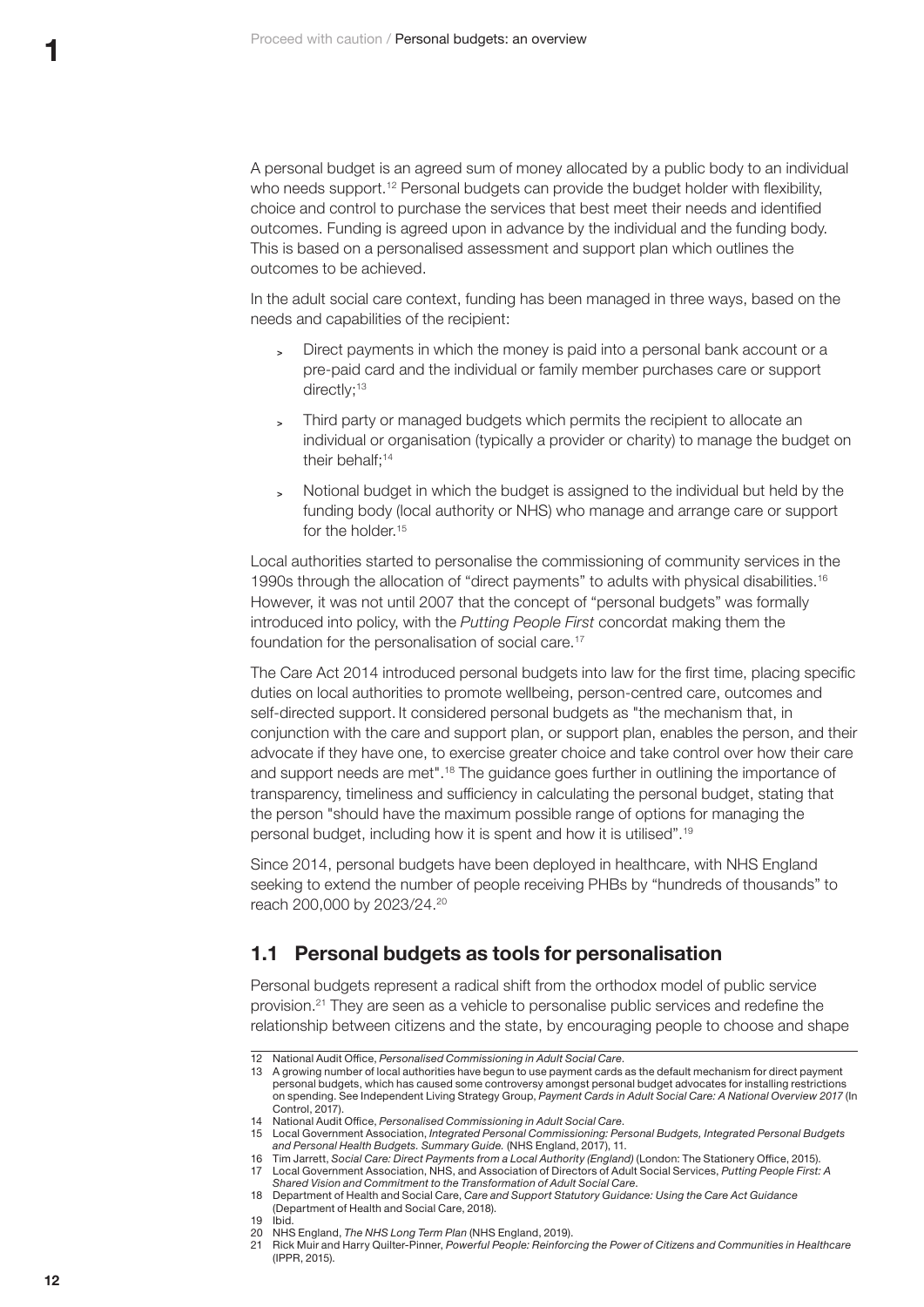the services they receive.22 In 2010, Paul Burstow, then Minister of State for Care Services, stated that "personal budgets encapsulate what we represent. Our single radical aim: to change the relationship between the citizen and the state. To do less to people, and more with them."<sup>23</sup>

Personalisation is built on the notion that service users are best placed to understand their needs, and that therefore granting them with increased choice and control can lead to improved individual outcomes.<sup>24</sup> The 2008 Evaluation of the Individual Budgets Pilot found encouraging evidence of the impact of personal budgets for some user groups. People using mental health services reported a greater sense of control than those supported through conventional methods of funding, commissioning and service delivery.<sup>25</sup> These effects, however, were not identified for older adults.<sup>26</sup>

The 2011 National Personal Survey of 1,114 personal budget holders showed that most budget holders reported positive impact on aspects such as dignity and respect, staying independent, feeling in control of their own support and getting the right support at the right time.<sup>27</sup> Significantly more positive outcomes were identified for those managing their budgets as a direct payment.28 Subsequent versions of the survey have continued to identify positive evidence in quality of life-related outcomes.<sup>29</sup> The evaluation of the Personal Health Budgets Programme, commissioned by the then Department of Health (DH), and carried out between 2009 and 2012, found "significant improvements in care-related quality of life and psychological wellbeing of patients", but highlighted that personal budgets did not have an impact on "health status *per se*".30 Whilst there is evidence of personalisation contributing to enhanced individual outcomes, the main benefit-related implications of personal budgets seem to relate to 'valued well-being benefits' such as greater sense of control, increased choice and a better experience of services.<sup>31</sup>

An argument often made for the wider roll-out of personal budgets is the potential for better and more effective use of scarce public resources.<sup>32</sup> Joint financing and integration could lead to reduced overhead costs and avoid the duplication of process. However, the integration of resources from different funding streams into a single budget has proven difficult. For instance, the Individual Budgets Pilot implemented budgets funded through resources from adult social care, NHS, the Department for Work and Pensions (DWP) and the then Department for Communities and Local Government (DCLG).<sup>33</sup> The evaluation found that pilot sites failed to make significant progress with integrating funding streams due to different funding eligibility criteria, resources being tied to existing contracts and uncertainty over local and national budget allocations.34 Section 4.2 of this paper discusses how to move towards greater service integration and reviews examples where multi-agency pooled funding mechanisms have proven effective.

In addition, devolving to individuals could also result in a loss of the economies of scale of centralised commissioning, as individuals have relatively lower bargaining power when purchasing products and services. Therefore, in assessing the cost effectiveness of

<sup>22</sup> Catherine Needham, 'The Personalisation Narrative', in *Personalising Public Services*, 1st ed. (Bristol University Press, 2011).

<sup>23</sup> Karen Jones et al., *The Cost of Implementing Personal Health Budgets* (Department of Health, 2011).

<sup>24</sup> Catherine Needham, *The Boundaries of Budgets: Why Should Individuals Make Spending Choices about Their Health and Social Care?* (Centre for Health and the Public Interest, 2013).

<sup>25</sup> Caroline Glendinning et al., *Evaluation of the Individuals Budget Pilot Programme: Final Report* (York: Social Policy Research Unit, University of York., 2008). 26 Ibid.

<sup>27</sup> Chris Hatton and John Waters, *National Personal Budgets Survey 2011* (Think Local Act Personal, 2011). 28 Ibid.

<sup>29</sup> Chris Hatton and John Waters, *The Second POET Survey of Personal Budget Holders and Carers 2013* (Think Local Act Personal, 2013); John Waters and Chris Hatton, *Third National Personal Budget Survey: Experiences of Personal Budget Holders and Carers across Adult Social Care and Health* (In Control, 2014).

<sup>30</sup> Julien Forder, Karen Jones, C. Glendinning, J. Caiels, E. Welch, K Baxter, et al., *Evaluation of the Personal Health* 

*Budget Pilot Programme* (University of Kent: Personal Social Services Research Unit, 2012). 31 Needham, *The Boundaries of Budgets: Why Should Individuals Make Spending Choices about Their Health and Social Care?*

<sup>32</sup> Ibid.<br>33 Gler

<sup>33</sup> Glendinning et al., *Evaluation of the Individuals Budget Pilot Programme: Final Report*.

<sup>34</sup> Ibid.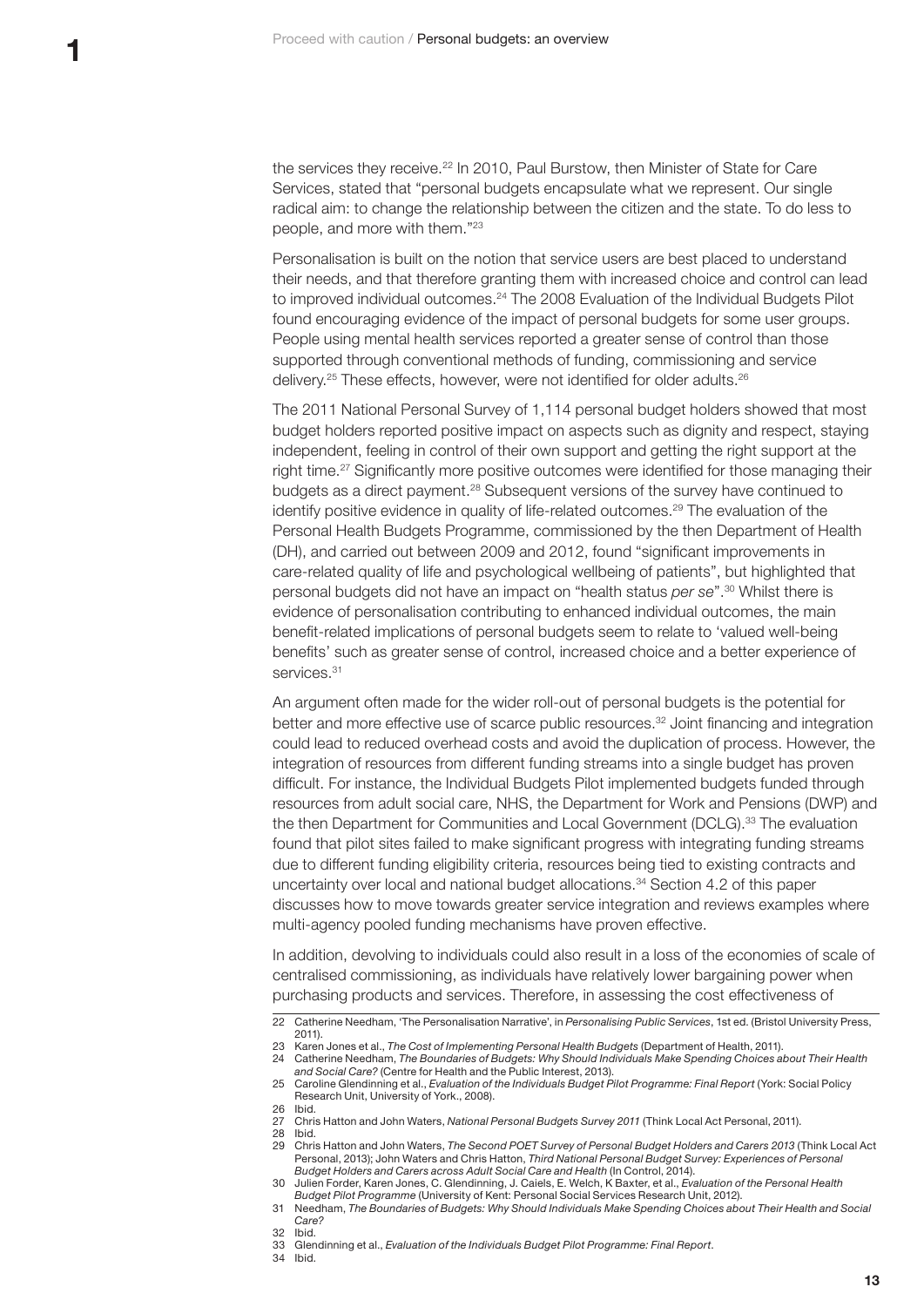personal budgets it is important to consider the extent to which personal budgets lead to improvements in outcomes that outweigh the additional costs. There is evidence of personal budgets being cost-effective in some markets and for specific customer groups. For instance, the personal health budget pilot programme found personal budgets were cost-effective for those eligible for NHS continuing healthcare and mental health services users, with clear decreases in the use of primary care and acute services.35 In turn, the Individual Budgets pilot found that personal budgets were cost-effective for people with learning disabilities and younger physically disabled people, but not for older people.<sup>36</sup> However, evidence of the financial case for personal budgets is generally mixed, with a limited number of studies assessing their financial implications.37 Many of these studies fail to quantify improvements in service quality as well as the infrastructure support required to implement personal budgets, making it difficult to evaluate whether they offer better services for less money.<sup>38</sup>

Giving people a personal stake in their care and support, a personal budget might also incentivise them to use public money wisely.39 Interviews conducted for this paper highlighted that this is often the case, with budget holders frugally using their allocated funds to purchase products and services as defined by their care plans. Evidence from a pilot project offering personalised budgets to long-term rough sleepers found that participants spent less than they were allocated, £794 on average out of the £3,000 budget.40 This did not impact outcomes of the pilot, with 19 out of 21 participants moving into accommodation by the end of the trial.

Personal budgets are a way of recognising that every person's situation is unique, and that their needs can therefore be met through a variety of interventions.41 There is growing recognition traditional top-down models of public service commissioning have often failed to ensure people receive the appropriate support at the right time.<sup>42</sup> Previous research by *Reform* argued that overly rigid and one-size-fits all approaches to public service commissioning might result in gaps in service provision and failure to meet users' needs.43 Lack of collaboration across government departments has also resulted in fragmented and overlapping commissioning of services.44 For instance, offender rehabilitation services are funded in patches by the NHS, Police and Crime Commissioners, the Ministry of Justice (MoJ) and councils, often creating unnecessary costs and inefficiency.45 The lack of a multi-agency strategic approach to promoting personalisation also reinforces divisions between government departments that should be working together. For example, joining-up education and training with the rehabilitation of young offenders is vital to helping them rebuild their lives, yet often these services are commissioned and funded separately.46 Models built on personalisation, whilst likely to require more complex commissioning structures, could play an important role in bringing together support and funding streams around the individual.

- 44 Ibid., 19.<br>45 Alexand 45 Alexander Hitchcock, Maisie Borrows, and Eleonora Harwich, *Vive La Devolution: Devolved Public-Services Commissioning*, 2017, 52.
- 46 Ibid.

<sup>35</sup> Forder, Jones, Glendinning, Caiels, Welch, Baxter, et al., *Evaluation of the Personal Health Budget Pilot Programme*.

<sup>36</sup> Glendinning et al., *Evaluation of the Individuals Budget Pilot Programme: Final Report*. 37 Martin Webber et al., 'The Effectiveness of Personal Budgets for People with Mental Health Problems: A Systematic Review', *Journal of Mental Health* 23, no. 3 (2014): 146–55; Peter Beresford, 'Are Personal Budgets Necessarily Empowering for Service Users? If Not, What's It All about?', *Research, Policy and Planning* 29, no. 1 (2011): 37–43; Needham, *The Boundaries of Budgets: Why Should Individuals Make Spending Choices about Their Health and Social Care?*; Jill Manthorpe et al., 'Individual Budgets and Adult Safeguarding: Parallel or Converging Tracks? Further

Findings from the Evaluation of the Individual Budget Pilots', *Journal of Social Work* 11, no. 4 (2011): 422–438. 38 Jon Glasby and Rosemary Littlechild, *Direct Payments and Personal Budgets: Putting Personalisation into Practice*, 3rd ed., 2016; Peter Beresford, '"Whose Personalisation?"', *Think Pieces: Compass, Direction for the Democratic Left* 47 (2009).

<sup>39</sup> Helen Spandler, 'Friend or Foe? Towards a Critical Assessment of Direct Payments', *Critical Social Policy* 24, no. 2 (2004): 187–209.

<sup>40</sup> Juliette Hough and Becky Rice, *Providing Personalised Support to Rough Sleepers: An Evaluation of the City of London Pilot* (In Control, 2010), 6.

<sup>41</sup> Eleonora Harwich, Alexander Hitchcock, and Elaine Fischer, *Faulty by Design. The State of Public-Service Commissioning.* (Reform, 2017).

<sup>42</sup> Social Care Institute for Excellence, 'Personalisation for Commissioners', Webpage, 2009. 43 Harwich, Hitchcock, and Fischer, *Faulty by Design. The State of Public-Service Commissioning.*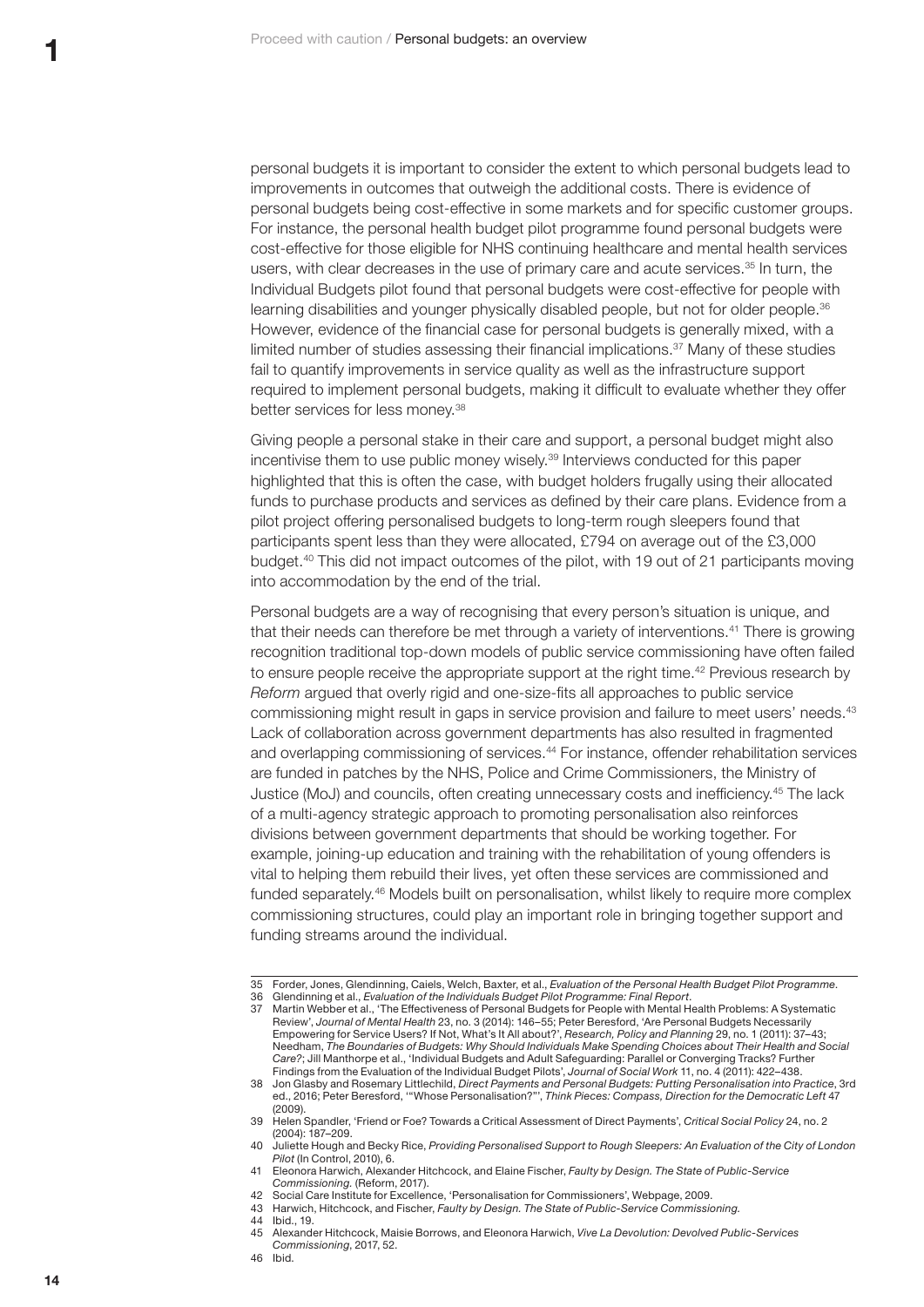<span id="page-16-0"></span>One of the underlying principles behind personalisation is a shift in focus from outputs to outcomes.47 Outputs result from processes and activities delivered by providers, for instance a provider delivering education and employability training to those long-term unemployed. <sup>48</sup> Outcomes are the "real-life" improvements delivered by outputs, such improved employability and career potential. This has important implications for commissioning where traditional contracting frameworks reward success based on outputs and activities.49 Block contracts – a contract that guarantees a certain amount of business to a provider, normally for a fixed value – have been a longstanding staple in the commissioning of health and social care services.50 Due to their prescriptive nature, these models might fail to provide the flexibility and responsiveness required by personalised services.51 In *Faulty by Design, Reform* highlighted how public service commissioning remains focused on outputs and that commissioners have failed to work with the provider market to design services that effectively address users' needs.<sup>52</sup> For instance, Transforming Rehabilitation contracts, introduced in 2014, have rewarded outputs more than outcomes, with payment linked to delivery of activities rather than to improvements in long-run reoffending.<sup>53</sup>

### **1.2 How have personal budgets been implemented**

The drive towards the personalisation of services has been part of the UK's social and welfare policy agenda for decades. Successive governments have tried to improve outcomes for users by devolving control over the planning and delivery of services to better tailor support to individuals' needs. Whilst the model of earmarked funding under the direct control of an individual has existed in one form or another since 1988, Figure 1 shows that their usage has been focused predominantly on two areas: adult social care and, more recently, healthcare, with only a limited roll-out across other public services.

#### <span id="page-16-1"></span>**Figure 1: Personal Budgets in public services**

| 1988 Independent Living Fund begins<br>Department of Work and Pensions-funded payments to individuals with disabilities to<br>spend as seen fit <sup>54</sup>                                  |
|------------------------------------------------------------------------------------------------------------------------------------------------------------------------------------------------|
| <b>1992</b> Disability Living Allowance<br>Non-means tested weekly allowance to meet the extra costs of disability for individuals<br>assessed as having a mobility or care need <sup>55</sup> |
| <b>1996</b> Direct Payments (DP) Act<br>Permitted local authorities to "allocate money in lieu of services" (80 per cent using direct<br>payments within four years) <sup>56</sup>             |
| 2000 Individual Learning Accounts<br>Department for Education reimbursed adult study costs up to £200 – went direct to<br>provider – subject to huge fraud <sup>57</sup>                       |
| <b>2001</b> Health and Social Care Act<br>DPs mandatory for eligible citizens with social care needs <sup>58</sup>                                                                             |
|                                                                                                                                                                                                |

<sup>47</sup> Local Government Association, NHS, and Association of Directors of Adult Social Services, *Putting People First: A Shared Vision and Commitment to the Transformation of Adult Social Care*.

51 Ibid.<br>52 Ham

53 National Audit Office, *Transforming Rehabilitation*, 2016.

<sup>48</sup> National Audit Office, 'Successful Commissioning Toolkit: Establishing Outcomes', Webpage, 2019.

<sup>49</sup> Department of Health and Putting People First Programme, *Contracting for Personalised Outcomes: Learning from Emerging Practice* (Department of Health, 2009).

<sup>50</sup> Audit Commission, *Making Personal Health Budgets Sustainable. Practical Suggestions on How to Manage Financial Risk*, 2012.

<sup>52</sup> Harwich, Hitchcock, and Fischer, *Faulty by Design. The State of Public-Service Commissioning.*, 9.

<sup>54</sup> A. Kestenbaum, *Making Community Care a Reality: The Independent Living Fund, 1988-1993* (London: RADAR, 1993).

<sup>55</sup> Department for Work and Pensions, *Disability Living Allowance Reform*, 2010.

<sup>56</sup> Glasby and Littlechild, *Direct Payments and Personal Budgets: Putting Personalisation into Practice*. 57 National Audit Office, *Individual Learning Accounts* (The Stationery Office, 2002).

<sup>58</sup> Social Care Institute for Excellence, *The Participation of Adult Service Users, Including Older People, in Developing Social Care* (Social Care Institute for Excellence, 2007).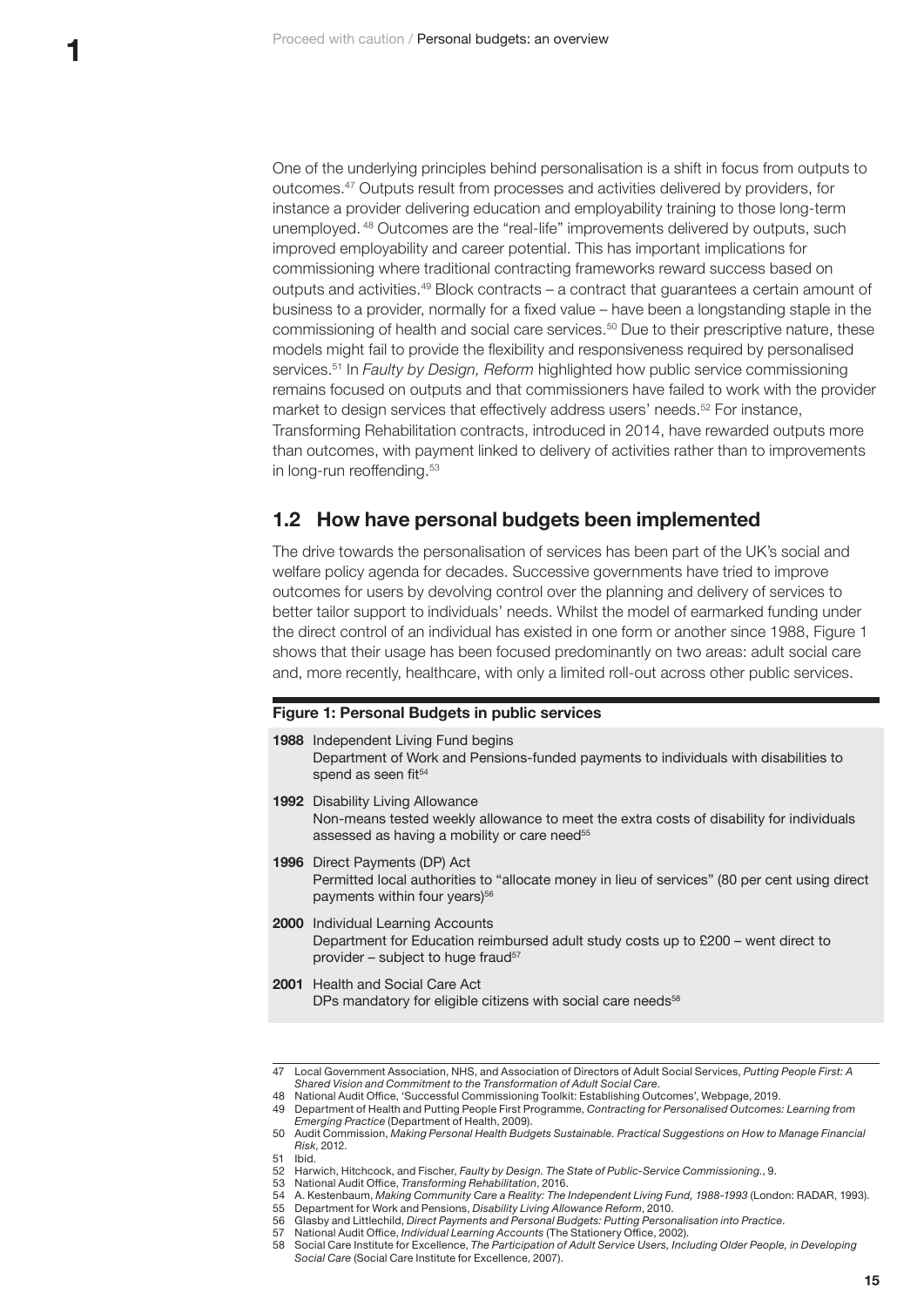|  | 2005 "Dynamite" pilot<br>Small scheme to test personal budgets for children with special education needs <sup>59</sup>                                                                    |
|--|-------------------------------------------------------------------------------------------------------------------------------------------------------------------------------------------|
|  | 2007 "Putting People First" published by HM Government<br>Called for (but did not implement) personal budgets to be mandatory in publicly funded<br>adult social care <sup>60</sup>       |
|  | 2009 Personal Health Budgets pilot scheme begins<br>Sixty-four sites across England saw small-scale roll-out <sup>61</sup>                                                                |
|  | 2011 "Inside Out" scheme at HMP Preston launches<br>Resettlement scheme for short-term prisoners - personal budget element cut at last<br>minute <sup>62</sup>                            |
|  | 2011 Flexible Support Fund created in Jobcentre Plus<br>Advisors given power to flexibly spend money on claimants (underspent year on year) <sup>63</sup>                                 |
|  | 2011 Support and Aspiration Green Paper<br>Set a deadline of 2014 for special education personal budgets <sup>64</sup>                                                                    |
|  | 2011 Pupil Premium introduced<br>Nationwide scheme saw schools given additional money tied to individual pupils eligible<br>for Free School Meals <sup>65</sup>                           |
|  | 2012 Mental Health and Rehabilitation pilot at HMP Everthorpe<br>Provided ex-prisoners with access to a "beneficiary fund" to spend autonomously <sup>66</sup>                            |
|  | 2012 Personal Health Budgets rolled out<br>56,000 individuals with complex needs and NHS Continuing Healthcare (CHC) <sup>67</sup>                                                        |
|  | 2014 Children and Families Act<br>Codified the use of PBs for children or young people with complex needs <sup>68</sup>                                                                   |
|  | 2014 Care Act<br>Provided statutory guidance around the use of personal budgets in social care <sup>69</sup>                                                                              |
|  | 2014 Education, Health, and Care Plans introduced<br>Co-produced strategies for under-25s who set out support to meet complex needs <sup>70</sup>                                         |
|  | 2014 Personal Health Budgets rolled out nationwide<br>Everyone eligible for NHS CHC given right for a personal budget <sup>71</sup>                                                       |
|  | 2014 Youth Employment Gateway scheme launches (Liverpool)<br>"Participant budget" of £500 provided individually to be spent on work or retention <sup>72</sup>                            |
|  | 2015 Integrated Personal Commissioning (IPC) trial launches<br>IPC personal budgets tested in 18 demonstrator areas to cover social care, healthcare,<br>and other services <sup>73</sup> |
|  |                                                                                                                                                                                           |

<sup>59</sup> Nic Crosby and Kate Fulton, *Dynamite, Self-Directed Support for Disabled Young People 2005-2007* (In Control, 2007). 60 Local Government Association, NHS, and Association of Directors of Adult Social Services, *Putting People First: A Shared Vision and Commitment to the Transformation of Adult Social Care*.

<sup>61</sup> The Health Foundation, *Evidence Scan: Personal Health Budgets* (The Health Foundation, 2010).

<sup>62</sup> Chris Fox et al., *Interim Evaluation of Inside Out* (Policy Evaluation and Research Unit, 2012). 63 Terry McGuinness, Steven Kennedy, and Antonia Jones, *Jobcentre Plus Flexible Support Fund* (London: Stationary Office, 2016).

<sup>64</sup> Department for Education, *Support and Aspiration: A New Approach to Special Educational Needs and Disability: A Consultation*, 2011.

<sup>65</sup> David Foster and Robert Long, *The Pupil Premium* (House of Commons Library, 2017).

<sup>66</sup> Roland Karthaus, *Masterplan: A Framework for Rehabilitation Capital and Culture* (RSA, 2014).<br>67 NHS.UK, 'NHS Continuing Healthcare', Webpage, 2019.

<sup>67</sup> [NHS.UK,](http://NHS.UK) 'NHS Continuing Healthcare', Webpage, 2019.

<sup>68</sup> Department for Education, *The Young Person's Guide to the Children and Families Act 2014*, 2014.

<sup>69</sup> HM Government, *Care Act 2014*, 2014.

<sup>70</sup> Rhian Spivack, Meera Craston, and Christopher Carr, *Thematic Report: The Education, Health and Care (EHC) Planning Pathway for Families That Are New to the SEN System* (Department for Education, 2014).

<sup>71</sup> Vidhya Alakeson, *Delivering Personal Health Budgets: A Guide to Policy and Practice* (Policy Press, 2014).

<sup>72</sup> Ray, Crunden, and Murphy, *Liverpool City Region Youth Employment Gateway (YEG) Evaluation*. 73 Local Government Association, *Integrated Personal Commissioning: Personal Budgets, Integrated Personal Budgets and Personal Health Budgets. Summary Guide.*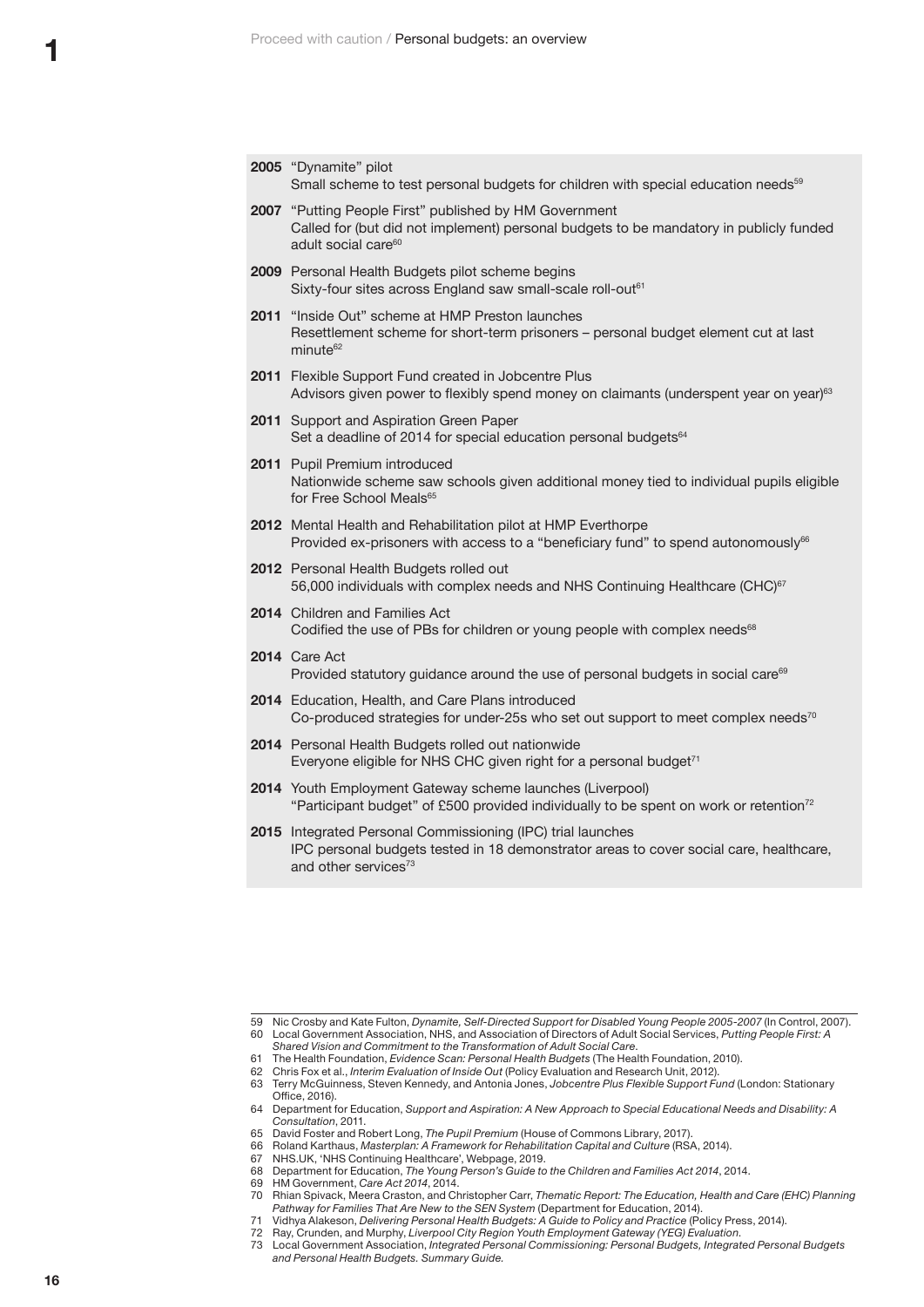# <span id="page-18-0"></span>2 How far could personal budgets go?

| 2.1              | Complex and long-term needs   |                                                                 | 18 |
|------------------|-------------------------------|-----------------------------------------------------------------|----|
|                  | 2.1.1                         | Personal health budgets in mental health                        | 18 |
|                  | 2.1.2                         | <b>Beyond continuing healthcare</b>                             | 20 |
| $2.2\phantom{0}$ | <b>Maternity care</b>         |                                                                 | 20 |
| 2.3              | Personal budgets in education |                                                                 | 21 |
|                  | 2.3.1                         | The alternative: Personal budgets for<br>disadvantaged children | 22 |
| 2.4              | Transitional times            |                                                                 | 23 |
|                  | 2.4.1                         | Offender rehabilitation                                         | 23 |
|                  | 2.4.2                         | Long-term unemployment                                          | 25 |
|                  |                               |                                                                 |    |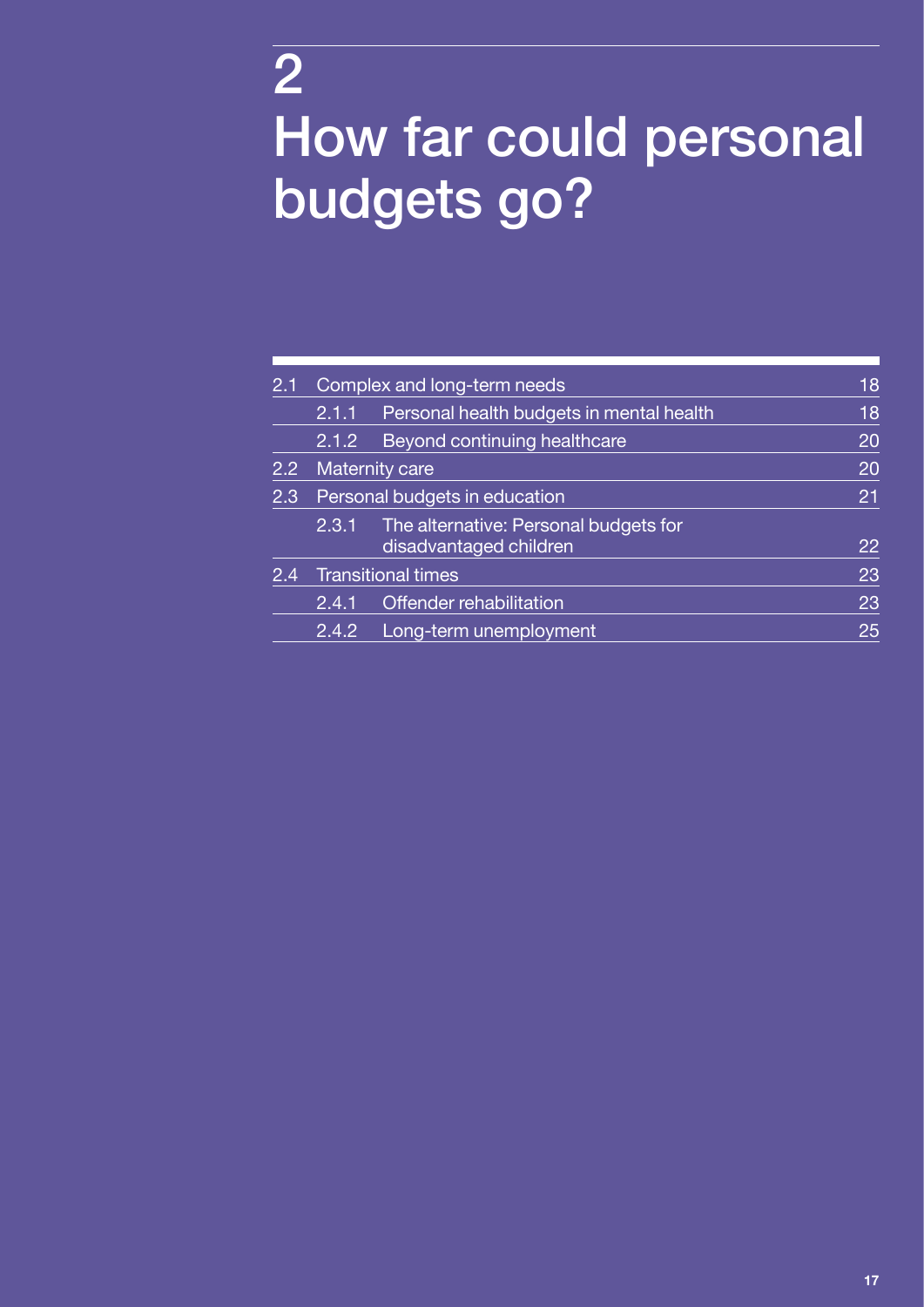<span id="page-19-0"></span>Personal budgets have been hailed as an innovative mechanism for delivering local services.<sup>74</sup> Premised on the potential of reduced institutional siloes and greater individual choice, personal budgets are now being rolled out into new areas of public service delivery, including education, mental health, offender rehabilitation, maternity care and employment support. This chapter explores the service areas and user groups where personal budgets could add most value and offers recommendations for implementation.

# **2.1 Complex and long-term needs**

Personal budgets can play a key role in supporting people with complex and long-term care needs.75 Their use has expanded significantly in recent years, with around 88 per cent of eligible adults in 2016-17 (around 550,000 people with physical or learning disabilities, or requiring mental health support) receiving some form of direct payment or a personal budget from their local authority.76 Furthermore, since October 2014, adults receiving NHS Continuing Healthcare and children in receipt of continuing care have had a right to have a PHB and Clinical Commissioning Groups (CCGs) have committed to deliver a target of between 50,000-100,000 PHBs by 2020.77

Evidence on the effectiveness of personal budgets is still developing, with few robust longitudinal studies that enable long-term outcomes to be assessed. One such pilot scheme is the Personal Health Budgets Evaluation Programme which revealed that the use of PHBs was linked to significant improvements in patients' care-related quality of life and psychological wellbeing, particularly for those with greater levels of need.<sup>78</sup>

#### **2.1.1 Personal health budgets in mental health**

Personal budgets in mental health are not new. They have been piloted through various programmes, both in social care and health, yet their roll-out has not been as widespread as with other user groups.<sup>79</sup> In contrast to social care, where personal budgets have substituted core services, in mental health they have been offered in addition to existing services.

The use of personal budgets in mental health is expanding, with the NHS' Long Term Plan committing to extend PHBs to people with a learning disability, people receiving social care support and those receiving specialist end-of-life care.<sup>80</sup>

There is some evidence that personal budgets in mental health can help people achieve better outcomes, with studies reporting increases in social engagement, community participation and positive-risk taking.<sup>81</sup> The Personal Health Budgets Evaluation also found promising evidence of cost efficiencies, showing reduced demand on community and acute health services, fewer inpatient visits, and reduced pressure on A&E and GP services for this group.<sup>82</sup> As the roll-out of PHBs in mental health gains pace, it will be necessary to address the challenges uncovered by previous pilot programmes. Some of the most widely cited barriers are the risk-averse culture of traditional clinical practice<sup>83</sup> and a disproportionate focus on assessment and resource allocation, rather than on empowering people to manage their budgets.<sup>84</sup>

- 83 House of Commons Committee of Public Accounts, *Personal Budgets in Social Care, Second Report of Session 2016–17*.
- 84 Webber et al., 'The Effectiveness of Personal Budgets for People with Mental Health Problems: A Systematic Review'.

<sup>74</sup> Muir and Quilter-Pinner, *Powerful People: Reinforcing the Power of Citizens and Communities in Healthcare*, 15. 75 Alakeson, *Delivering Personal Health Budgets: A Guide to Policy and Practice*; Forder, Jones, Glendinning, Caiels,

Welch, Baxter, et al., *Evaluation of the Personal Health Budget Pilot Programme*. 76 National Audit Office, *Adult Social Care at a Glance*, 2018.

<sup>77</sup> NHS England, *Personal Health Budgets and Integrated Personal Commissioning: National Expansion Plan* (NHS England, 2017).

<sup>78</sup> Julian Forder, Karen Jones, Caroline Glendinning, James Caiels, Elizabeth Welch, Jacqueline Davidson, et al., *Evaluation of the Personal Health Budget Pilot Programme* (Department of Health, 2012).

<sup>79</sup> Vanessa Davey et al., *Direct Payments: A National Survey of Direct Payments Policy and Practice.* (Personal Social Services Research Unit, London School of Economics, 2007).

<sup>80</sup> NHS England, *The NHS Long Term Plan*.

<sup>81</sup> Martin Webber et al., 'The Effectiveness of Personal Budgets for People with Mental Health Problems: A Systematic Review', *Journal of Mental Health* 23, no. 3 (2014): 146–55.

<sup>82</sup> Glendinning et al., *Evaluation of the Individuals Budget Pilot Programme: Final Report*; Vidhya Alakeson, *Personal Health Budgets for Mental Health: The Experience in Northamptonshire* (NHS England, 2014).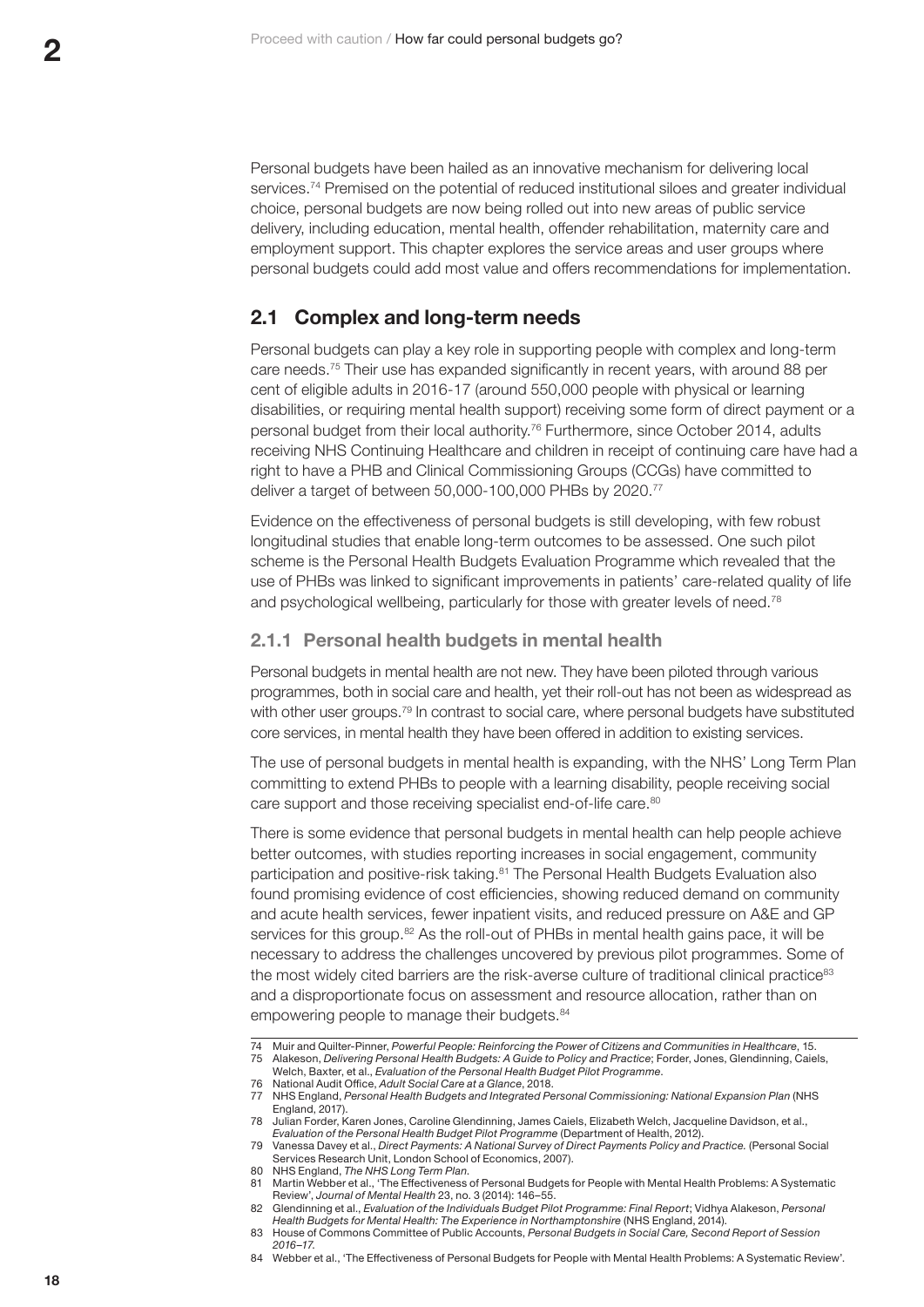Take-up of personal budgets has been traditionally low for this group, with mental health service users being less likely to take their budget as a direct payment than social care budget holders.85 This has been attributed to provision being service rather than needsled as well as to service users lacking the necessary support to use a personal budget. For instance, a survey of mental health service users revealed that people believed that those without support networks, and whose mental health conditions were unstable, would miss out on the benefits of having a personal budget.<sup>86</sup> Service models whereby budget holders receive ongoing support and information to plan their care and manage financial risks around personal budgets have proven successful in encouraging greater autonomy and control. A shared understanding between users and professionals as to the outcomes to be achieved, how they will be measured and the extent to which the budget can be adapted to meet users' changing needs are also considered essential for personal budgets to succeed. For instance, in Northamptonshire, local peer networks have been established to support users and their families in using PHBs. Specialist agencies were also commissioned to assist clinicians with support planning and brokerage (see glossary).<sup>87</sup> More importantly, these agencies play a crucial role in ensuring that people's care plans and the services commissioned through the PHBs appropriately meet their needs and aspirations.

Mental health is an area where the strategy of integrated budgets needs prioritising. Community and mental health services have been historically commissioned through block contracts, which do not fit with the personalisation model. Disaggregating block contracts to release funding was cited as one of the major challenges by commissioning managers in the PHB pilots and the Integrated Personal Commissioning Programme (IPC).88 Despite guidance from NHS England, only a few commissioners have transitioned to Payment by Results (PbR) models such as the National Tariff Payment System (NTPS), with many reporting to be unsure about which arrangements work best. Furthermore, since 2012 NHS England has introduced payment frameworks whereby mental health patients are classified on shared characteristics and the level of resources required to treat them (known as clustering allocation models).89 This is to standardise provision of resources and ensure greater transparency and accountability in the management and funding of mental health services.<sup>90</sup> However, recent evidence points to substantial variation in costs and activity rates across providers, raising questions about consistency in quality of care and outcomes.<sup>91</sup> Moving forward, commissioners must continue to work closely with providers to define the appropriate contracting arrangements to support the delivery of personalised services.

#### **Recommendation 1**

Clinical Commissioning Groups and local authorities need to review their approach to block contracts and work with providers to identify alternative contracting agreements to offer personalised commissioning and services. A phased approach will be needed to help providers manage financial risk.

<sup>85</sup> Sarah Hamilton et al., 'The Role of Family Carers in the Use of Personal Budgets by People with Mental Health Problems', *Health Soc Care Community* 25, no. 1 (2015): 158–66; Glendinning et al., *Evaluation of the Individuals Budget Pilot Programme: Final Report*.

<sup>86</sup> Mind, *Personal Health Budgets in England - Making Them Work in Mental Health* (Mind, 2012).

<sup>87</sup> Alakeson, *Personal Health Budgets for Mental Health: The Experience in Northamptonshire*.

<sup>88</sup> Bob Erens et al., *Evaluation of the Integrated Care and Support Pioneers Programme (2015-2020): Results from the First Survey (Spring 2016) of Pioneer Key Informants.* (Policy Innovation Research Unit, 2017).

<sup>89</sup> NHS England, *Mental Health Clustering Booklet (2016/17)* (NHS England, 2016).

<sup>90</sup> Michael Clark, 'Mental Health Care Clusters and Payment by Results: Considerations for Social Inclusion and Recovery', *Mental Health and Social Inclusion* 15, no. 2 (2011).

<sup>91</sup> Rowena Jacobs et al., *Funding of Mental Health Services: Do Available Data Support Episodic Payment?* (University of York, 2016).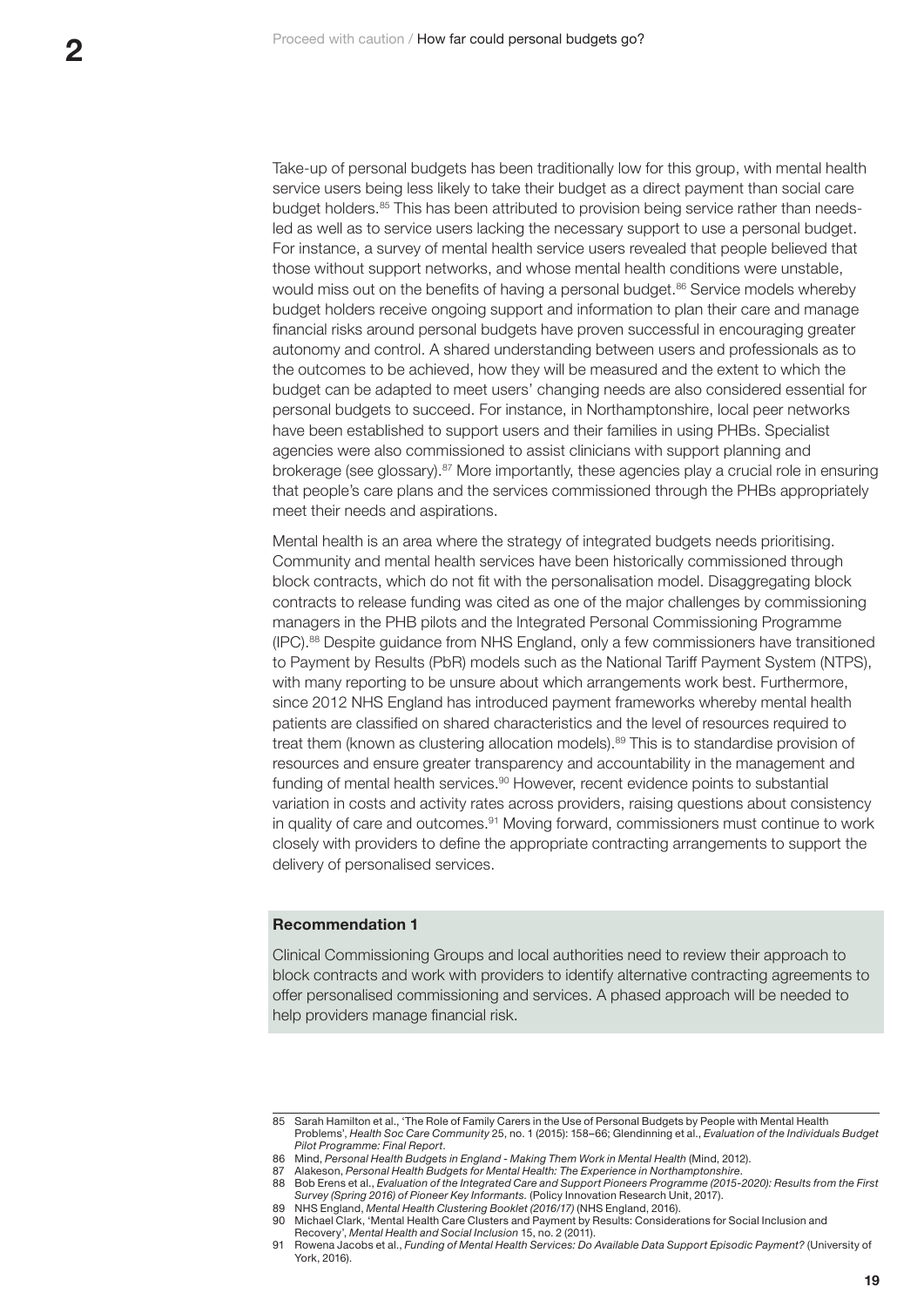# <span id="page-21-0"></span>**2.1.2 Beyond continuing healthcare**

The Department of Health and Social Care (DHSC) and NHS England are proposing to extend the right to PHBs and Integrated Personal Health Budgets (IPHBs) to a wider group of users, including wheelchair users, those with learning disabilities, and in end-oflife care. Scaling up PHBs to other groups will require appropriate resource and guidance to identify whether an individual is entitled to a PHB.

Beyond the current proposals, and contingent on the outcomes of the evaluation of the Integrated Personal Commissioning Programme (IPC), PHBs and IPHBs should be made available to people with arthritis and those living with other musculoskeletal conditions, where the benefits of personalisation have been evidenced through small-scale trials.<sup>92</sup> PHBs might also prove effective in reablement and for high-volume service users.

# **2.2 Maternity care**

As with many NHS services, maternity services are under mounting pressure.<sup>93</sup> Whilst the number of births has stabilised in recent years, workforce and capacity challenges are ongoing concerns.94 The Royal College of Midwives has warned of a shortage of 3,500 full-time midwifes nationally and a rapidly ageing workforce.<sup>95</sup> Meanwhile, NHS Trusts are having to rely on short-term staff to plug the gaps in the service, with a reported spend of £25 million in 2015 on agency midwifes. <sup>96</sup> There is also a strong case for women to become more active participants in their care. However, a recent survey revealed that 40 per cent of women did not fully understand the risks related to their circumstances and were therefore unable to confidently make decisions about their care.<sup>97</sup>

Greater choice and personalisation of services could result in better outcomes for women and higher satisfaction of maternity care services. In its Five Year Forward View for Maternity Care, NHS England set out a bold plan for delivering safer and more personalised services for women and their children and committed to deliver 10,000 Personal Care Maternity Budgets (PCMBs) by the end of 2017/18.98 As with mental health, PCMBs are offered in addition to existing services. By May 2017, over 400 women had received notional PCMBs to spend in a range of services in relation to antenatal care, place of birth and postnatal care.99 PCMBs are also expected to shift care from hospitalbased obstetrical settings to midwife-led units, the community, and home birth services.<sup>100</sup>

There are good examples of personalised approaches in maternity care, although evidence is still limited. PCMBs were initially piloted as part of the DHSC's Personal Health Budgets evaluation programme. The evaluation, carried out in a deprived part of the pilot site and with a small sample of women, showed that personal budgets had positive outcomes on women's care-related quality of life and psychological well-being.<sup>101</sup> Clarity regarding the options available, support and advice from a "budget broker" and the ability to review the support plan at a later stage, were essential for women to fully take advantage of the benefits of having a personal budget. In line with existing evidence of personal budgets, PCMBs were most effective when women were able to exercise real choice over the services they could choose and when support could be adapted to meet their needs.

<sup>92</sup> Arthritis Research UK, *Personal Health Budgets. Perspectives from People with Arthritis and Other Musculoskeletal Conditions* (Arthritis Research UK, 2012).

<sup>93</sup> The Royal College of Midwives, *State of Maternity Services Report 2018 – England*, 2018.

<sup>94</sup> Elaine Kelly and Tom Lee, *Under Pressure? NHS Maternity Services in England* (Institute for Fiscal Studies, 2017). 95 The Royal College of Midwives, *State of Maternity Services Report 2018 – England*.

<sup>96</sup> Stuart Bonar, *State of Maternity Services Report* (Royal College of Midwives, 2016).

<sup>97</sup> Lisa Plotkin, *Support Overdue: Women's Experiences of Maternity Services* (The National Federation of Women's Institutes (NFWI) and NCT, 2017).

<sup>98</sup> NHS England, *Next Steps on the NHS Five Year Forward View* (NHS England, 2017).

<sup>99</sup> NHS England, 'Maternity Choice and Personalisation Pioneers One Year On', Webpage, 8 June 2017.

<sup>100</sup> NHS England, *Better Births – A Five Year Forward View for Maternity Care.* (NHS England, 2016).

<sup>101</sup> Caroline Glendinning, Jacqueline Davidson, and Kate Baxter, *Personal Health Budgets and Maternity Care* (Department of Health, 2013).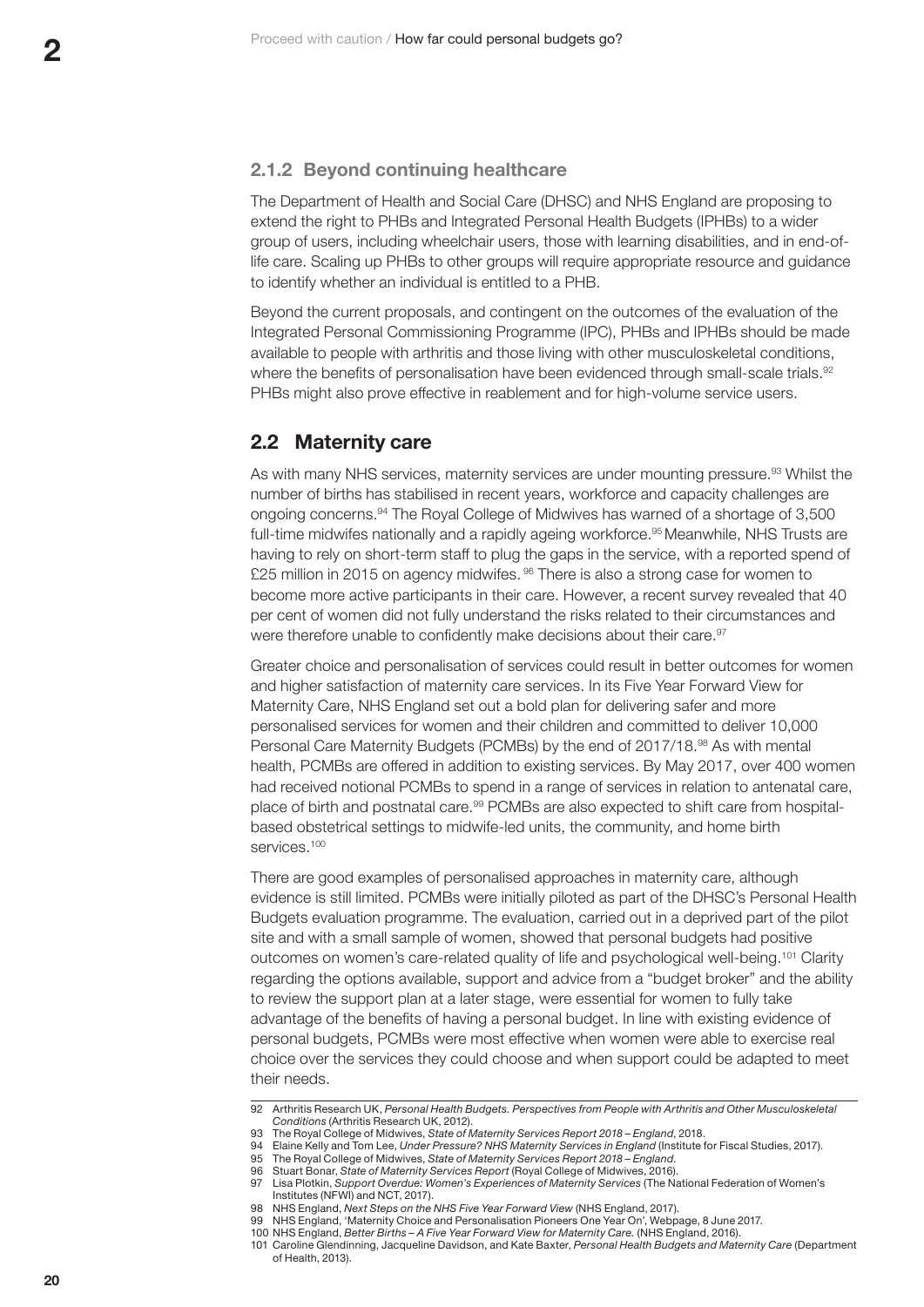<span id="page-22-0"></span>Seven Maternity Choice and Personalisation Pioneers are currently evaluating new approaches to personalisation, including expanding the menu of birthplace choices, integrating health and care planning and supporting the wider roll-out of PCMBs.102 More robust evidence is and should continue to be gathered to ensure that models emerging on the ground lead to good outcomes at a national scale.

Experiences of the implementation of PCMBs highlight the importance of having access to a pool of appropriately accredited providers as well as flexibility to amend support plans.103 This is important due to the unforeseeable nature of pregnancy, labour and childbirth. 104 With PHBs expected to become a mainstream delivery model for NHSfunded services, commissioners will need to work in partnership with the provider market to reimagine the way services are delivered and adapt provision to meet changing demand. Approaches to creating sustainable provider markets are discussed in Chapter 4.

# **2.3 Personal budgets in education**

As previously argued, personal budgets represent a shift toward the delivery of personally tailored services. This shift is urgently needed to address the needs of the youngest in society to prevent detrimental life outcomes, such as poor educational attainment, mental health problems or crime.

The Social Mobility Commission describes an "unfair education system" as one of the "fundamental barriers" to social mobility.105 At Key Stage 1 the reading gap is widening between richer and poorer pupils, with fewer Free School Meal (FSM) pupils passing phonics tests.106 By the end of secondary school, the most disadvantaged pupils are more than two years behind their richer peers, a trend worsening over the past decade.<sup>107</sup> Current estimates suggest it will take 50 years for the attainment gap to close between pupils from poor and better-off backgrounds. Structural barriers, such as educational attainment for the most disadvantaged in society, were termed by the Prime Minister, Theresa May, in 2016 as a "burning injustice".<sup>108</sup>

Since 2011 the pupil premium grant has been the Government's principal strategy to tackle gaps in attainment between richer and poorer pupils.<sup>109</sup> In 2012, it was extended to any pupil who had received FSM eligible within the past six years, growing from 1.2 to over 1.8 million children.110 In 2017, 1.9 million children were eligible for the pupil premium, which has been protected in cash terms since 2014-15. It stands at £1,320 per primary school pupil and £935 per secondary school pupil, with a total value of £2.2 billion in 2016-17.111

The pupil premium, in its current design, has not had a major impact, as measured by educational outcomes. For example, in more than half of local authorities the attainment gap at secondary and primary school has worsened since its introduction, with the most disadvantaged pupils falling further behind their peers. As well as this underwhelming impact, *Reform* research in *Beyond Gadgets: Edtech to close the opportunity gap* has found that pupil premium reporting is generally inconsistent. Reports do not follow a single format and vary substantially in detail. Furthermore, academies (where almost half

110 Department for Education, 'Cash Boost for Disadvantaged School Children', Press Release, 24 September 2012.

<sup>102</sup> NHS England, 'Maternity Choice and Personalisation Pioneers', Webpage, 2019.

<sup>103</sup> Glendinning, Davidson, and Baxter, *Personal Health Budgets and Maternity Care*.

<sup>104</sup> Ibid.

<sup>105</sup> Social Mobility Commission, *State of the Nation 2017: Social Mobility in Great Britain* (Social Mobility Commission, 2017).

<sup>106</sup> Helen Ward, 'Reading Gap Widens for Poorer Children - and 3 Other Findings from Today's KS1 Results', Webpage, TES, 28 September 2017.

<sup>107</sup> Jon Andrews, David Robinson, and Jo Hutchinson, *Closing the Gap? Trends in Educational Attainment and Disadvantage* (Education Policy Institute, 2017).

<sup>108</sup> Theresa May, 'Statement from the New Prime Minister Theresa May', Press Release, [GOV.UK,](http://GOV.UK) 13 July 2016. 109 Department for Education, 'Government Announces Pupil Premium to Raise Achievement', Press Release, 26 July 2010.

<sup>111</sup> Foster and Long, *The Pupil Premium*.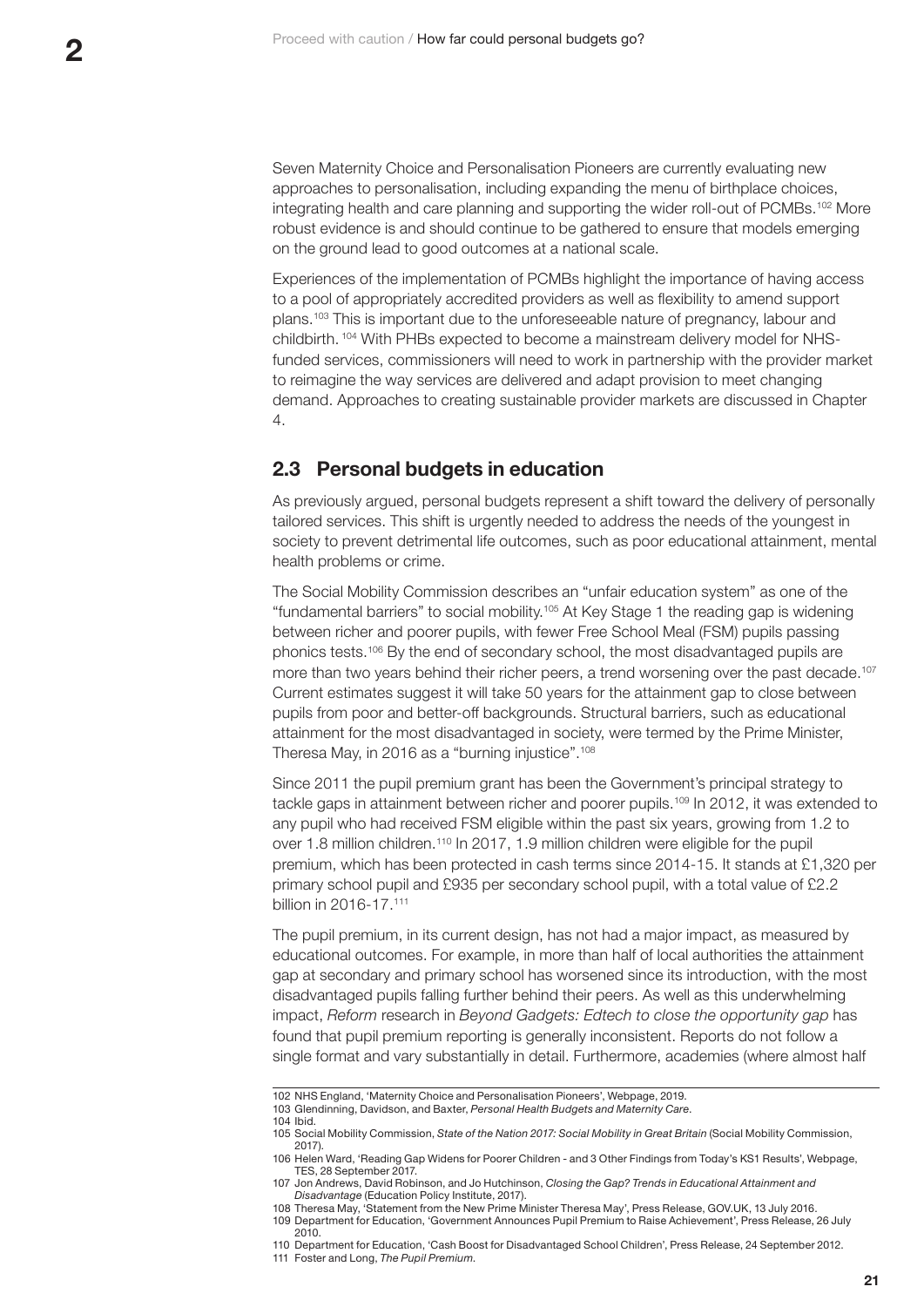<span id="page-23-0"></span>of all children are educated) are not obliged to report how they spend their pupil premium income.112 This means many schools are inadequately accounting for the money they receive when enrolling disadvantaged pupils, making it difficult to assess whether these interventions are achieving value for money. As stated by the NAO, the Department for Education (DfE) has "more to do to optimise value for money" in the pupil premium.113 The DfE has found that many schools were likely to have been pooling pupil premium funding with other budgets, making it difficult to monitor impact and ensure that the money is directly benefitting the intended recipients.<sup>114</sup>

Total funding for the Pupil Premium has more than quadrupled, increasing from £623 million in 2011-12 to £2.4 billion in 2017-18.115 The number of pupils attracting funding has followed a similar trend due to the broadening of the eligibility criteria. Although not managed as a personal budget, many schools are now moving towards more personalised allocation models of the pupil premium by putting in place personal education plans (PEPs) for children in care.116 The PEP is an integral planning tool and allows to monitor how the pupil premium is used to improve children's educational outcomes. Models such as these could aid the transition to personal budgets.

### **2.3.1 The alternative: Personal budgets for disadvantaged children**

The current model of delivery of support for children of disadvantaged parents does not involve parents in decisions of how pupil premium funding could be spent to benefit their child.117 The National Audit Office (NAO) has warned that parents of disadvantaged pupils are unlikely to hold a school to account for the use of the pupil premium and that this lack of engagement constitutes "a significant barrier to improvement for these pupils".<sup>118</sup>

Elsewhere, parents of children with special educational needs (SEN) have been empowered with a personal budget, or an Education, Health and Care plan (EHC), since 2014. The scheme, for 0 to 25-year-olds, assesses the young person's needs and identifies the appropriate help and provision required to meet those needs.<sup>119</sup> Parents with the plans have the right to a personal budget, allowing them to choose the expert support required by their child, rather than local authorities acting as the sole provider. Evidence shows that when support is offered, whether by schools or local authorities, parents are keen to engage in planning out and making decisions on what works best for their child.120

Around 7,000 plans have already been taken up, enabling parents to put money toward specific interventions, such as sending their child to a specialist school.<sup>121</sup> The DfE have found that children are happier, more confident and attending school more frequently.<sup>122</sup> Coordinated support planning and the ability to exercise choice in how money is spent can also have a significant impact on families' abilities to cope with stress and complexity. By putting children and their families at the centre, personal budgets can therefore provide parents with a chance to shape their child's educational experience and future opportunities.

<sup>112</sup> National Audit Office, *Converting Maintained Schools to Academies*, 2018.

<sup>113</sup> National Audit Office, *Funding for Disadvantaged Pupils*, 2015, 11.

<sup>114</sup> Hannah Carpenter et al., *Evaluation of Pupil Premium: Research Report* (Department for Education, 2013).

<sup>115</sup> David Foster and Robert Long, *The Pupil Premium: Briefing Paper* (London: The Stationery Office, 2018).

<sup>116</sup> Department for Education, *Promoting the Education of Looked-after Children and Previously Looked-after Children: Statutory Guidance for Local Authorities*, 2018.

<sup>117</sup> National Audit Office, *Funding for Disadvantaged Pupils: Survey Evidence from Pupils, Parents and School Leaders*, 2015.

<sup>118</sup> National Audit Office, *Funding for Disadvantaged Pupils*.

<sup>119</sup> Department for Education, 'Special Educational Needs Support: Families to Be given Personal Budgets'.

<sup>120</sup> Kate Sibthorp and Tricia Nicoll, *Making It Personal: A Family Guide to Personalisation, Personal Budgets and Education, Health and Care Plans* (Department for Education, 2014).

<sup>121</sup> Ibid.

<sup>122</sup> Ibid.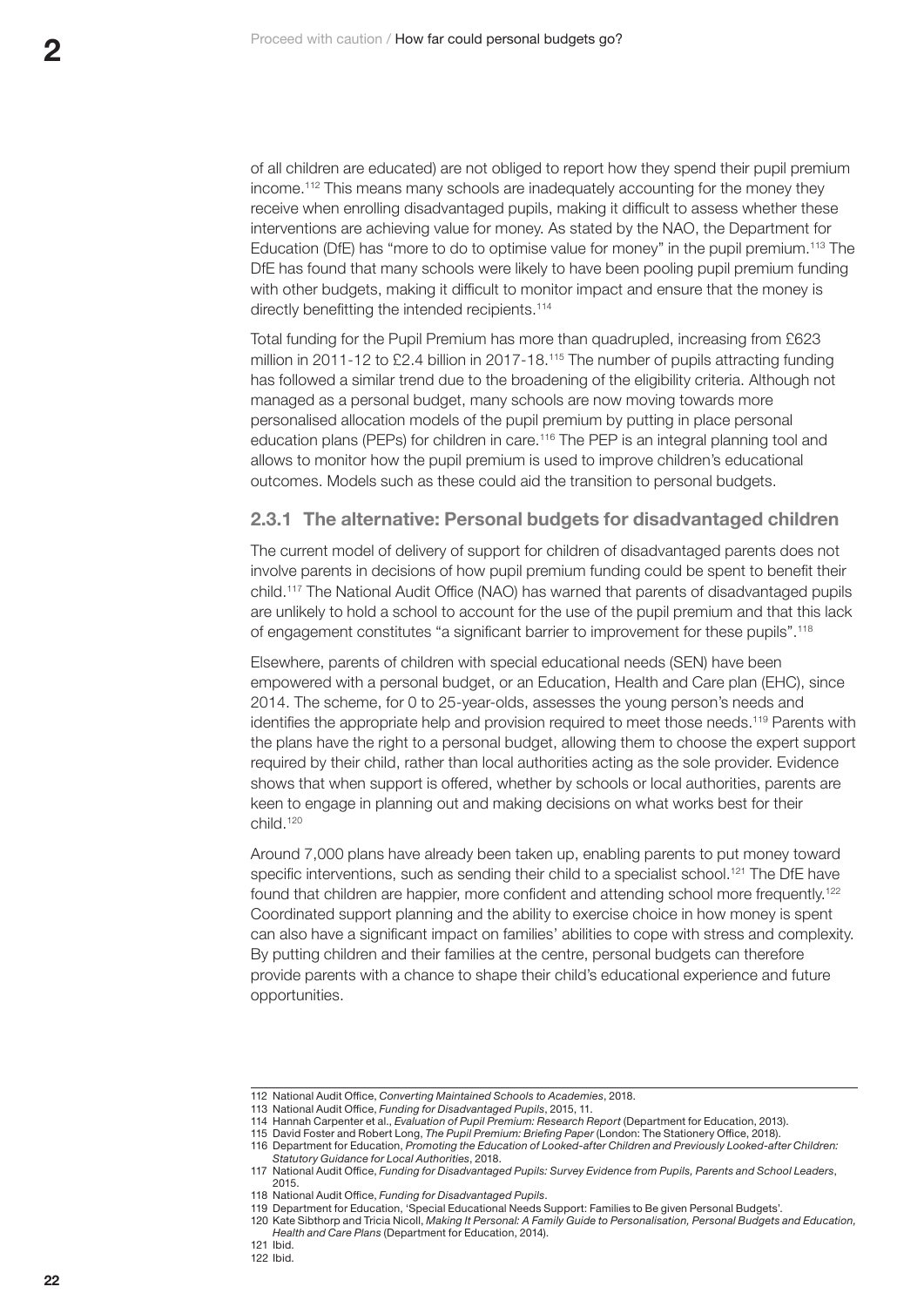#### <span id="page-24-0"></span>**Recommendation 2**

The Department for Education should pilot personal budgets for disadvantaged pupils. This should be accompanied by specialised advice and support for parents in receipt of the disadvantaged pupil personal budget.

#### **Recommendation 3**

The Department for Education should evaluate whether advice for parents in receipt of the disadvantaged pupil personal budget would be best delivered by schools or through a national advice service.

#### **Recommendation 4**

Schools should have a mandate to inform parents in receipt of the disadvantaged pupil personal budget about how the money is spent.

#### **Recommendation 5**

Schools should complete a statement of evidence of creative use of the budget and where it has delivered value for money. The Department for Education should create a publicly available repository of evidence to inform and guide the wider roll-out of personal budgets.

# **2.4 Transitional times**

Personal budgets are most successful when the recipient works with the support planner to identify goals and challenges at specific times of their lives. An interviewee for this paper highlighted that this co-production is especially important during transitional times, when an individual may be facing new obstacles or have fundamentally different needs than previously, for instance around prisoner rehabilitation or employment services.

# **2.4.1 Offender rehabilitation**

In criminal justice it has taken time to ensure genuine co-production, to take autonomy on and identify the needs and specifics that will rehabilitate an individual. Funding remains targeted on broad examples rather than tailored demands. Meanwhile, reoffending rates in the UK are stubbornly high, with 63 per cent of those serving sentences of less than 12 months reoffending within a year.<sup>123</sup> Reoffending is expensive, with prison costing upwards of £35,000 per prisoner each year and £9.5 to £13 billion of taxpayers money annually.124 Current strategies aimed at rehabilitation have been expensive and largely ineffective, with 19 out of 21 Community Rehabilitation Companies (CRCs) –providers contracted to manage low and medium risk offenders – failing to meet targets for reducing the frequency of reoffending.125 The incentive to reduce recidivism through a personalised approach consequently has significant social and financial value to both individuals and the state.

There is much the criminal justice system could learn from the reforms that have taken place in the social care sector, where the concept of personalised commissioning has become increasingly important. Like many people who use social care personal budgets, most ex-offenders have multiple and complex needs. A study by the criminal justice charity, the Revolving Doors Agency, highlighted 10 key social care needs identified as "common" amongst short-sentence prisoners including accommodation, employment, addiction, mental health, and debt.126 Seventy-two per cent of male and 70 per cent of

<sup>123</sup> Prison Reform Trust, *Prison: The Facts. Bromley Briefings Summer 2018* (Prison Reform Trust, 2018). 124 Home Office and Ministry of Justice, '2010 to 2015 Government Policy: Reoffending and Rehabilitation', Webpage, 8 May 2015; Prison Reform Trust, *Prison: The Facts. Bromley Briefings Summer 2018*.

<sup>125</sup> House of Commons Committee of Public Accounts, *Government Contracts for Community Rehabilitation Companies, Twenty-Seventh Report of Session 2017-19*, HC 897 (London: The Stationery Office, 2018), 3.

<sup>126</sup> Sarah Anderson and Claire Cairns, *The Social Care Needs of Short-Sentence Prisoners* (Revolving Doors Agency, 2011), 5.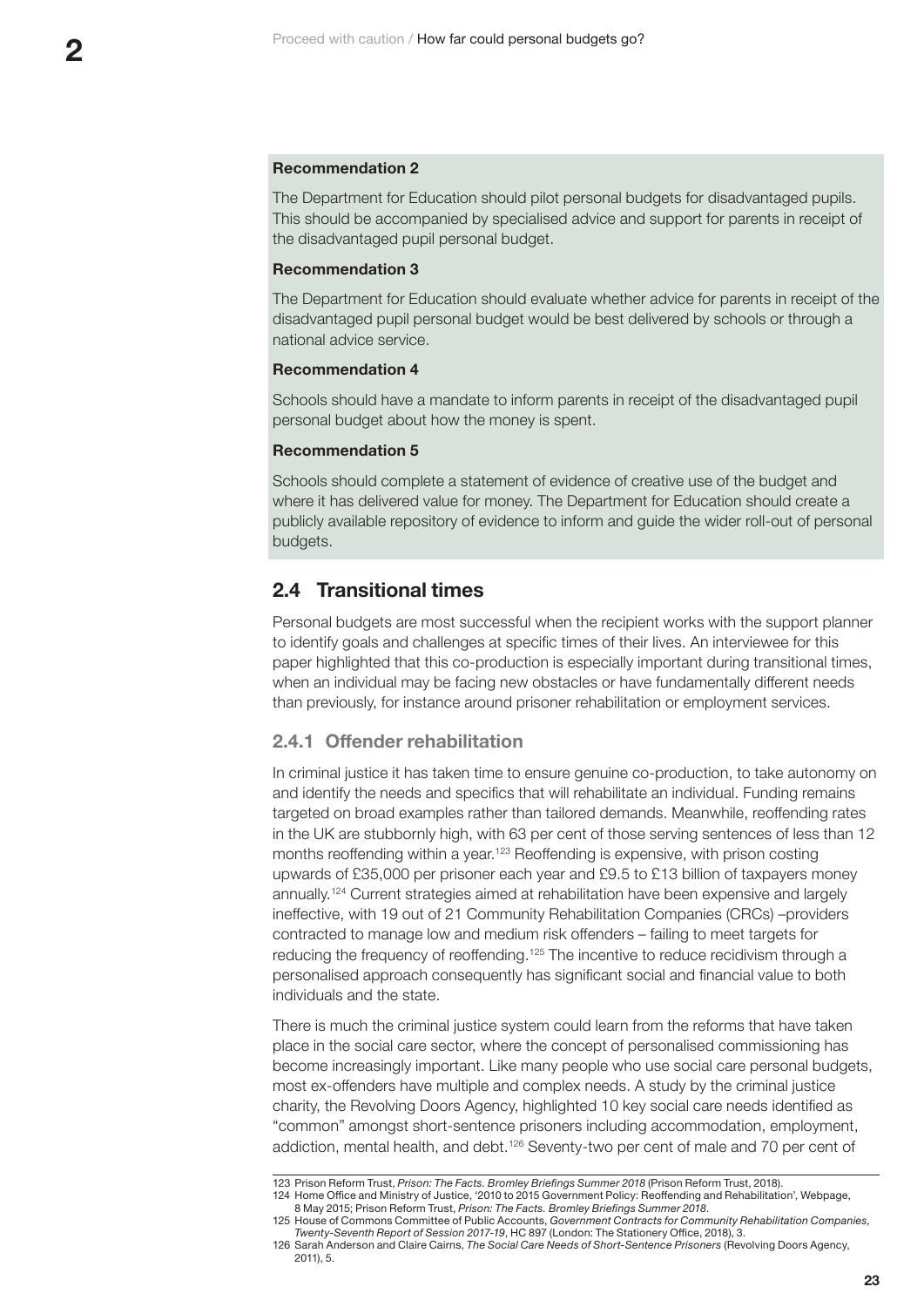female sentenced prisoners suffer from two or more mental health disorders.<sup>127</sup> Furthermore, some 46 per cent of all people entering the UK prison system have "literacy skills no higher than those broadly expected of an 11 year old child", three times the national adult average and a significant obstacle to their employment after leaving prison.128 Like the social care sector, the criminal justice sector has a long history of institutionalism that reduces the ability of ex-prisoners to make informed choices about their own lives.

There are already examples of more personalised approaches to rehabilitation emerging in the criminal justice system, although substantiated evidence remains limited. The Inside Out project at HMP Preston works with prisoners before their release to develop a "Life Plan" and provide "through the gate" support.<sup>129</sup> The initial scheme envisaged a personal budget of up to £500 being awarded to a prisoner upon release. However, concerns over administrative costs, dependency, and public fall-out saw a shift to pooled funding and needs-based payments.130 This discretionary funding in the form of an "enabling fund" is made available to implement the Life Plan, alongside support from a community volunteer to help the individual reintegrate into the community. Whilst still awaiting an impact evaluation of the scheme, an interim report noted significant benefits from a coproduced Life Plan, including qualitative evidence that the personalised approach helped prevent offenders from re-offending.<sup>131</sup>

Similarly, a pilot project at HMP Everthorpe in 2012 targeted offenders with mental health issues and complex needs, who were failing to successfully engage with conventional services.<sup>132</sup> The pilot aimed to put offenders at the centre of their resettlement plans by involving them in the development of a "personalised agenda". After a period of close work with project workers, those participants who showed commitment to the project were able to make applications to a beneficiary fund to aid resettlement and achieve agreed upon post-release goals. The money could be spent in a variety of unconventional ways, with examples including three months' car insurance for a self-employed tradesman, college tuition fees for a computer course, and travel costs to enable the recipient to spend time with formerly estranged children. The project was focused on giving the prisoner choice and control over their lives in return for them taking responsibility.133

The existing pilot schemes at HMP Preston and HMP Everthorpe have demonstrated some successes of personalised funding models. These include a clear recognition of the importance of addressing offenders' resettlement needs, such as mental health, employment, or addiction. This integrated approach to criminal justice funding has proven to be popular amongst the offenders targeted, but the evidence around these schemes is somewhat limited.<sup>134</sup> Pooling funding for rehabilitation with personal budgets in social care, healthcare, housing, and employment services would provide an interesting pilot scheme going forward. Furthermore, whilst both Preston and Everthorpe provided funding for individual spending, neither fully embraced a completely flexible personal budget structure in which the individual has complete control of their rehabilitation spending and budget administration (including direct payments). Further evidence is needed as to how ex-offenders could be empowered to make informed choices over their re-entry to society, whilst simultaneously reducing the risk of recidivism.

<sup>127</sup> Alex Fox, Chris Fox, and Caroline Marsh, 'Could Personalisation Reduce Re-Offending?', *Journal of Social Policy* 42, no. 4 (2013): 721–41.

<sup>128</sup> Skills Funding Agency and Department for Education, *OLASS English and Maths Assessments: Participation 2015/16* (Department for Education, 2016).

<sup>129</sup> Chris Fox, Alex Fox, and Caroline Marsh, *Personalisation in the Criminal Justice System: What Is the Potential?* (Criminal Justice Alliance, 2014).

<sup>130</sup> Fox et al., *Interim Evaluation of Inside Out*.

<sup>131</sup> Ibid., 47.

<sup>132</sup> Moore and Nicoll, *Getting a Blue Life: Personalisation and the Criminal Justice System*.

<sup>133</sup> Ali Gardner, *Personalisation in Social Work* (Learning Matters, 2014), 75–79.

<sup>134</sup> Moore and Nicoll, *Getting a Blue Life: Personalisation and the Criminal Justice System*.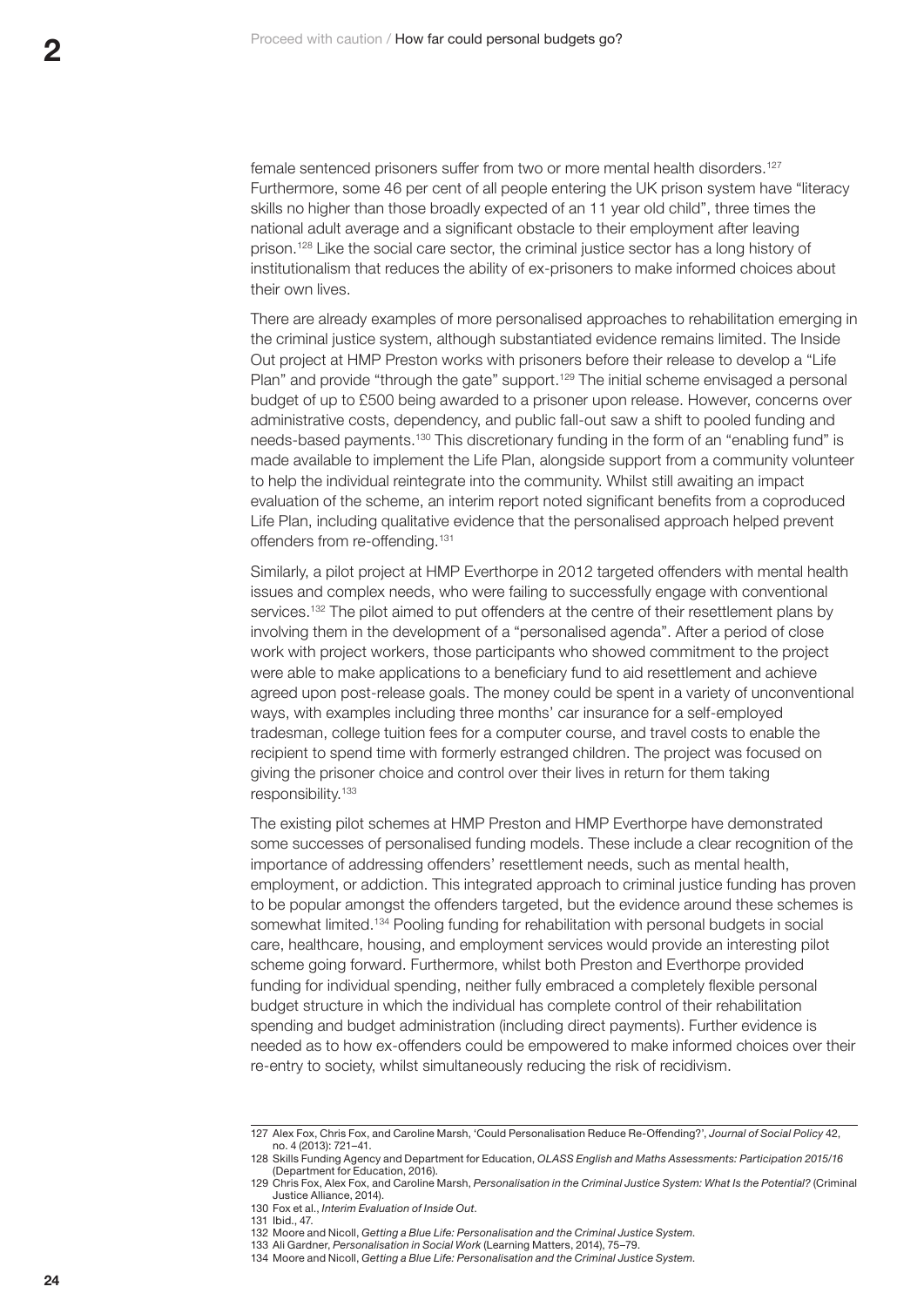<span id="page-26-0"></span>However, the provision of personal budgets for ex-offenders also poses unique challenges, given it is a sector where there is a need to manage risk and there remains a public expectation to see punishment as well as reform.135 Whilst the personalisation of funding through personal budgets can increase transparency, reduce waste and duplication of services, and improve individual outcomes, there are still concerns around oversight and effective management against fraud or misuse. The use of different types of personal budgets, including notional and third party, may provide a solution but greater research is needed (See section 1 for detail on delivery models for personal budgets).

#### **Recommendation 6**

The Ministry of Justice should include an 'innovation budget' for Community Rehabilitation Companies in the forthcoming round of contracting, ringfenced for Community Rehabilitation Companies to pilot personal budgets in their contract package area. The Ministry of Justice should be responsible for conducting the accompanying research, analysis and dissemination of learnings from the pilots.

### **2.4.2 Long-term unemployment**

As with offender rehabilitation, individuals attempting to enter the workforce after longterm unemployment often require significant interventions and support to break the cycle.

Past experiences of personal budgets in employment also remain limited, although there is evidence of success. In the Netherlands, the long-established tradition of personal budgets in the care sector has been extended to welfare provision through the introduction of Individual Reintegration Agreements (IRO).<sup>136</sup> This scheme enables unemployed individuals to design their own route back to work and choose which private providers they would like to use as part of this plan. Recipients discuss and have their reintegration plans approved with a coach at the benefits agency. While the IRO is targeted towards those with disabilities and the public body remains the budget holder, similar versions of the scheme at municipal levels, known as Personal Reintegration Budgets (PRBs), have been open to a wider range of jobseekers and have given responsibility for the budget to the client themselves.<sup>137</sup>

An evaluation of the IRO system found the scheme to be very popular: in 2007, two-thirds of unemployment benefit recipients made use of the plan.138 Jobseekers reported an increased sense of autonomy and responsibility and the scheme was more effective in getting clients back to work than traditional employment programmes by a factor of 1.2 to 1.5. However, the assessment also found the IRO packages to be more expensive compared to traditional services.<sup>139</sup>

In the UK, the Youth Employment Gateway (YEG) scheme that ran between 2014 and 2017 aimed to reduce youth unemployment in Liverpool.140 One key feature of the YEG programme was a "participant budget" of £500, made available to members of the scheme to spend "flexibly on items that would aid work or retention".141 Recipients of this budget rated the financial aspect as being a key part of the support they received, and the

138 Theo Veerman and Dirk Beekman, *The Dutch Experience with Private Social Services: Peer Review in Social Protection and Social Inclusion and Assessment in Social Inclusion (Combining Choice, Quality and Equity in Social Services)*

<sup>135</sup> House of Commons Justice Committee and Justice Committee, *Cutting Crime: The Case for Justice Reinvestment: First Report of Session 2009-10*, HC 94-I (London: The Stationery Office, 2009).

<sup>136</sup> Dan Finn, *The Organisation and Regulation of the Public Employment Service and of Private Employment and Temporary Work Agencies: The Experience of Selected European Countries - the Netherlands, Denmark, Germany, and the United Kingdom* (Learning and Work Institute, 2016).

<sup>137</sup> Amy Tarr, *Personalising Welfare to Work: The Case for Perosnal Welfare Budgets* (Inclusion Think Tank, 2011).

<sup>(</sup>European Commission: DG Employment, Social Affairs and Equal Opportunities, 2009). 139 Rik van Berkel and Willibrord de Graaf, 'The Liberal Governance of a Non-Liberal Welfare State? The Case of the

Netherlands', in *The Governance of Active Welfare States in Europe* (Basingstoke: Palgrave Macmillan, 2011). 140 Ray, Crunden, and Murphy, *Liverpool City Region Youth Employment Gateway (YEG) Evaluation*. 141 Ibid.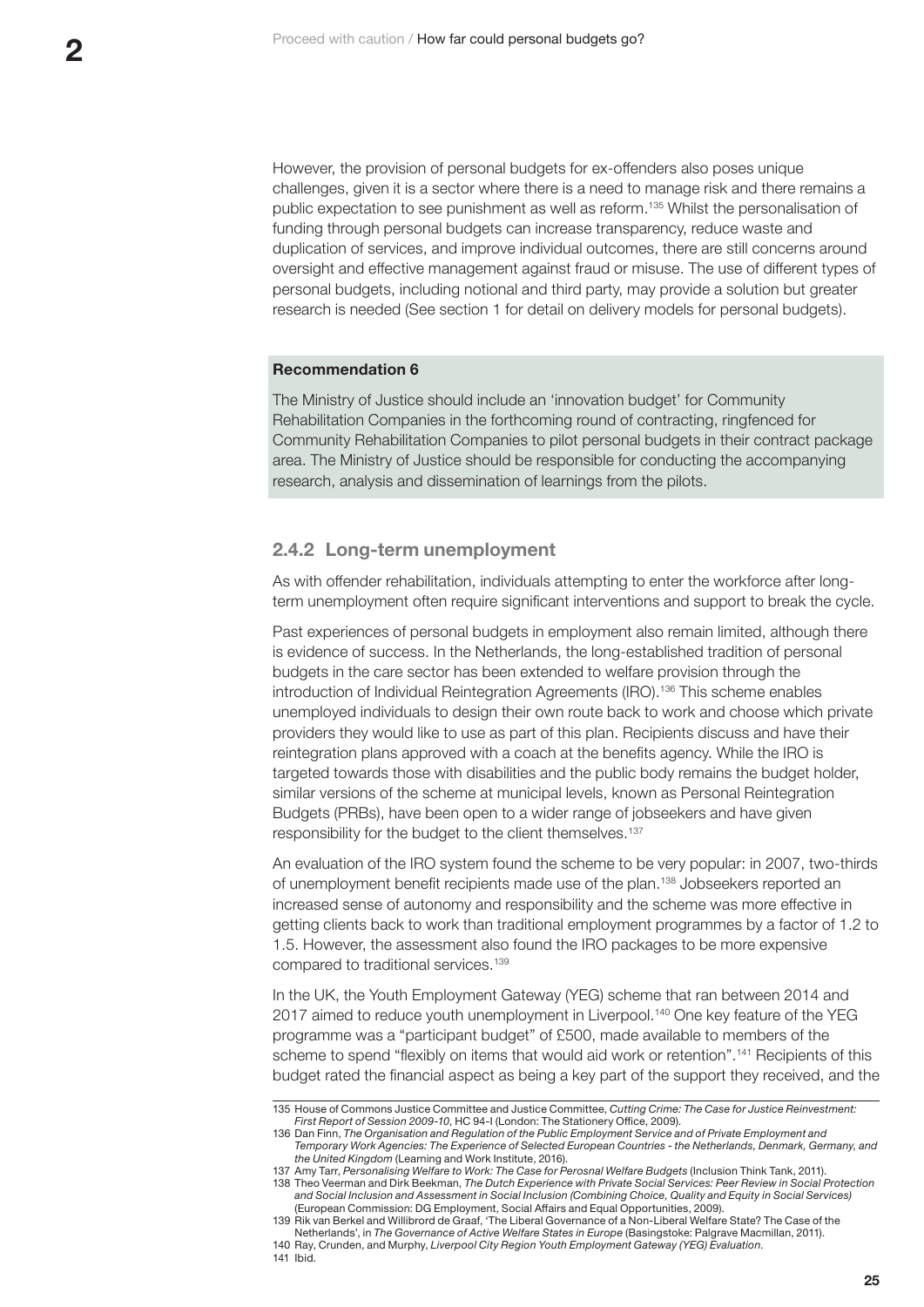personal budget element was "highly valued by advisors and participants alike" and had an important impact on work retention for those already in work.<sup>142</sup>

The Flexible Support Fund is designed to allow Jobcentre advisors to tailor support to better fit a claimant's individual needs. In 2016/17 it was worth £76.7 million; however, it has historically been underspent.<sup>143</sup> There was an underspend of £64 million in 2014/15 from an allocated budget of £136 million.<sup>144</sup> One reason for this is that claimants often move into work before this support can be given. One way to get better value for money out of this fund and ensure it is fulfilling its intention to give claimants bespoke support is by giving claimants themselves greater say over how the money is spent. Both the Liverpool and Dutch examples are evidence that with oversight and support from professionals such an approach can transform employment outcomes.

This contrasts with the Jobcentre Plus model, where front-line Work Coaches based in jobcentres are tasked with supporting claimants into work by "challenging, motivating, providing personalised advice and using knowledge of local labour markets".145 Interviews conducted for this paper highlighted that Work Coaches have traditionally engaged in box ticking, following a rigid process to get people through the motions of a job search. The service required is specialist support and advice from people who understand business needs, labour market opportunities and relevant local support services (such as drug action teams (DATs), childcare and housing support), delivered in a non-stigmatising environment.

#### **Recommendation 7**

The Department for Work and Pensions should increase transparency of the Flexible Support Fund and publish which JobCentres are chronically underspending the money available to meet claimants' needs.

#### **Recommendation 8**

In some Jobcentre Plus offices, a proportion of the Flexible Support Fund should be ringfenced to pilot a personal budget scheme for a relevant group of out-of-work universal credit claimants, providing them with a cash sum to spend on improving their employability skills.

<sup>142</sup> Ibid., 10.

<sup>143</sup> McGuinness, Kennedy, and Jones, *Jobcentre Plus Flexible Support Fund*. 144 Ibid.

<sup>145</sup> All Select Committee Publications, 'A Personalised In-Work Service', Webpage, Parliament, Publications & Records, 2016.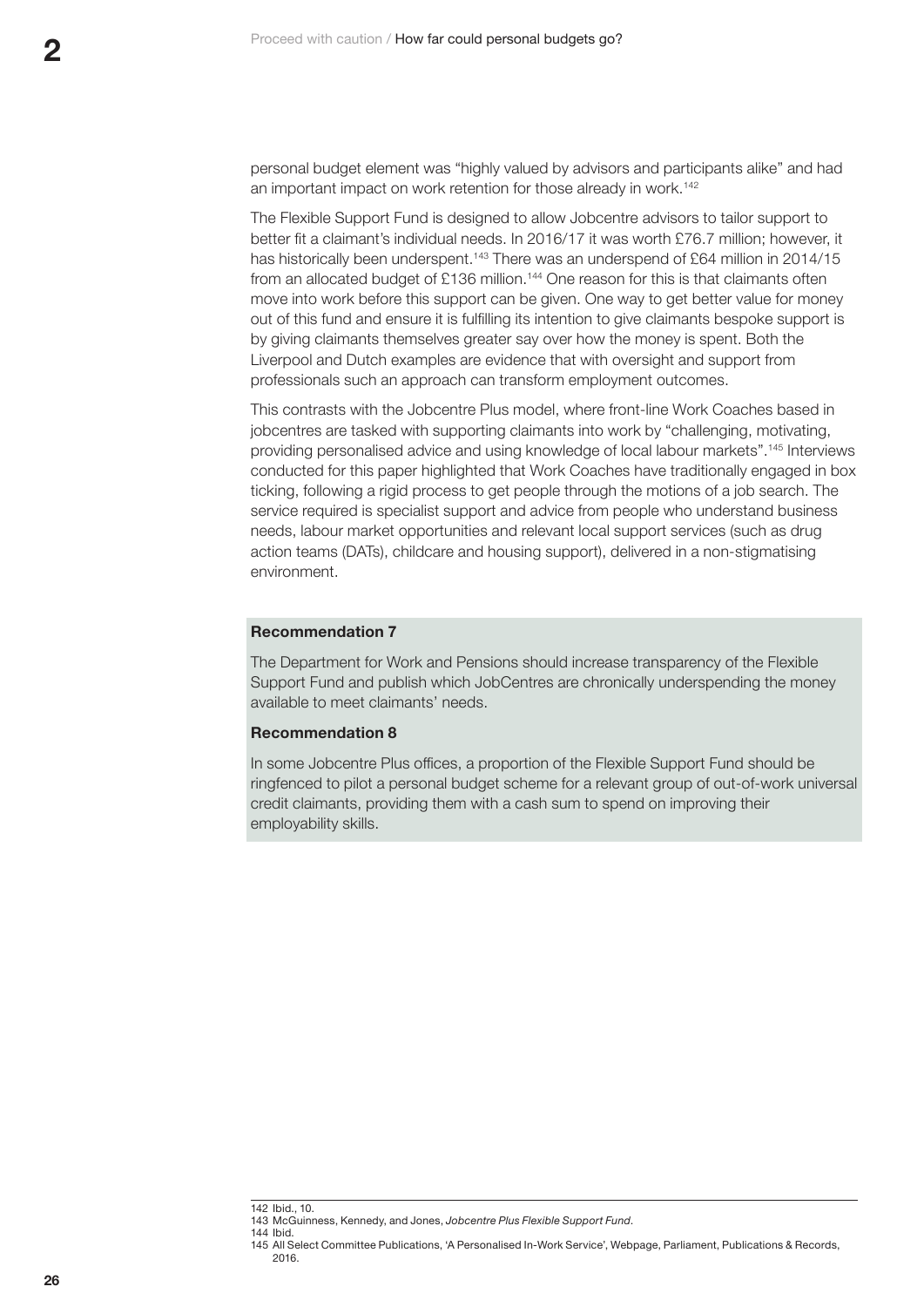# <span id="page-28-0"></span> Weighting the evidence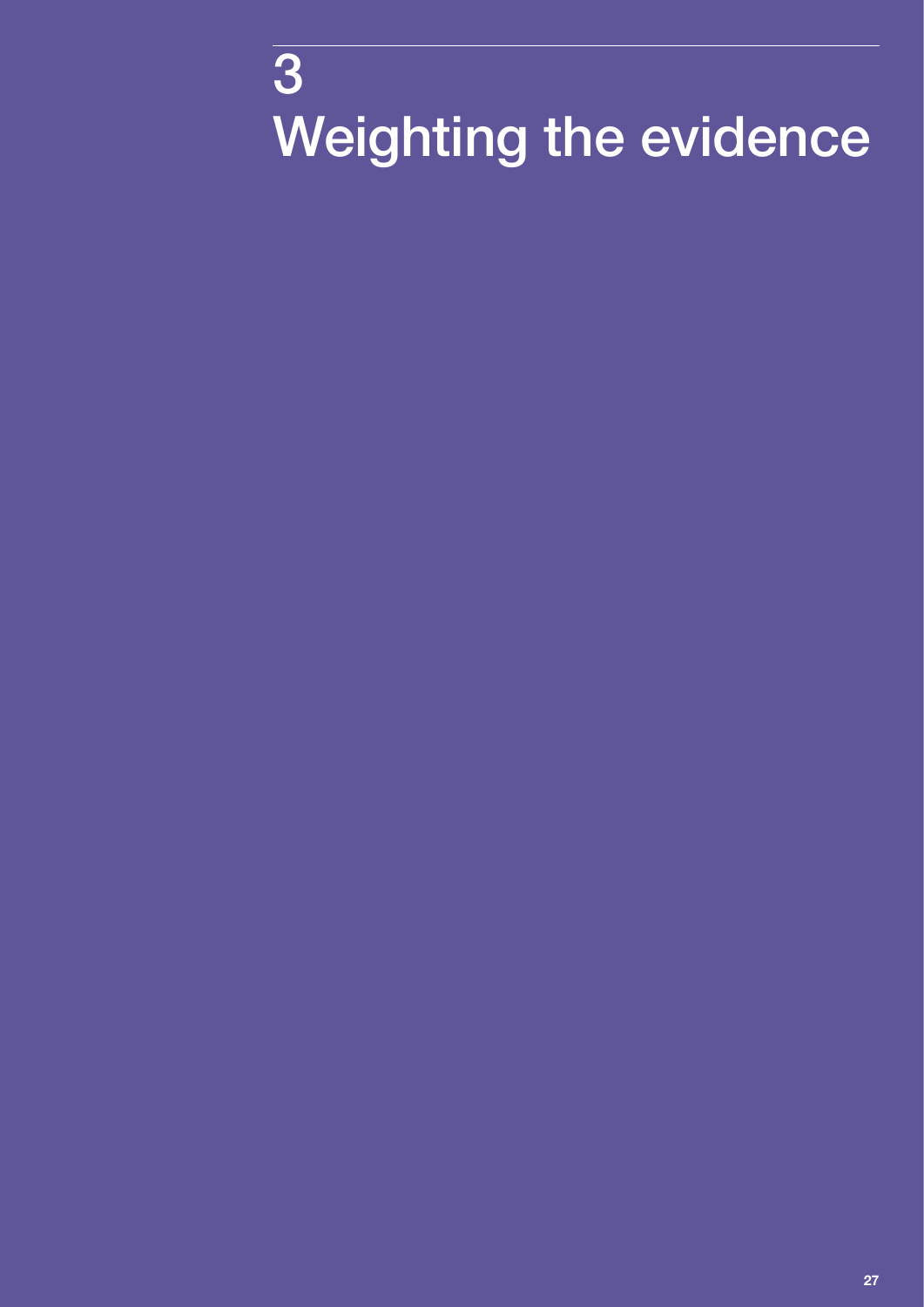Experiences of implementation of personal budgets suggest they can potentially deliver innovative public services which are more flexible and responsive to people's needs. However, one crucial issue is the disconnect between the touted benefits of personal budgets and the evidence base supporting these arguments.

Two reports published in 2016 and 2017 highlighted this issue in clear terms. The first by the NAO called upon the DHSC and local authorities to "gain a better understanding" of how personal budgets worked for citizens.<sup>146</sup> The second, by the public services organisation, Think Local Act Personal, criticised the lack of evidence around the use of personal budgets in several major public service areas including education, employment, rehabilitation, and healthcare.<sup>147</sup> It laid out that without solid data-driven evidence that personal budgets can improve citizen outcomes and increase value-for-money, many local authorities and public service commissioners will remain reluctant to implement personal budgets, particularly in new or relatively untested fields.

The report further emphasised the important distinction between measuring success in terms of user experiences and success in terms of outcomes and value. Most data collected around personal budgets has focused predominantly on the principled concepts of personalisation, autonomy, and independence, at the expense of key financial and value-based assessments.<sup>148</sup>

These commentaries on personal budgets are unsurprising given the inconsistent and uneven history that personal budgets have in England. As [Figure 1](#page-16-1) demonstrates, the past 5 years have seen personal budgets trialled in new fields such as youth employment, mental health, and ex-offender rehabilitation, with often positive results. Yet the smallscale and local nature of these schemes means only limited conclusions can be drawn as to their effectiveness more broadly. Furthermore, whilst international examples also exist across a much wider range of public services, they are of limited use in identifying benefits and costs in the English public sector.

Unlike other interventions, personal budgets require system-level transformation of payment models, commissioning structures, staff culture and service delivery.149 This poses important methodological limitations to evaluating outcomes and assessing impact over time.

It must also be highlighted that much of the evidence on personal budgets has come from pilot programmes, deployed at both national and local level. Interviews conducted for this paper stressed the need to consider the effects pilots might have on the successful scale-up of personal budgets. For instance, pilot sites taking part in the Individual Budgets Pilot and the Personal Health Budgets Programme received additional resources, training and financial incentives to support their implementation. These resources are not necessarily available when deploying personal budgets more widely, meaning caution must be exercised when interpreting the outcomes of pilot projects. Indeed, the Individual Budgets Pilot evaluation explicitly warns of inevitable "pilot effects" and how contextual factors might have limited the replicability of personal budgets.150

However, the lack of evidence cannot be overcome by any other means than long-term, widespread, and consistent test programmes. The roll-outs of social care budgets, PHBs, and IPC budgets demonstrate how this can be achieved. To build trust between the funding organisations, commissioners, providers, and citizens around personal budgets, it is necessary to ensure that personal budget schemes are trialled or scaled-up in areas with previous limited experience.

<sup>146</sup> National Audit Office, *Personalised Commissioning in Adult Social Care*.

<sup>147</sup> Alex Fox and Tim Parkin, *Gathering the Evidence: Making Personal Budgets Work for All* (Think Local Act Personal, 2017).

<sup>148</sup> Ibid.

<sup>149</sup> Ibid.; Nicholas Mays et al., *Advice to the Department of Health and NHS England on the Integrated Personal Commissioning (IPC) Programme Independent Evaluation* (Policy Innovation Research Unit, London School of Hygiene and Tropical Medicine and Economics of Health and Care Research Unit, University of Kent at Canterbury, 2016). 150 Glendinning et al., *Evaluation of the Individuals Budget Pilot Programme: Final Report*.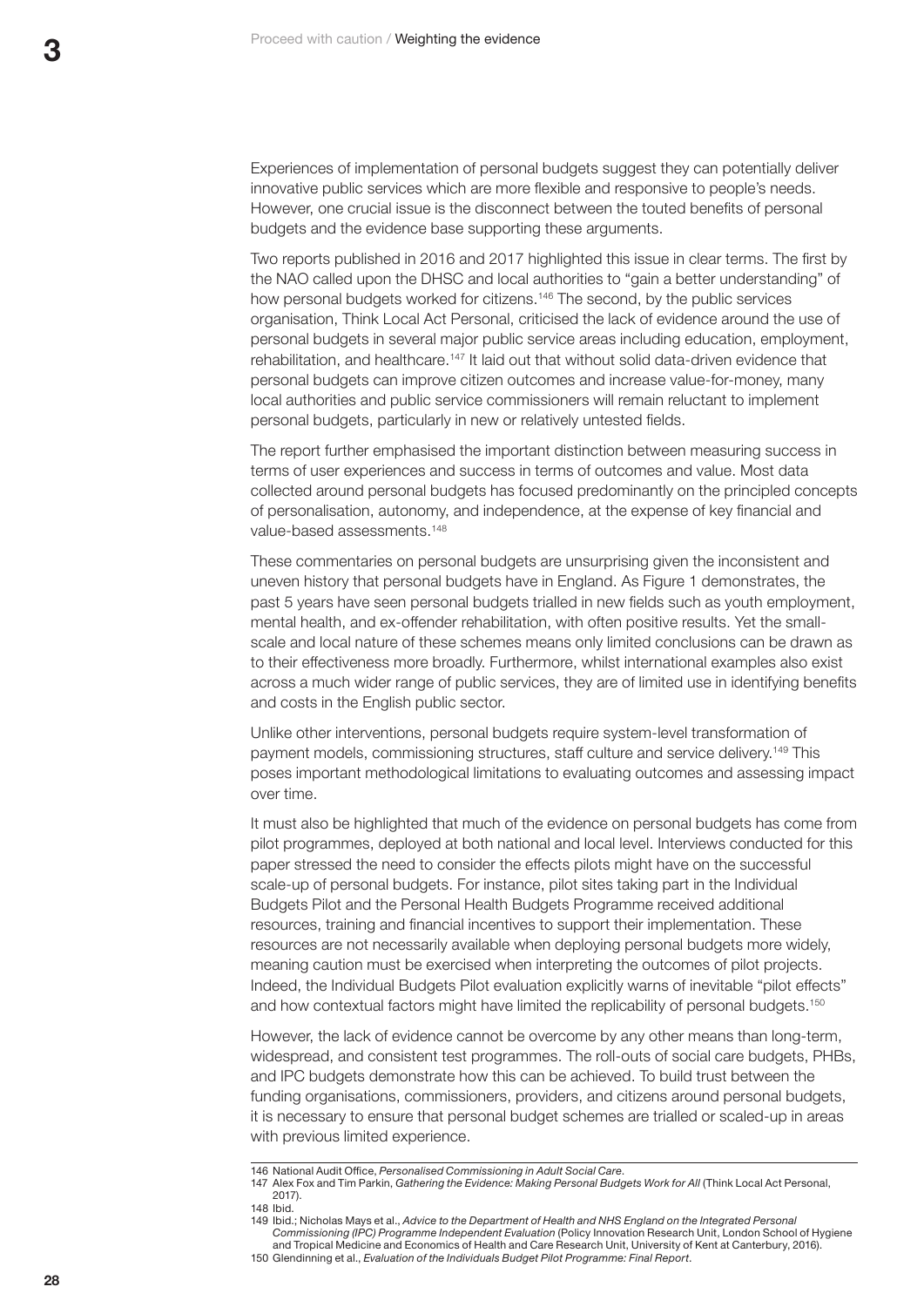As argued in Chapter 2, it is crucial to first identify the service areas and user groups where personal budgets could add most value. Secondly, focus should be placed in setting-up limited-scale pilot schemes to test the implementation of the model. Pilots should cover a large enough number of localities and run for a long enough period of time in order to generate a meaningful dataset. When possible, randomisation principles should be adhered to in order to minimise bias and effectively assess the impact of schemes (see section 4.4.2). Whilst still important, user experiences of the scheme can then be included as a complimentary evidence base to the dataset. These pilots should ideally be run by a national body working in conjunction with multiple local authorities, but it is possible that a third sector organisation or provider may be better suited to administer the programme overall, particularly if targeting a specific and narrow cohort.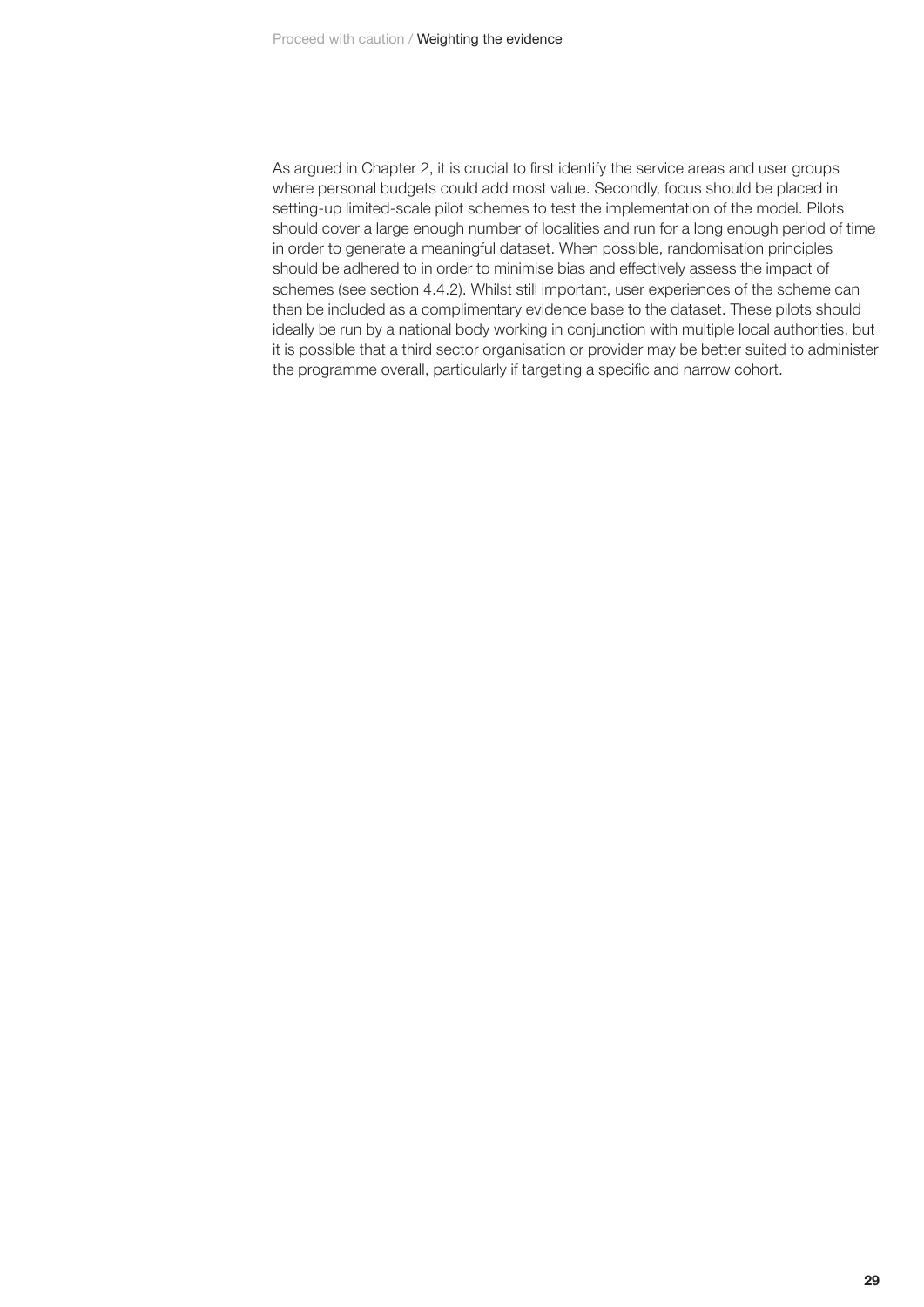# <span id="page-31-0"></span>4 Enabling success

| 4.1 | Meaningful choice                 |                              | 31 |
|-----|-----------------------------------|------------------------------|----|
| 4.2 | Integration                       |                              | 32 |
|     | 4.2.1                             | Systematic integration       | 33 |
|     | 4.2.2                             | Co-production                | 35 |
| 4.3 | Support, guidance and information |                              | 37 |
|     | 4.3.1                             | A digital approach           | 38 |
|     | 4.3.2                             | <b>Advisors and enablers</b> | 40 |
| 4.4 | Data-driven assessments           |                              | 43 |
|     | 4.4.1                             | Individual needs             | 43 |
|     | 4.4.2                             | <b>Evaluating outcomes</b>   | 44 |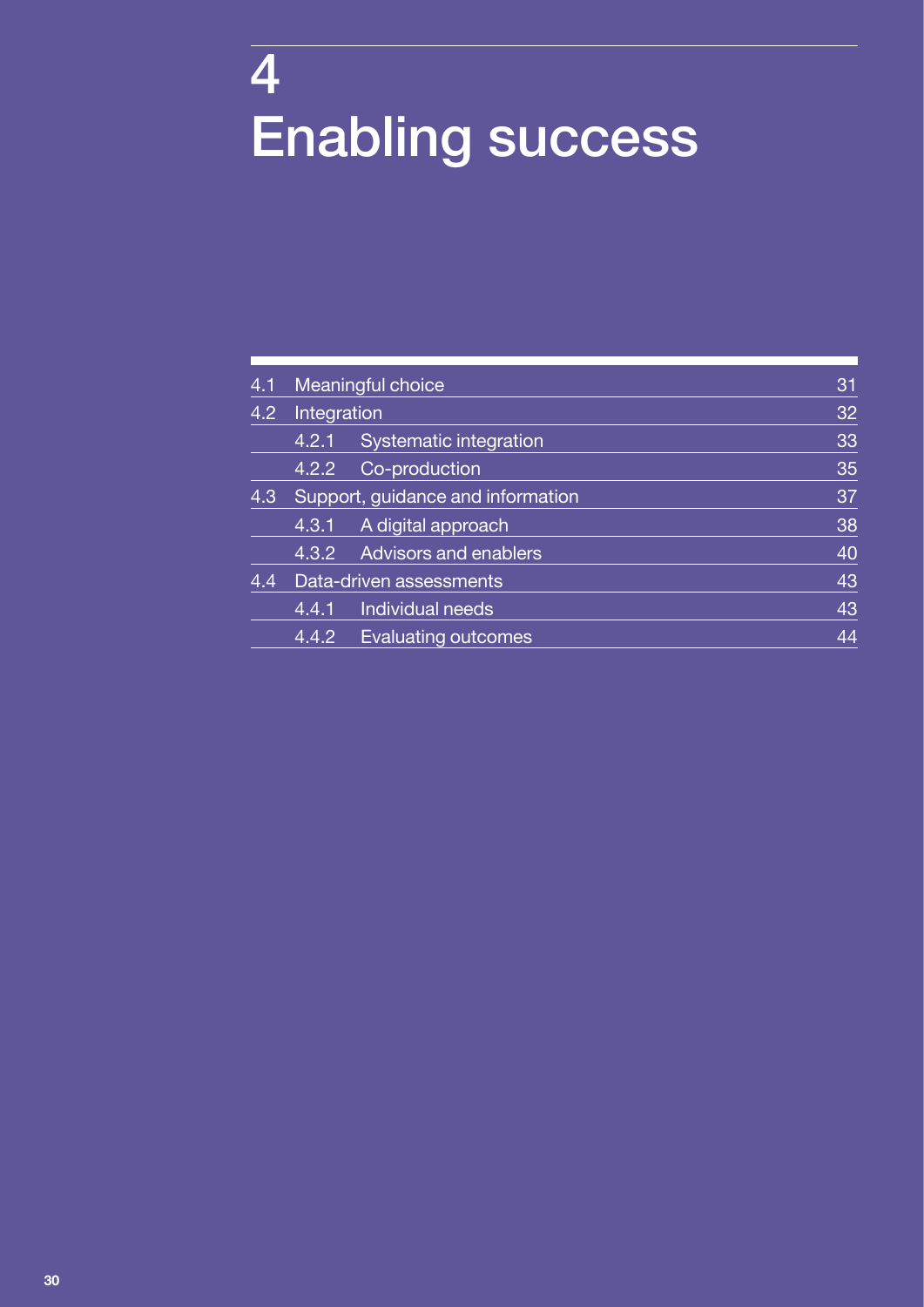<span id="page-32-0"></span>Personal budgets are not a panacea for personalised public services. Without evidence that they improve outcomes as well as user experiences of public services, it would be premature to encourage their use on a broader scale. Commissioners and policy makers need to ensure that the use of personal budgets is conditional upon them providing quantifiable evidence that they achieve value for all stakeholders: users, commissioners, and providers.

Nevertheless, this realisation about their limitations should not prevent them being a useful tool in the public service commissioner's toolkit, particularly given their successes in certain trials and pilot schemes seen in Chapter 1. Learning from those lessons and looking to the future, it is crucial to recognise where the strengths and weaknesses of personal budgets lie, and how success can be enabled. Whether encouraging existing good practices, or suggesting important reforms around other areas, it is necessary that personal budgets are deployed effectively and efficiently where they have been proven to work.

# **4.1 Meaningful choice**

Personal budgets work only if there is a healthy and sustainable provider market which provides the budget holder with the means to improve their outcomes as well as choice over how to spend their budget. As has been seen with previous personal budget schemes, outcomes rarely improve if a range of services are not available or the budget holder lacks meaningful choice.<sup>151</sup>

When a diverse and competitive provider market exists, it has the potential to deliver higher quality services and improve efficiency.<sup>152</sup> Advocates of personal budgets contend that market forces are often enough to act on providers, encouraging new providers to enter the market and fill gaps in existing markets, particularly in single provider areas, thereby offering choice to users.153 There are examples of this already; when working with personal budget holders in mental health, Northamptonshire Trust expanded their market provision based on the services budget holders clearly wanted.154

If providers fail to do so, this market shaping could be facilitated by local authorities or public bodies.<sup>155</sup> These obligations have already been codified in the 2014 Care Act which lays out the responsibilities of local authorities in "promoting the efficient and effective operation of a market in services for meeting care and support needs".156 The DHSC, for instance, established an on-line "Market Hub" for commissioners and providers in 2017 to ensure this meaningful choice existed in health and social care markets.<sup>157</sup>

However, the evidence for market forces naturally driving growth and choice is limited. An evaluation of the Individual Reintegration Agreement (IRO) personal budget scheme in the Netherlands found that whilst the programme attracted some 2,500 providers, including some offering highly-specialised services, IRO packages were more expensive compared to traditional services.<sup>158</sup>

Furthermore, a 2016 NAO report highlights that even with commissioners acting as market stewards, significant variability persists in the English social care market, both geographically and financially.<sup>159</sup> This has been argued as being a significant barrier to the widespread use of personal budgets in remote or rural areas, where it would be financially inefficient for multiple service providers to operate. In these circumstances, citizens are

158 Todd Honeycutt and Lorenzo Moreno, *Experiences of Germany and the Netherlands in Serving Transition-Age Youth* (Mathematica Center for Studying Disability Policy, 2014).

<sup>151</sup> Glasby and Littlechild, *Direct Payments and Personal Budgets: Putting Personalisation into Practice*.

<sup>152</sup> National Audit Office, *Delivering Public Services through Markets: Principles for Achieving Value for Money*, 2012. 153 Ewout van Ginneken, Peter P Groenewegen, and Martin McKee, 'Personal Healthcare Budgets: What Can England Learn from the Netherlands?', *BMJ* 344 (2012).

<sup>154</sup> NHS England, *The Northamptonshire Transforming Care Plan, 2016 to 2019* (NHS England, 2016).

<sup>155</sup> Sam Bennett, 'Getting Serious about Personalisation in the NHS' (NHS England, 2014).

<sup>156</sup> HM Government, *Care Act 2014*, sec. 5.

<sup>157</sup> Department of Health and Social Care, 'Guidance: Adult Social Care Market Shaping', Webpage, February 2017.

<sup>159</sup> National Audit Office, *Personalised Commissioning in Adult Social Care*.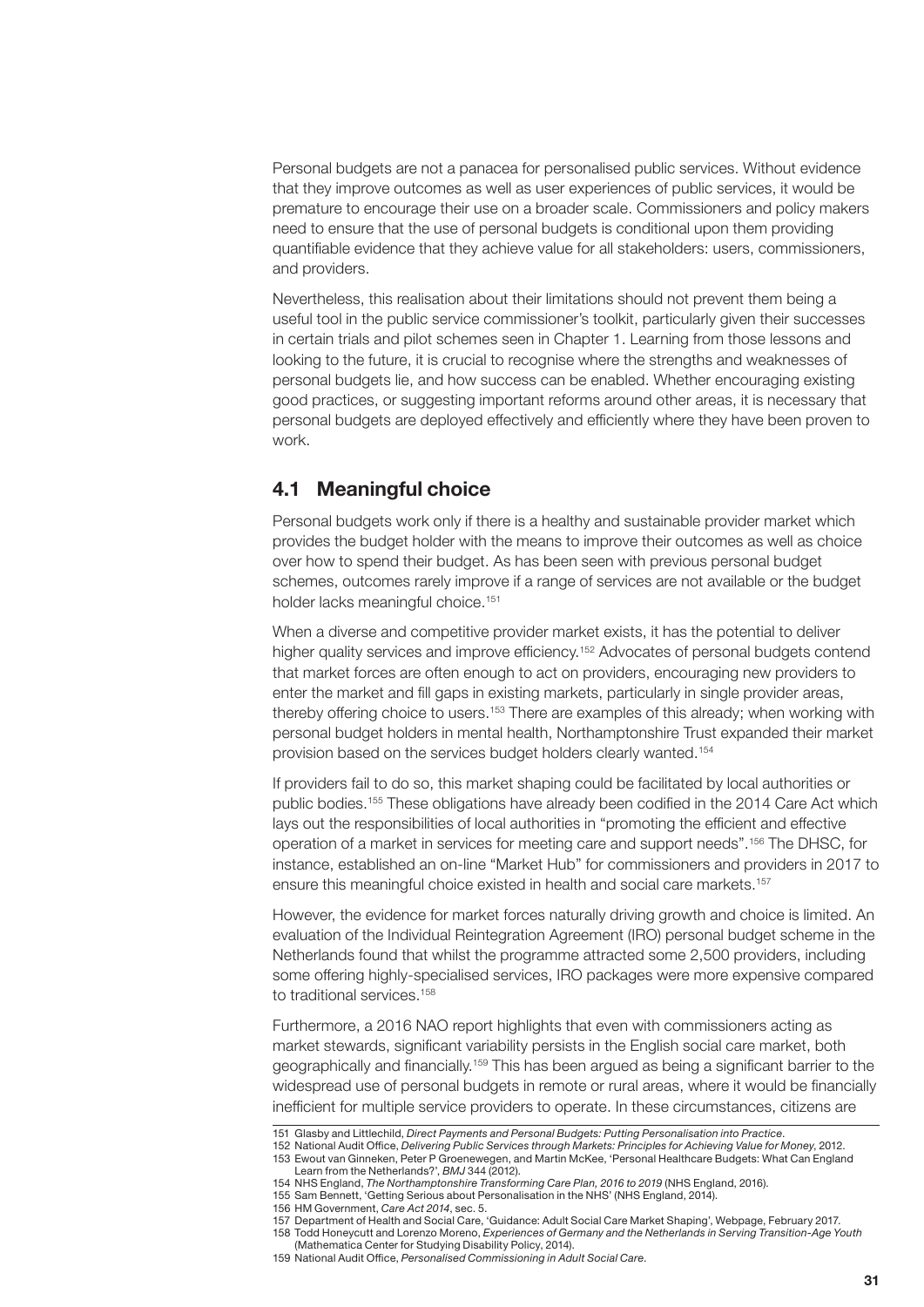<span id="page-33-0"></span>left with few or no options to acquiring their own services, thereby making personal budgets redundant for many public services.<sup>160</sup> Consequently, a Parliamentary committee noted that not "everyone counted by local authorities as having a [social care] personal budget does actually have genuine choice and control over the services they receive".<sup>161</sup>

Ensuring citizens have meaningful choice is also reflected within the different personal budget models, some of which permit more personalisation than others. Direct payments, for instance, provide a greater degree of choice for the budget holder than either thirdparty or notional personal budgets, as the budget holder faces fewer restrictions as to what they can spend their budget on.<sup>162</sup> Evaluations have shown that when compared with council-managed budgets which limit purchases to services already commissioned by the local authority, direct payments can lead to greater choice and control for the budget holder.<sup>163</sup>

Overcoming these public service "cold spots" and guaranteeing meaningful choice for personal budget holders within any public service area is challenging but feasible. As well as identifying where these problematic areas exist, one key element in tackling them is ensuring that the users of public services play a larger role in helping shape the public services market, alongside the commissioners. Public service markets are responsive to both the demands of the consumers as well as the "top-down" efforts of government.<sup>164</sup>

# **4.2 Integration**

Public services are neatly divided into distinct areas such as healthcare, social care, employment, education, homelessness, and rehabilitation. However, the reality is that an individual's needs are rarely as clearly segregated. As research has shown, it is often challenging to work towards improving individual outcomes without adopting a multidisciplinary approach. For instance, a 2014 report from Homeless Link showed that "80 per cent of homeless people in England reported they had mental health issues, with 45 per cent having been diagnosed with a mental health condition," far above the national average.<sup>165</sup> In many cases, multiple and complex needs not only co-exist but are often inherently linked.166

Supporters of personal budgets regularly point to user choice as being a crucial tool for overcoming this siloed approach to public services and identifying and tackling multiple user needs.<sup>167</sup> Ideally, personal budgets would move funding for public services out of a barriered-system of segregated administrative bodies such as the NHS or local authorities, and into a citizen-centred model. The personal budget holder is ostensibly empowered to act as most meets their needs rather than attempting to operate within a depersonalised system.<sup>168</sup>

Yet this belief has not been matched by the deployment of personal budgets in England. As explained in Chapter 1, the most widespread examples have predominantly adhered to the fragmented model of public service commissioning and delivery, particularly within social care and healthcare. If personal budgets are to be used pragmatically and realistically to benefit citizens, it is necessary that integration occurs, not only of the citizen into public services but of how personal budgets are allocated and administered.

<sup>160</sup> Liz Newbronner et al., 'Keeping Personal Budgets Personal: Learning from the Experiences of Older People, People with Mental Health Problems and Their Carers' (Social Care Institute for Excellence, February 2014).

<sup>161</sup> House of Commons Committee of Public Accounts, *Personal Budgets in Social Care, Second Report of Session 2016–17*, 5.

<sup>162</sup> Alakeson, *Delivering Personal Health Budgets: A Guide to Policy and Practice*, 39.

<sup>163</sup> Martin Routledge and Jaimee Lewis, *Personal Budgets: Taking Stock, Moving Forward* (Think Local Act Personal, 2011). 164 Tom Gash et al., *Making Public Service Markets Work* (Institute for Government, 2013), 115.

<sup>165</sup> Homeless Link, *The Unhealthy State of Homelessness: Health Audit Results 2014* (Homeless Link, 2014).

<sup>166</sup> Ann Rosengard et al., *A Literature Review on Multiple and Complex Needs* (Scottish Executive Social Research, 2007). 167 Alakeson, *Delivering Personal Health Budgets: A Guide to Policy and Practice*.

<sup>168</sup> Simon Stockton and Martin Cattermole, *Personal Budgets - Checking the Results* (Think Local Act Personal, 2010).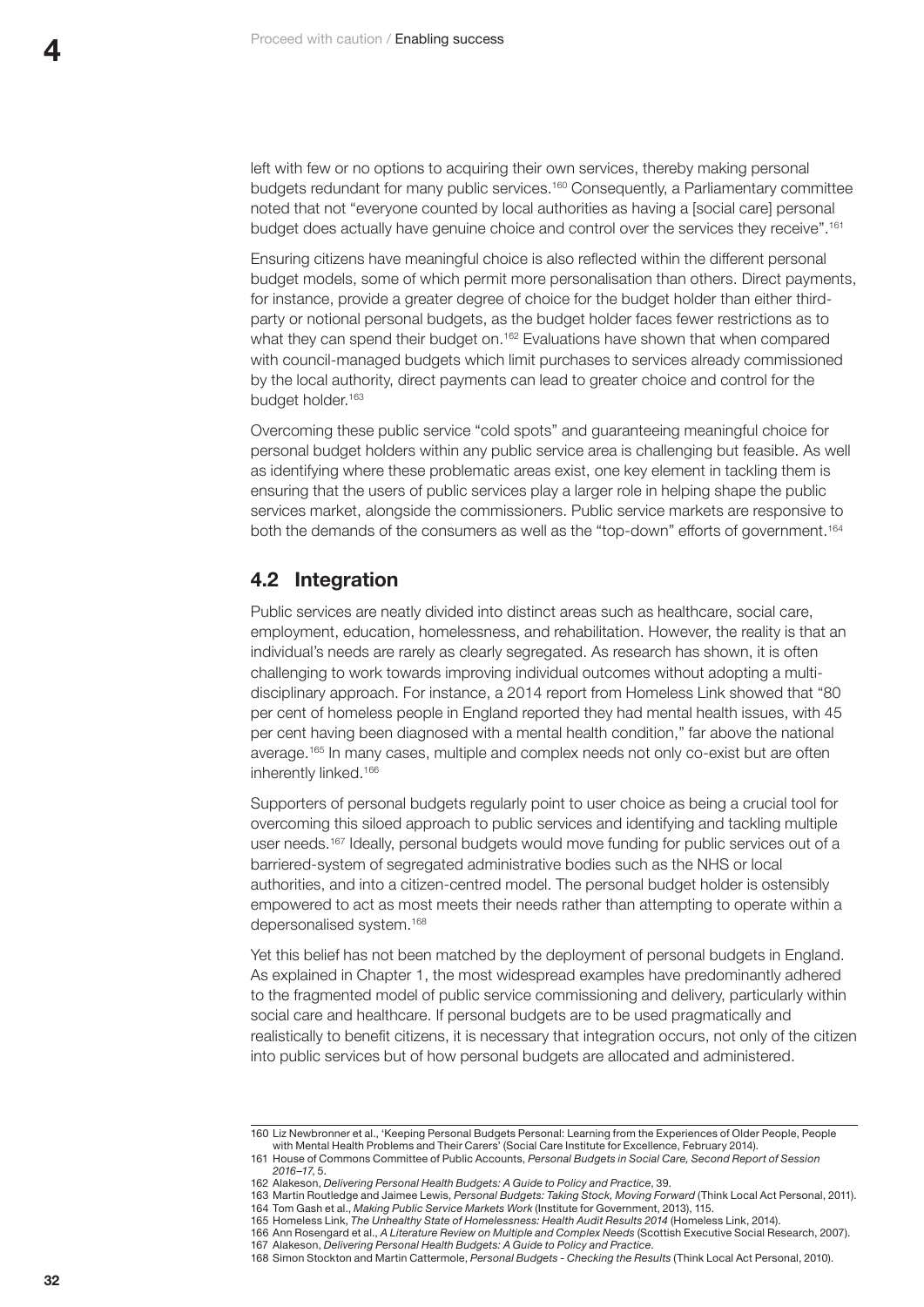#### <span id="page-34-0"></span>**4.2.1 Systematic integration**

Within the existing system of public services, individuals may find themselves receiving personal budget funding from multiple sources, with multiple reporting structures, assessment criteria, and spending restrictions. This "siloed thinking" reflects the specific and clearly delineated accountabilities, commissioning rules or requirements, and outcomes that different departments or public bodies have – for instance around health improvement, education attainment, employment, or re-offending (see [Figure 2](#page-34-1)).<sup>169</sup>

<span id="page-34-1"></span>



**Source:** *Reform* **research**

Please note that this figure it is meant to provide a general overview of available funding streams and might not include all benefits working age people with complex needs and disabilities might be eligible for. For further information please refer to the Glossary of Terms at the end of this paper.

\*Employment and Support Allowance (ESA), Income support and Housing Benefit are currently being phased out and replaced with Universal Credit.

169 Tom Gash et al., *Performance Art: Enabling Better Management of Public Services* (Institute for Government, 2008).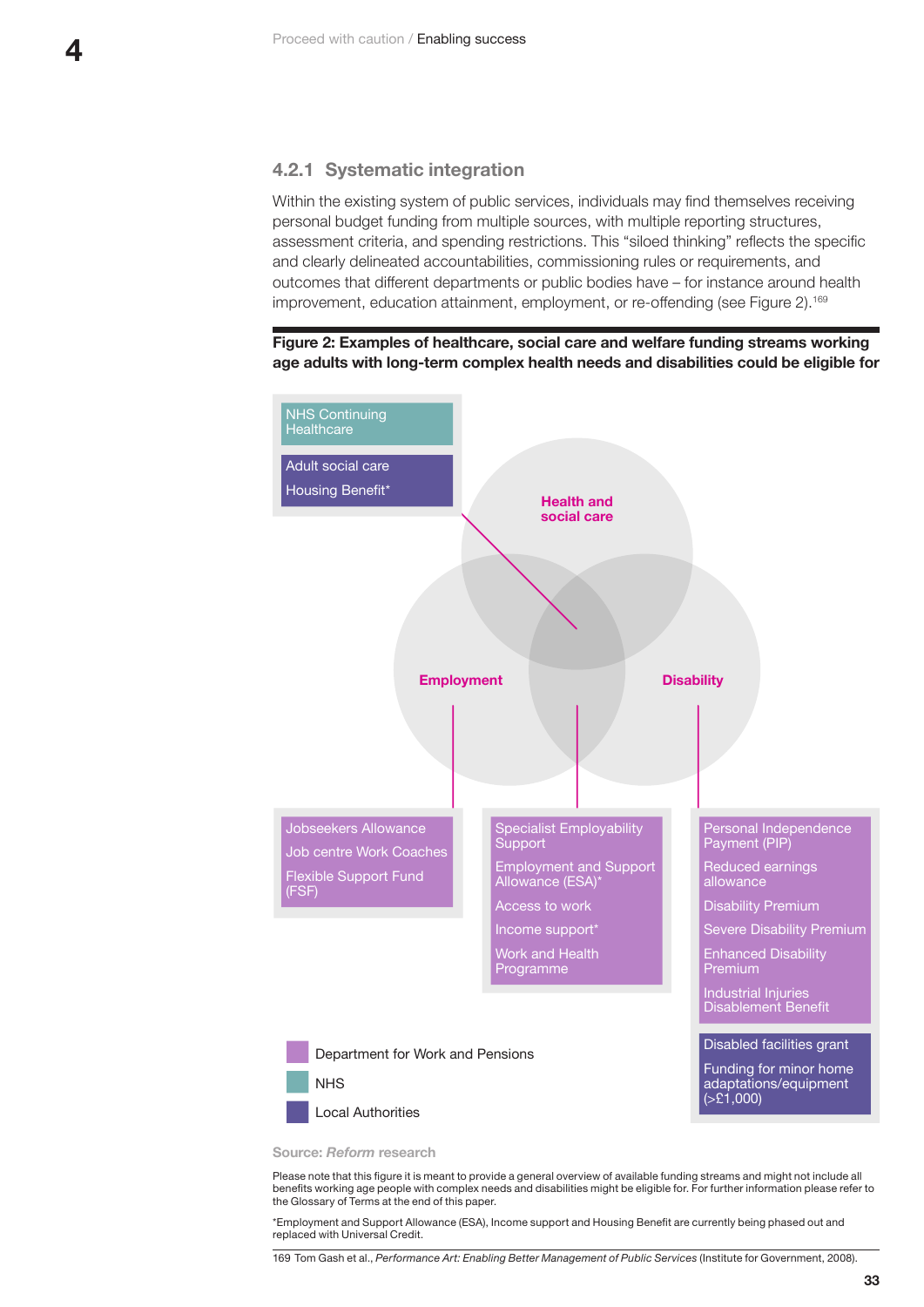Whilst the funding for these objectives may be allocated for similar or overlapping purposes (such as improving somebody's physical wellbeing)170, commissioners and funding bodies rely on this fragmented model to ensure that they can monitor and guarantee their specific outcomes are achieved. Many commissioners are reluctant to give up these divisions as any changes could potentially hinder their ability to demonstrate value in their expenditure and to tie outcomes to their investments.171 This disjointed structure also explains the fundamental differences between how different public services are allocated, including why "healthcare is free whereas social care is means-tested".<sup>172</sup>

Despite these challenges, there can be significant benefits to co-ordinating public services particularly when the intended outcomes of those services are the same or similar.173 Whether in integrated commissioning or simply by a greater emphasis on collaboration and alignment between public bodies, "joined-up" public services can help better meet the needs of a citizen, particularly when those needs are complex and multi-faceted.174 Health and social care have often been the focus of this closer working because of their shared objective of improved health and wellbeing, as a Local Government Association and NHS Clinical Commissioners report noted:

*Health and wellbeing are closely intertwined, and local government has significant influence on many of the wider determinants of health and wellbeing, such as housing, transport, education, leisure and the built environment. To take a fully outcomes-focused approach […] necessitates looking past historical boundaries.175*

Other services like employment, welfare, and skills can also be more effectively integrated given the coherence of primary outcomes around supporting an individual to enter the workforce.176

Where integration is unviable or relatively untested, there must be more scope for different public bodies to align and co-ordinate services around individuals, despite maintaining the "siloed" approach behind the scenes. This joint-government approach has been seen in the roll out of integrated personal budgets, which have been integrated only at the point of access for the budget holder.177 For instance, some local authorities will pay a social care personal budget into the same account as an NHS personal health budget. However, due to the accountability concerns commissioners hold, the budget holder is still mandated to provide receipts or statements to two different bodies. This can prove challenging to many budget holders or their care givers but does provide the funding departments with clear accountability for their expenditure and outcomes.<sup>178</sup>

If implemented, supported, and monitored appropriately, pooled multi-agency funding for personal budgets potentially offers a means of breaking this siloed thinking.179 As one interviewee for this paper noted, outcomes are not divided and the means for achieving them should not be either. Efforts have already begun at increasing the rates of integration, alignment, or coordination amongst awarded personal budgets in order to ascertain their effectiveness, although these have been met with mixed results.

<sup>170</sup> House of Commons Committee of Public Accounts, *Personal Budgets in Social Care, Second Report of Session 2016–17*, 8.

<sup>171</sup> Gary L. Sturgess and Lauren M. Cumming, *Payment by Outcome: A Commissioner's Toolkit* (2020 Public Services Trust at the RSA, 2011), 24; Glendinning et al., *Evaluation of the Individuals Budget Pilot Programme: Final Report*, 115–16. 172 House of Commons Committee of Public Accounts, *Personal Budgets in Social Care, Second Report of Session 2016–17*, 7.

<sup>173</sup> Local Government Association, *Integrated Commissioning for Better Outcomes: A Commissioning Framework* (Local Government Association, 2018); Richard Humphries and Lillie Wenzel, *Options for Integrated Commissioning: Beyond Barker* (The King's Fund, 2015).

<sup>174</sup> NHS England, *Integrated Personal Commissioning and Personal Health Budgets: Finance and Commissioning Handbook* (NHS England, 2017).

<sup>175</sup> Local Government Association, *Integrated Commissioning for Better Outcomes: A Commissioning Framework*, 6.

<sup>176</sup> Local Government Association and Learning & Work Institute, *Work Local: Our Vision for an Integrated and Devolved Employment and Skills Service*, 2017; Reed In Partnership, *Bridging the Divide: Integrating Employment and Skills* (Reed In Partnership, 2010); UK Commission for Employment and Skills, *2010 Review: The Integration of Employment and Skills* (UK Commission for Employment and Skills, 2010).

<sup>177</sup> Fox and Parkin, *Gathering the Evidence: Making Personal Budgets Work for All*.

<sup>178</sup> McPin Foundation, *Is a Personal Budget Right for You?* (McPin Foundation, 2013), 6.

<sup>179</sup> Glendinning et al., *Evaluation of the Individuals Budget Pilot Programme: Final Report*, 113–39.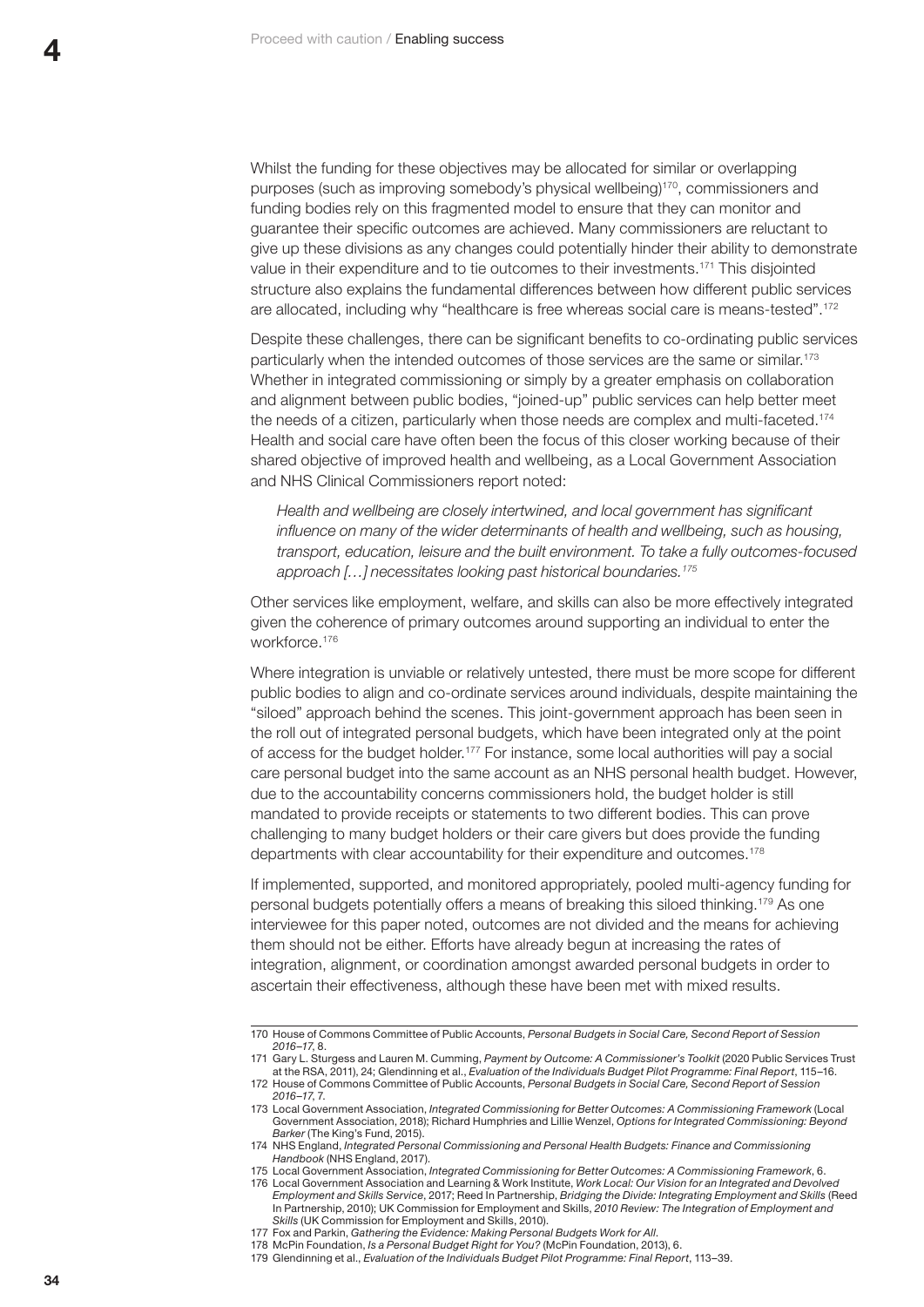<span id="page-36-0"></span>The Integrated Budget pilot scheme evaluation, for instance, demonstrated that whilst attempts to integrate or align funding streams within adult social care had "been a relative success" due to the significant time and efforts by local authority officers, fundamental integration was limited by a "perceived lack of commitment and/or over-cautiousness at national level" due to existing legal frameworks.<sup>180</sup>

In Wales, where structural and policy changes have produced integrated Local Health Boards and statutory Regional Partnerships, these have "allowed social models of community based-care which cut across traditional organisation and service boundaries."181 Initial results from this combined approach to service delivery have been positive,182 but personal budgets are not yet a widespread social care option making thorough analysis difficult.<sup>183</sup>

NHS England is similarly piloting schemes around Integrated Personal Commissioning (IPC).184 The aim is to join up an individual's funding for healthcare, social care, and education, in a personal budget paid for by local authorities, the NHS, or both.185 Pilot schemes in 17 English regions have provided early indications that integrated budgets can have a significant impact on improving outcomes and user experiences.186 Assuming evaluations continue to be positive, IPC personal budget holders could therefore potentially experience "seamless care and support", as opposed to the current fragmented delivery systems.187 Proponents have highlighted how this model of commissioning via aligned personal budgets could improve transparency and collaboration between departments, as well as potentially exposing areas of overlap in service delivery or allocation, thereby increasing efficiency for public service delivery.<sup>188</sup>

#### **4.2.2 Co-production**

A genuine focus on the service user is needed as a part of this greater alignment and integration across public services of accountabilities, funding, policy, and outcomes. Co-production provides a means of doing so and has been widely promoted by various governments since David Cameron first spoke in 2007 of making public service users "active agents of their own life".189 In the context of personal budgets, co-production is described as "a collaborative relationship between the people who use services and the practitioner (be it a social worker, personal assistant, teacher or housing officer)".190 The budget holder should be actively involved in defining their outcomes, with assistance from practitioners or professionals where necessary. This would increase the control individuals have over their own lives and their ability to shape public services around their needs.<sup>191</sup>

For co-production (and personal budgets) to work, there needs to be a recognition that the current balance of power between service users and professionals would require fundamental changes, particularly when it comes to the assessment of needs and design of the personal budget.192 In most traditional models of public services, including some existing personal budget schemes, the service users have their needs assessed by professionals who then design and allocate a service that should meet those needs.<sup>193</sup>

<sup>180</sup> Ibid., 139.

<sup>181</sup> Welsh Government, *A Healthier Wales: Our Plan for Health and Social Care* (Llywodraeth Cymru Welsh Government, 2018), 2.

<sup>182</sup> Susan Carnes-Chichlowska, Vanessa Burholt, and David Rea, *Realistic Evaluation of Integrated Health and Social Care for Older People in Wales, to Promote Independence and Wellbeing* (Welsh Government Social Research, 2013)

<sup>183</sup> Welsh Government, *Social Services and Well-Being (Wales) Act 2014: Part 4 Code of Practise (Meeting Needs)*, 2015, 24. 184 Local Government Association, *Integrated Personal Commissioning: Personal Budgets, Integrated Personal Budgets and Personal Health Budgets. Summary Guide.*, 3.

<sup>185</sup> NHS England, *Integrated Personal Commissioning and Personal Health Budgets: Finance and Commissioning Handbook*.

<sup>186</sup> Maya Agur, Tom Graham, and Catherine Rachel Baxter, *Summative Evaluation of the Integrated Personal* 

*Commissioning (IPC) Programme: Process Evaluation - Second Interim Report: June 2018* (Social Policy Research Unit, University of York, 2018).

<sup>187</sup> NHS England, *Personal Health Budgets and Integrated Personal Commissioning Quick Guide* (NHS England, 2018) 188 Alakeson, *Delivering Personal Health Budgets: A Guide to Policy and Practice*.

<sup>189</sup> David Cameron, 'David Cameron - 2007 Speech on Public Services', Speech, Webpage, 29 January 2007.

<sup>190</sup> Catherine Needham and Sarah Carr, *Co-Production: Lessons from Research* (Community Care Inform Adults, 2018), 4.

<sup>191</sup> Muir and Quilter-Pinner, *Powerful People: Reinforcing the Power of Citizens and Communities in Healthcare*.

<sup>192</sup> Simon Duffy, *Personalisation in Mental Health* (Centre for Welfare Reform, 2010).

<sup>193</sup> Matthew Horne and Tom Shirley, 'Co-Production in Public Services: A New Partnership with Citizens' (Cabinet Office, March 2009).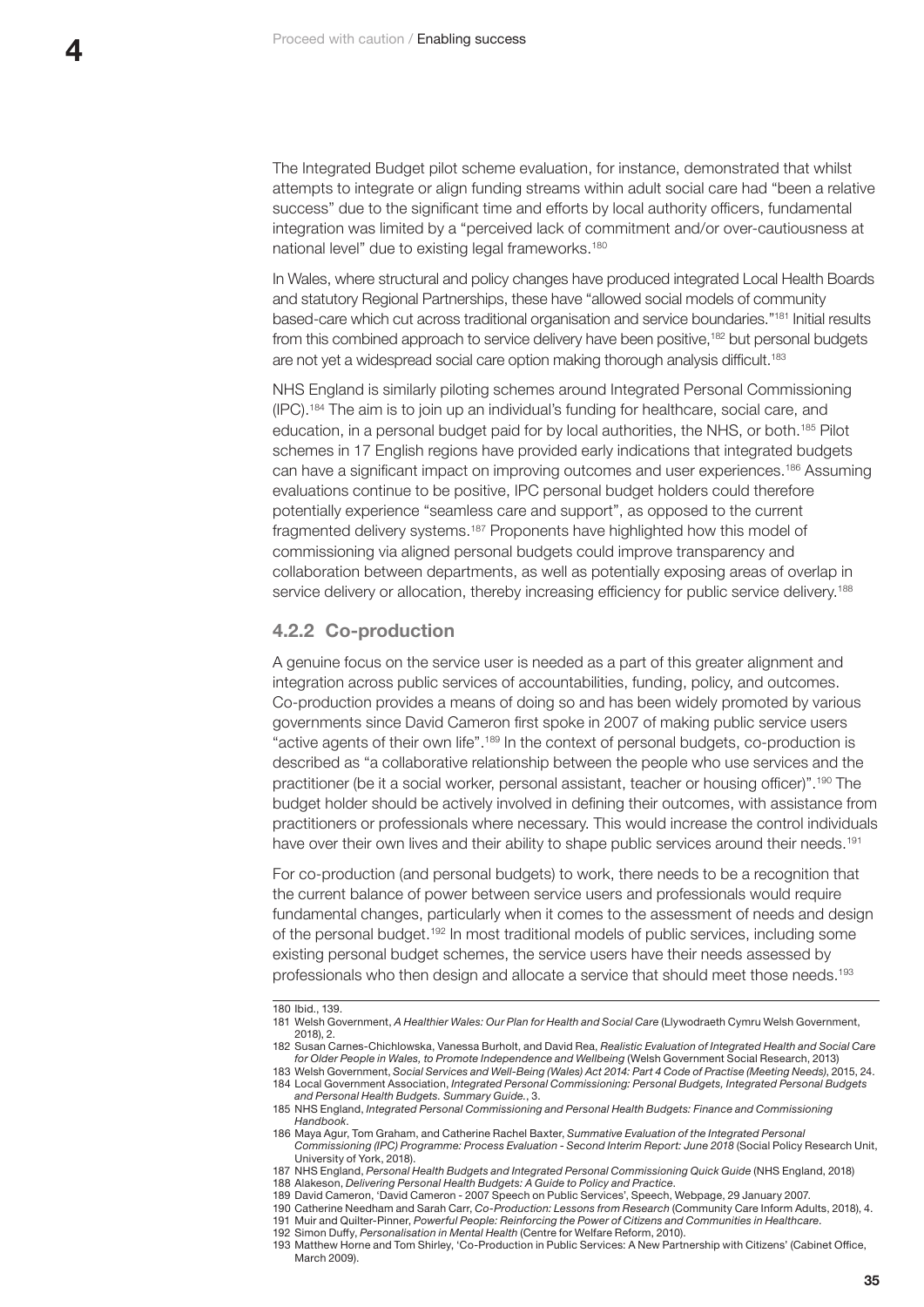Co-production challenges this view of citizens as passive users and instead insists that "people who use services are hidden resources […] and that no service that ignores this resource can be efficient."194 The lived experiences of service users must be given equal footing to professional expertise when designing solutions to the complex or long-term needs of those individuals.195 Doing so actively involves the service users with the design and delivery of their public services, and challenges "top-down" models of service design.196

However, the principles of co-production have proved challenging to implement in practise, due to limitations of both the commissioning bodies and the service users.197 On the organisation side, these challenges have included the "[in]compatibility of public organisations to citizen participation" (manifested through poor communication infrastructures, or low-capacity for new training schemes); administrators and front-line staff who are reluctant to involve citizens as "valuable partners" for reasons including uncertainty around the capabilities of citizens to make informed decisions and an unwillingness to relinquish control; and the "risk-adverse culture of public-sector organisations" which make fundamental shifts in the current structures difficult to embrace by senior management and front-line staff.<sup>198</sup>

Yet service users have also remained reluctant to fully embrace co-production, particularly due to their own personal situation and abilities, and their often low social capital expressed through their capacity to "create sustainable relations" with public organisations.199 For co-production to unlock the benefits of personalised public services, there needs to be a widespread cultural, institutional, and structural shift within the relationships between service users and the professionals tasked with designing and delivering those services to redress the balance of power between the stakeholders.<sup>200</sup> If the possible benefits of co-production are to be realised, citizens need to be better supported to engage with the design and delivery of their public services, and organisations need to be given the scope to better permit this engagement.

Peer networks and advocacy groups have been identified as a potentially crucial means of supporting collective co-production and helping individuals manage and use personal budgets.201 Some peer-to-peer networks, such as the NHS Personal Health Budgets Learning Network, are focused on building trusting and productive working relationships between professionals and enabling the sharing of knowledge and skills, regardless of geography or department, around the use of a specific service.<sup>202</sup> Others, like Shaping Our Lives, create networks of user-led organisations to drive co-production in policy, service design and delivery.<sup>203</sup>

<sup>194</sup> David Boyle and Michael Harris, *The Challenge of Co-Production: How Equal Partnerships between Professionals and the Public Are Crucial to Improving Public Services* (Nesta, 2009), 11.

<sup>195</sup> Local Government Association, *Integrated Commissioning for Better Outcomes: A Commissioning Framework*, 42; Local Government Association, *Co-Production for Personal Health Budgets and Integrated Personal Commissioning: Summary Guide* (NHS England, 2017), 4.

<sup>196</sup> Duffy, *Personalisation in Mental Health*.

<sup>197</sup> Luke Clements, 'Individual Budgets and Irrational Exuberance', *Community Care Law Reports* 11 (2008): 423–25. 198 W.H. Voorberg, V.J.J.M. Bekkers, and L.G. Tummers, 'A Systematic Review of Co-Creation and Co-Production: Embarking on the Social Innovation Journey', *Public Management Review* 17, no. 9 (2014): 14–18; Glendinning et al., *Evaluation of the Individuals Budget Pilot Programme: Final Report*; Sarah Carr, *Enabling Risk and Ensuring Safety: Self*‐*directed Support and Personal Budgets* (Social Care Institute for Excellence, 2011); Sarah Carr, *Social Care for Marginalised Communities: Balancing Self-Organisation, Micro-Provision and Mainstream Support* (University of Birmingham Health Services Management Centre, 2014).

<sup>199</sup> Voorberg, Bekkers, and Tummers, 'A Systematic Review of Co-Creation and Co-Production: Embarking on the Social Innovation Journey', 16.

<sup>200</sup> Sarah Carr, *Position Paper: Are Mainstream Mental Health Services Ready to Progress Transformative Co-Production?* (National Development Team for Inclusion, 2016); Joseph Wherton et al., 'Co-Production in Practice: How People with Assisted Living Needs Can Help Design and Evolve Technologies and Services', *Implementation Science* 10, no. 75 (2015).

<sup>201</sup> Andrew Power, Ruth Barlett, and Edward Hall, 'Peer Advocacy in a Personalized Landscape: The Role of Peer Support in a Context of Individualized Support and Austerity.', *Journal of Intellectual Disabilities* 20, no. 2 (2016): 183–93; Sarah Carr and Diana Robbins, *The Implementation of Individual Budget Schemes in Adult Social Care* (Social Care Institute for Excellence, 2009); Kate Murray, Andrew Tyson, and Robin Murray-Neill, *Increasing the Uptake of Direct Payments* (Department of Health, 2006).

<sup>202</sup> NHS England, 'Personal Health Budgets Learning Network', Webpage, NHS England, 2016.

<sup>203</sup> Shaping Our Lives, 'About Shaping Our Lives', Webpage, 2019.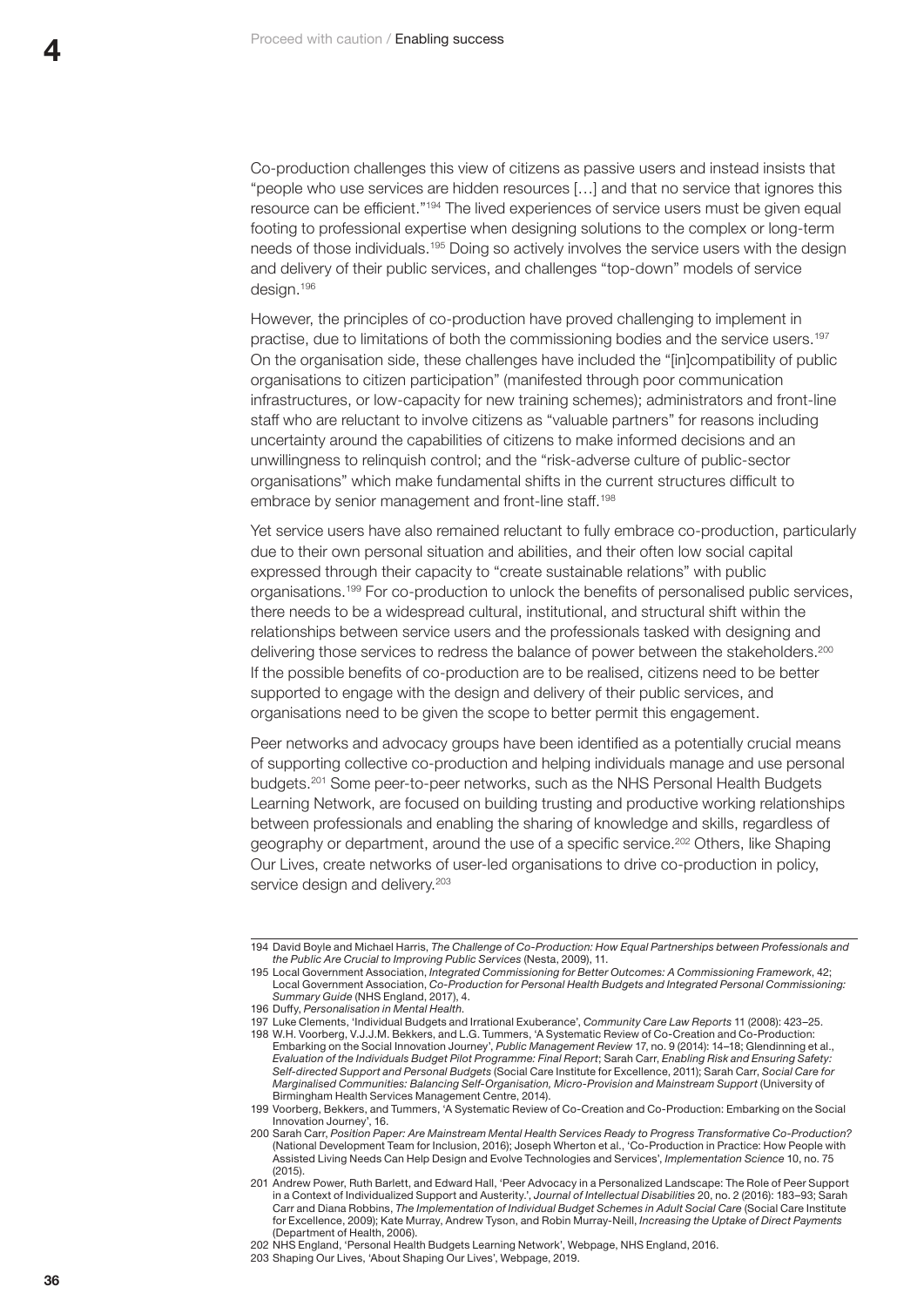<span id="page-38-0"></span>By bringing together service users with lived experience and the professionals delivering services, peer networks and advocacy groups can offer opportunities for delivering support in a way that is rooted in community resources, reduce social isolation and encourage the development of experiential knowledge.204 Whilst evidence around the value of peer advocacy is limited, some research demonstrates that group-led action can also support service users who might otherwise be marginalised or lack access to person-centred planning, such as those with communication difficulties, mental health problems, challenging behaviour or learning disabilities.205

Co-production, peer-to-peer networks, and a focus on outcomes rather than inputs, outputs, or activities, has the potential to ensure tailored public services that can meet the complex and multi-faceted needs of a citizen in a way that current approaches may not. This demands recognition that people might want to spend their budgets on innovative or non-conventional services. One criticism regularly levelled at the use of personal budgets in health and social care is that people might spend public money on items or services that could be seen as "frivolous".<sup>206</sup> These assessments fail to reflect the individuality of people and their often wildly different needs and means of meeting their needs. Experiences of personal budgets in healthcare have shown that purchases like computer equipment, tickets to football games, and iPads have been signed off by practitioners who have rightly justified the expenditures as "helping people with complex conditions to thrive" or helping people "to organise treatment or live independently".207 A holistic and co-produced approach to defining outcomes and identifying and procuring the tools for improving them may yield better value-for-money, alongside a preferable user experience, as was seen in the personal health budget pilot scheme between 2009 and 2012.208

Personal budgets are not the only means of achieving this shift. The intrinsic personalisation of public services via outcomes-based commissioning shows that the model of self-purchased services are not always guaranteed to achieve greater value for money.209 Whilst complex needs may be better met where individuals tailor service procurement to meet their needs, a population-based approach such as a block contract may remain more appropriate for certain common items which can be purchased in bulk for a lower cost than by an individual.<sup>210</sup> Assessment is crucial to determining where personal budgets may achieve the greatest impact (see section 3.2).

## **4.3 Support, guidance and information**

Both the NAO<sup>211</sup> and public service professionals<sup>212</sup> caution that if a personal budget is put in place without adequate support, information, or alignment with a user's circumstance, it may not improve individual outcomes.213 Whilst some individuals may be "consummate consumers", others will need greater assistance in managing a personal budget. This may be due to a lack of experience, skills, or the ability to effectively procure their own services. If a personal budget is mandatory (as with social care in the UK), a third party or notional budget will therefore be required by the holder instead of direct payments.

<sup>204</sup> Power, Barlett, and Hall, 'Peer Advocacy in a Personalized Landscape: The Role of Peer Support in a Context of Individualized Support and Austerity.'; Carr and Robbins, *The Implementation of Individual Budget Schemes in Adult Social Care*; Murray, Tyson, and Murray-Neill, *Increasing the Uptake of Direct Payments*.

<sup>205</sup> Mary Anne Harkes, Michael Brown, and Dorothy Horsburgh, 'Self Directed Support and People with Learning Disabilities: A Review of the Published Research Evidence.', *British Journal of Learning Disabilities* 42, no. 2 (2014): 87–101; Jane Lingard, Vivien Cooper, and Mick Connell, 'The Personalisation Challenge: Personalisation for People with Learning Disabilities and Behaviour Described as Challenging.', *Tizard Learning Disability Review* 19, no. 1 (2013): 3–10; Claudia Claes et al., 'Person Centered Planning: Analysis of Research and Effectiveness.', *Intellectual and Developmental Disabilities* 48, no. 6 (2010): 432–53.

<sup>206 &#</sup>x27;NHS Funds Spent on "Patient Treats"', Webpage, BBC News, 1 September 2015.

<sup>207</sup> Chris Smyth, 'Patients Will Decide How They Spend NHS Money', *The Times*, 17 April 2018.

<sup>208</sup> Vidhya Alakeson and Benedict Rumbold, *Personal Health Budgets: Challenges for Commissioners and Policy-Makers* (Nuffield Trust, 2013).

<sup>209</sup> Colin Slasberg, Peter Beresford, and Peter Schofield, 'Further Lessons from the Continuing Failure of the National Strategy to Deliver Personal Budgets and Personalisation', *Research, Policy and Planning* 31, no. 1 (2015): 45–53.

<sup>210</sup> Colin Slasberg and Peter Beresford, 'The False Narrative about Personal Budgets in England: Smoke and Mirrors?', *Disability & Society* 31, no. 8 (2016): 1132–37; National Audit Office, *Personalised Commissioning in Adult Social Care*.

<sup>211</sup> National Audit Office, *Personalised Commissioning in Adult Social Care*. 212 Luke Clements, John Bangs, and Emily Holzhausen, *Social Care Institute for Excellence*, 2015.

<sup>213</sup> National Audit Office, *Personalised Commissioning in Adult Social Care*.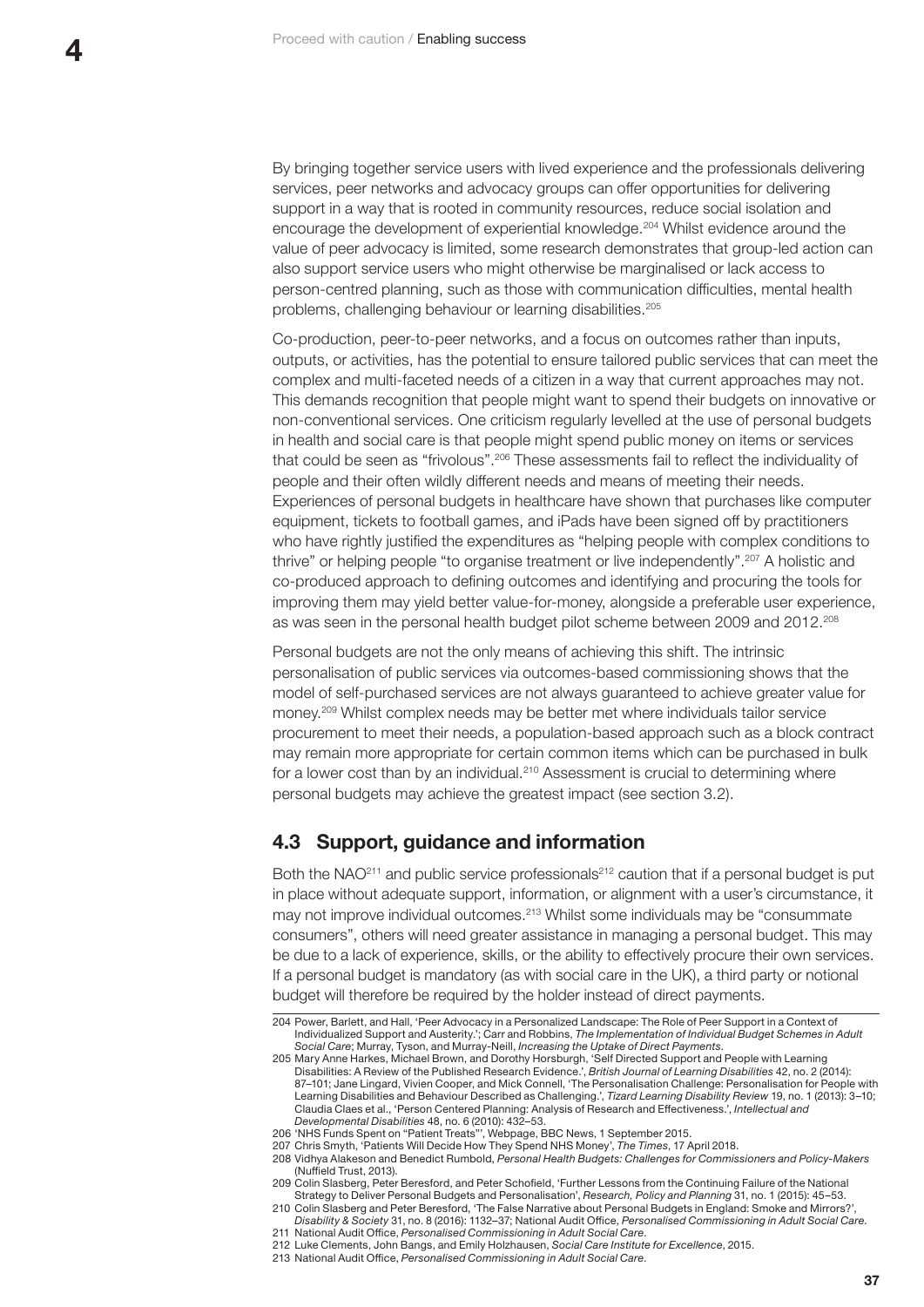<span id="page-39-0"></span>Both the providers and commissioning bodies should take steps to make good-quality information easily accessible so that citizens have enough knowledge to make informed choices about what they can spend their personal budget on, if allocated one.214 The National Council for Voluntary Services argues that "it is vital that councils set up systems to communicate personal budget holders' demands to providers, and support providers to adapt accordingly".<sup>215</sup>

However, a 2011 Think Local Act Personal report found that only half of social care personal budget holders said their local authority had made it 'easy' to get the right information and advice to choose and purchase their care and support.216 Furthermore, there are no clear guidelines about how to enable this exchange, meaning many local authorities remain unsure how best to meet the needs of their citizens. Of 141 local council directors surveyed, 40 believed their biggest concern in meeting social care statutory duties fell around personal budgets.<sup>217</sup>

#### **4.3.1 A digital approach**

For many local authorities the requirement for easily accessible information for personal budget holders has been represented through a "digital by default" approach and the use of local service directories. Yet these online portals reflect various approaches, with a distinct lack of consistency. Whilst most provide a searchable database of providers, the information attached to each provider can vary widely, not only between councils but within a single directory. Some, like Durham Locate,<sup>218</sup> Greenwich Community Directory,<sup>219</sup> or Live Well Cheshire East,<sup>220</sup> include recommendations of similar services on offer, and what accreditations each provider holds. Others, such as Somerset Choices<sup>221</sup> or My Life Telford,<sup>222</sup> provide brief descriptions of services but no comparable information between providers. Whilst there have been some efforts to ensure a regulated model (see Figure 3), these have relied upon local authorities to willingly collaborate rather than any codified legal framework.

#### **Figure 3: Connect to Support**

The Connect to Support platform is a franchise-based approach to online portals for public services. First trialled by Harrow Council in 2009 as the "Citizens Portal", the Connect to Support platform is run by the social enterprise shop4support in partnership with local authorities.<sup>223</sup> It is currently used by 17 local authorities including Hampshire, Birmingham, York, and Manchester.

The website provides users with "information and advice, assessments and screening, personal budget management, brokerage, care accounts and a transactional e-Marketplace", tailored to reflect the local area's public service market.<sup>224</sup> The marketplace enables personal budget users to quickly and clearly access products and services from legitimate suppliers. To permit easy comparisons for those seeking support, categories include end of life, health and wellbeing, or support for carers. The website provides links to many important local council services related to education, health or social care, mental wellbeing, or logistical support.

<sup>214</sup> Martin Routledge and Sarah Carr, *Improving Personal Budgets for Older People: A Review: Phase One Report* (Social Care Institute for Excellence, 2013), 12–13.

<sup>215</sup> Public Service Delivery Network, *Personal Budgets: Opportunities and Challenges for the Voluntary Sector* (National Council for Voluntary Organisations, 2009), 2.

<sup>216</sup> Routledge and Lewis, *Personal Budgets: Taking Stock, Moving Forward*.

<sup>217</sup> Association of Directors of Adult Social Services, *ADASS Budget Survey 2018* (Association of Directors of Adult Social Services, 2018).

<sup>218</sup> Durham County Council, 'Durham Locate: Care and Support in County Durham', Webpage, 2018.

<sup>219</sup> Royal Borough of Greenwich, 'Greenwich Community Directory: Your Online Health and Social Care Directory', Webpage, 2019.

<sup>220</sup> Cheshire East Council, 'Live Well Cheshire East', Webpage, Cheshire East Council, 2017. 221 Somerset County Council and NHS England, 'Somerset Choices', Webpage, 2018.

<sup>222</sup> Telford & Wrekin Council, 'My Life Telford', Webpage, 2019.

<sup>223</sup> In Control, *Responding to the Challenges and Opportunities Outlined in the Audit Commission's Report on Personal Budgets* (In Control, 2011).

<sup>224 &#</sup>x27;Top Tips: Commissioning for Market Diversity' (Think Local Act Personal, 2015), 29.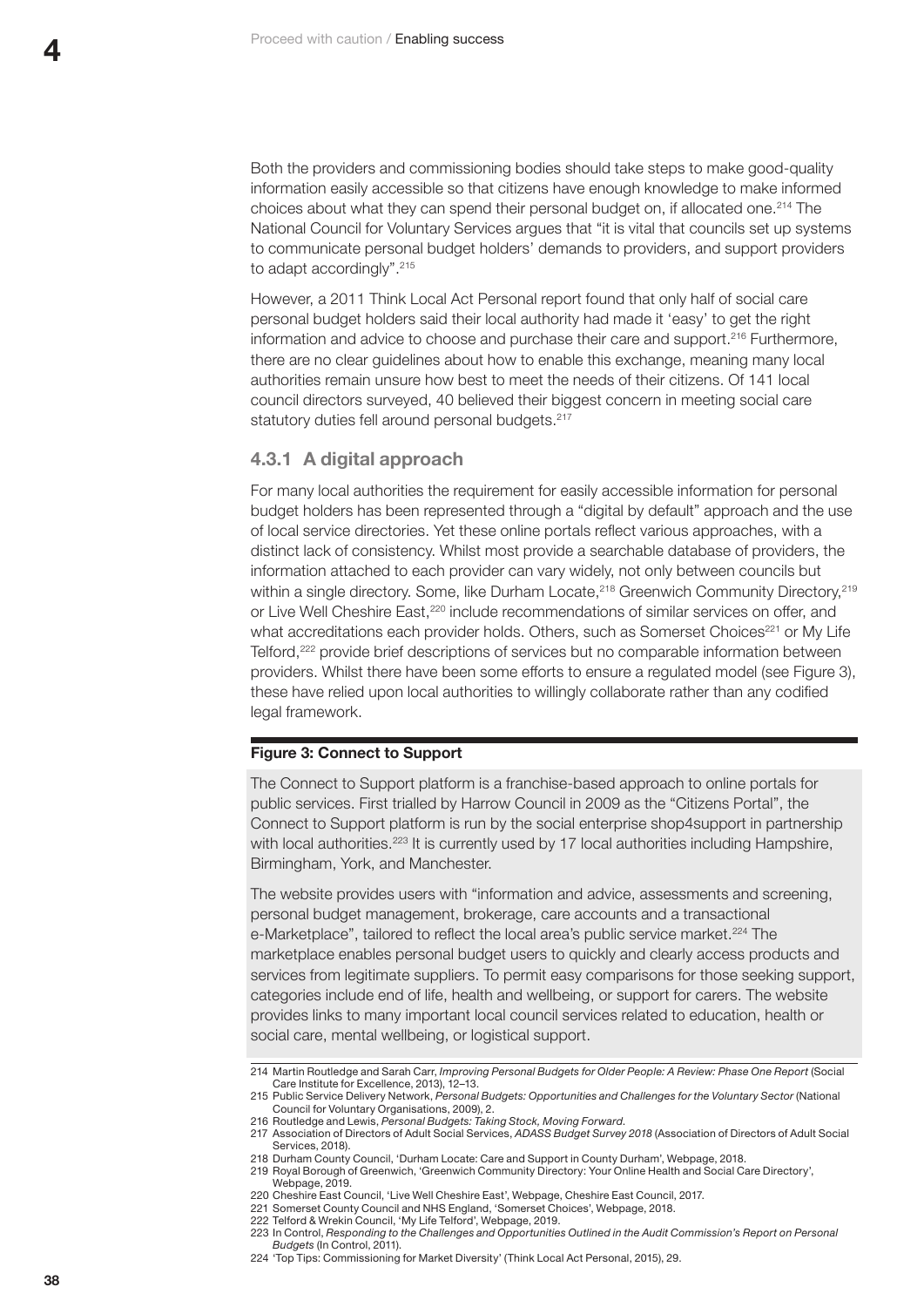The Connect to Support website has been assessed as exceeding the requirements for Web Content Accessibility Guidelines, which ensures those users with cognitive impairments or age-related disabilities (core demographic) are freely able to access the digital information.225 Options to create and print customised booklets containing the information on the website permits carers or family members to ensure the user receives the information required without councils having to duplicate information services.



#### **Source: Based upon the information available on different Connect to Support websites**

The inconsistency within these online portals is particularly problematic when it comes to ensuring a coherent standard of information and assurances of quality across county borders. The result is a jumbled and disorderly "postcode-lottery" of information for citizens, which leads to variable access to the services themselves. Resources are wasted by local authorities on creating new local service directories and online portals to convey information and facilitate direct contact between providers and citizens, with varying degrees of success. The responses to the Local Digital Fund launched by the Ministry of Housing, Communities, and Local Government (MHCLG) in October 2018 has shown that local authorities have recognised this problem and are eager for help in transforming their digital services.<sup>226</sup>

Instead of reinventing the wheel, local authorities should look to NHS Digital and existing, successful platforms like Connect to Support to assist them with driving change across local digital services.227 [NHS.UK](http://NHS.UK) (formerly NHS choices) is an online, nationwide platform which provides users with "information, advice or data about health and care providers or accessing health and care services".<sup>228</sup> It includes specific indications of quality, including Care Quality Commission inspection ratings and user reviews. Services are broken down

<sup>225</sup> Neil Rogers, 'Evidence to Policy: Reflections on Secondment with Connect to Support Hampshire and Corporate Partners Public Consulting Group UK Limited', *Public Policy: University of Southampton*, n.d. 226 Adam Thoulass, 'Setting up the Local Digital Fund: What We've Learnt and How We're Adapting', *MHCLG Digital Blog*,

<sup>14</sup> November 2018.

<sup>227</sup> Connect to Support, 'Welcome to Connect to Support', Webpage, 2018 228 [NHS.UK,](http://NHS.UK) 'About the NHS Website', Webpage, [NHS.UK](http://NHS.UK), 14 August 2018.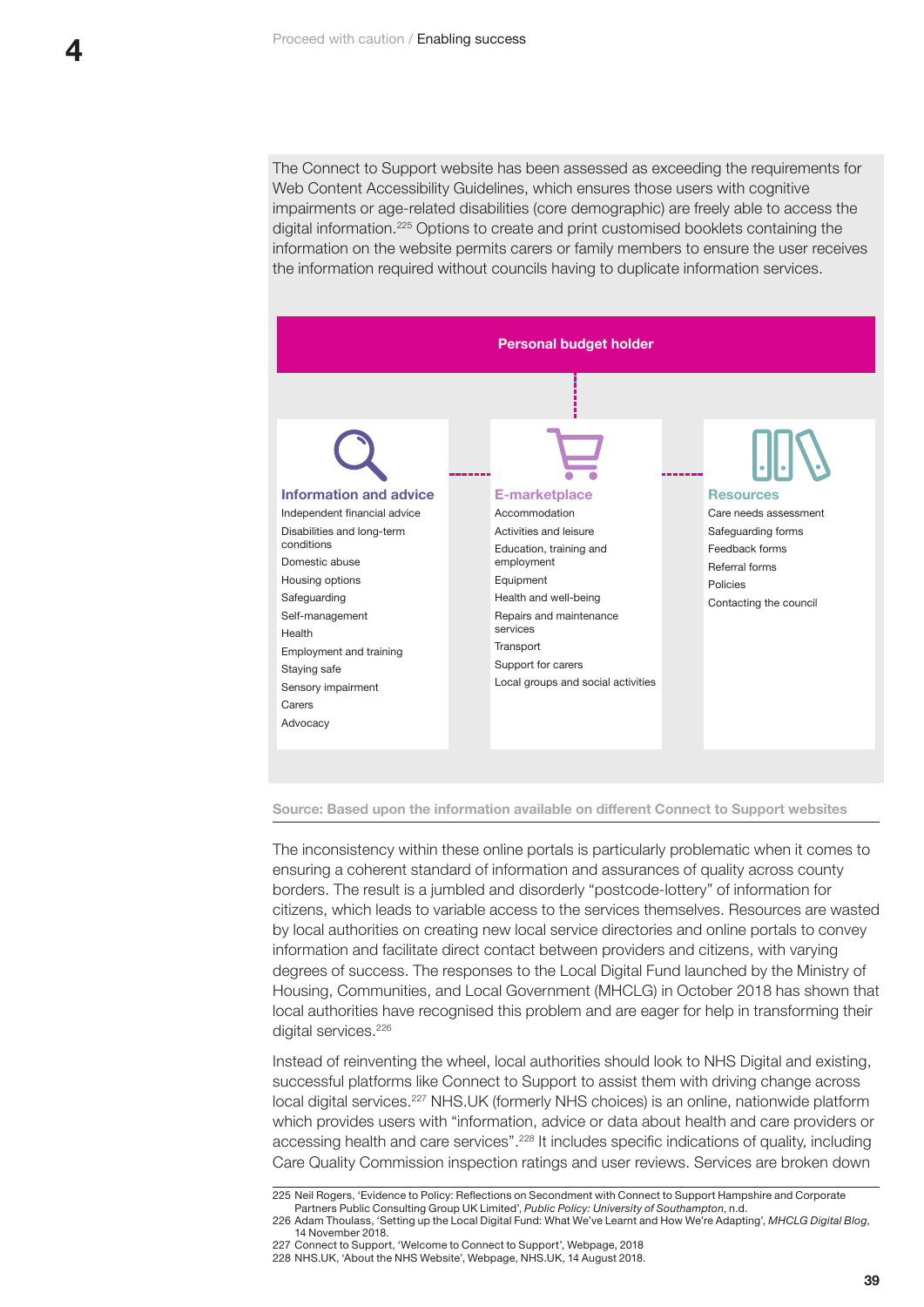<span id="page-41-0"></span>by type (for example, Caring for Adults over 65, or Physical Disabilities), and alternative products are offered wherever possible. The site receives 48 million visits per month and won an award in 2018 for the Digital Leaders website project of the year.<sup>229</sup>

The MHCLG and Local Digital should implement a digital standard for local authorities' statutory signposting responsibilities when it comes to providing information about service providers. This would encourage local authorities across England to adopt "canonical directories or sets of directories" around provider information (i.e. specific categories of data that reduce overlaps and redundancies), and ensure all citizens have equal access to information regardless of residence. This would provide many personal budget users with the freedom to choose their care and support as best suited them, free of unnecessary restrictions brought about by a lack of information. Reducing this administrative burden would also provide significant savings of between £50,000 and £100,000 per area, according to an estimate by the multi-council OpenCommunity proposal to the Local Digital Fund.<sup>230</sup>

#### **Recommendation 9**

The Ministry of Housing, Communities, and Local Government should implement a digital standard for local service directories and support efforts to make service directories more standardised about what information they provide to citizens and how they do it.

## **4.3.2 Advisors and enablers**

Whilst a digital approach to information dissemination could assist many personal budget holders to make informed decisions, it is not a perfect solution. There is a necessity to ensure that the use of digital does not limit the ability of those unable to access information about services, products, and providers digitally. Those users with cognitive impairments, age-related disabilities, or technological impediments including the lack of access to the internet (all of which are core demographics for social care or mental health personal budgets) must be freely able to access important information.231

Consequently, it falls primarily to those in personal contact with the personal budget holders to deliver this information, including frontline staff, independent advisors, and peer-to-peer advocacy groups. However, there are benefits and challenges to relying upon any one group to act as the sole repository of knowledge when it comes to supporting personal budget holders.

Frontline staff, for instance, would appear to be the most obvious target for any concerted efforts to impart knowledge to budget holders in an easily accessible manner. Since personal budgets support a shift to co-production, the role of frontline staff (such as a social worker or occupational therapist) would similarly shift towards providing support and guidance for the budget holder, rather than procuring services on their behalf. Facilitating these staff to provide guidance and support in place of the duties no longer necessary under a personal budget would prevent additional costs and retain personal relationships citizens may have with their public service staff. Furthermore, if no local organisations can provide information, it falls on the local authority to provide it themselves.232

However, evidence from previous personal budget schemes suggests that the knowledge-base of frontline staff or their ability to disseminate this information is currently

230 Paul Brewer, 'Adur & Worthing Councils', Webpage, Local Digital, 1 December 2018.

<sup>229 &#</sup>x27;Digital Technology Leaders Awards 2018', Webpage, [Computing.co.uk](http://Computing.co.uk), 2018.

<sup>231</sup> NHS England, 'Accessible Information Standard: Making Health and Social Care Information Accessible', Webpage, NHS England, 2017.

<sup>232</sup> Alzheimer's Society, 'Personal Budget Information, Support and Frequently Asked Questions', Webpage, 2019.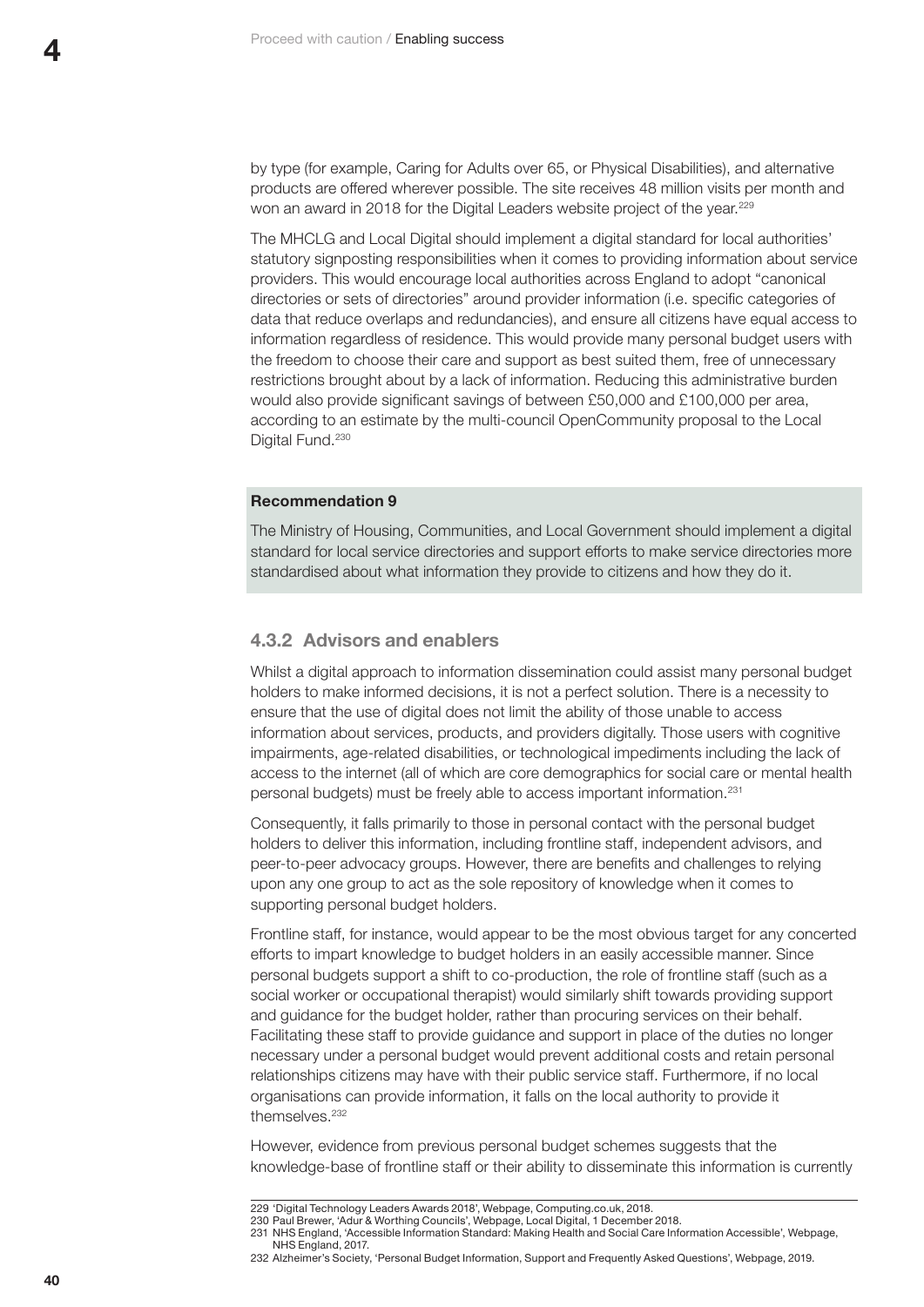inadequate in many service areas.<sup>233</sup> This is due either to inexperience (particularly in areas like prisoner rehabilitation or employment where personal budgets are new or previously small-scale), capacity (staff are overworked or unable to integrate new approaches into existing schedules) or cultural resistance (as with personal views held by healthcare and social care professionals about personal budgets).<sup>234</sup>

As a result, personal budget holders are encouraged to utilise independent organisations and groups for advice and support, such as Independent Living Advisors (ILAs). Typically employees of a third-sector or not-for-profit organisation (such as the Penderels Trust), ILAs provide guidance and information for budget holders about administering their personal budgets.235 Alongside peer-to-peer advocacy groups, ILAs work with frontline staff from the NHS and other public bodies to "ensure the patients' questions are answered, often signposting them on to other organisations and working through solutions with the individuals."<sup>236</sup> Because ILAs work solely as advisors, they are able to dedicate more time and provide a greater depth of knowledge to supporting personal budget holders than frontline staff, at no additional cost to the individual.

Several pilot schemes have shown that key to improving outcomes through a personal budget is utilising a combination of both trained frontline and administrative staff and ensuring there are enough organisations to provide support to users. A Social Care Institute for Excellence (SCIE) report highlighted that whilst social care personal budget users "valued having written information, it was usually the time spent discussing PBs with their social worker, community psychiatric nurse, or support provider organisation that helped them the most."<sup>237</sup>

Three personal budget programmes have embraced the use of multi-departmental advisors specific to the programme (see Figure 4). In all three programmes, the advisors have been evaluated as crucial to the improved outcomes achieved by the target cohort.

#### **Figure 4: Personal Budget Advisors: Case Studies**

The Individualised Quality of Life Project was launched in Toronto in 1997 and saw "community resource facilitators" play a crucial role in personal budget management. Alongside users' families, the facilitators assisted with planning, network support, and brokerage. An evaluation of the project by the Roeher Institute noted that successful outcomes were largely due to the presence of these "facilitators".<sup>238</sup>

A personalised approach to prisoner resettlement at HMP Everthorpe made strong use of "individual budgets" and personal case workers. "The service model that followed involved a dedicated project worker who acted as an advocate, provided support to participants in developing a life plan and building support networks, and finally facilitating access to a beneficiary fund to assist participants in realising their life plans".<sup>239</sup> Participants "commented positively about the opportunity of having someone to talk to and a source of support at difficult times".<sup>240</sup>

240 Ibid., 76.

<sup>233</sup> Chichlowska et al., *Realistic Evaluation of Integrated Health and Social Care for Older People in Wales, to Promote Independence and Wellbeing*; Forder, Jones, Glendinning, Caiels, Welch, Davidson, et al., *Evaluation of the Personal Health Budget Pilot Programme*; Ray, Crunden, and Murphy, *Liverpool City Region Youth Employment Gateway (YEG) Evaluation*; Fox et al., *Interim Evaluation of Inside Out*; Forder, Jones, Glendinning, Caiels, Welch, Baxter, et al., *Evaluation of the Personal Health Budget Pilot Programme*.

<sup>234</sup> Mary Larkin, *Personal Budgets and the Carer - Service User Relationship: Developing the Knowledge Base about Carers and Personalisation* (Carers Federation Limited, 2013); Support Solutions UK, 'Social Workers Are Inadequate with Personal Budgets | Support Solutions UK', *Support Solutions UK*, 16 November 2018. 235 'Personal Budgets', Webpage, [PenderelsTrust.org.uk](http://PenderelsTrust.org.uk), 2019.

<sup>236</sup> Hannah Wyatt, 'Help with Independent Living', Webpage, [Aspire.org.uk](http://Aspire.org.uk), 2019.

<sup>237</sup> Newbronner et al., 'Keeping Personal Budgets Personal: Learning from the Experiences of Older People, People with Mental Health Problems and Their Carers', 5.

<sup>238</sup> Roeher Institute, *Individualized Quality of Life Project: Final Evaluation Report* (Roeher Institute, 2000). 239 Gardner, *Personalisation in Social Work*, 75.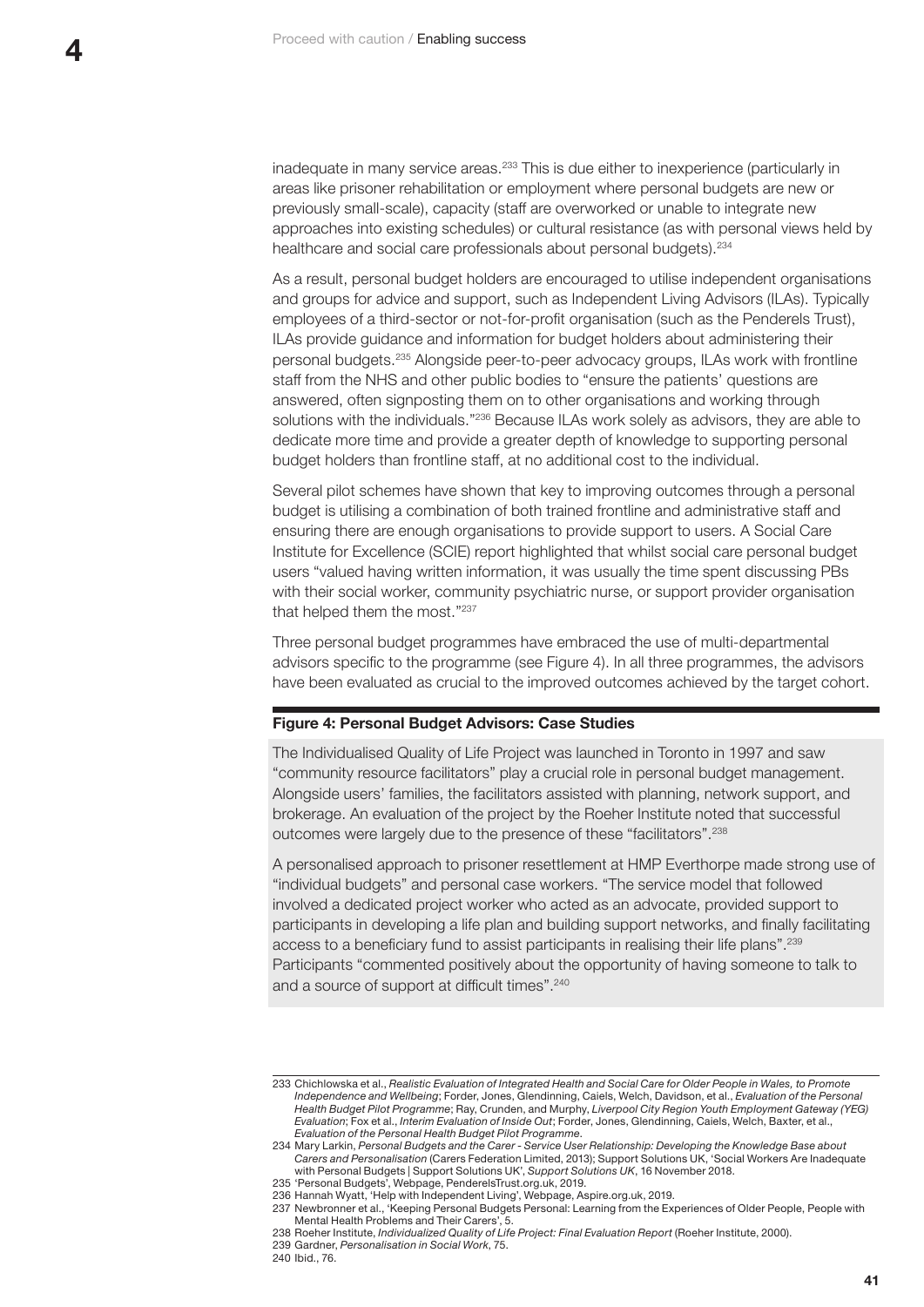The Youth Employment Gateway (YEG) scheme in Liverpool similarly used a one-to-one adviser support model, in which the adviser provided personally-tailored advice and support to meet the recipients' individual needs at the right time. Over 90 per cent of YEG participants "agreed" or "strongly agreed" that their personal adviser "was the most important aspect of the YEG programme".<sup>241</sup>

Other case studies around health and social care demonstrate the significant benefits trained advisors can have for patient outcomes and public spending.<sup>242</sup>

Yet informed choice for personal budget holders is possible only if staff are given the role of advisors and enablers, tasked with engaging in specifics of people's lives and providing citizens with solutions. Although not a form of personal budgets, Jobcentre Plus work coaches are already tasked with "challenging, motivating, providing personalised advice, and using knowledge of local labour markets" to get claimants back into work. Crucially, they do not commission services on behalf of the job-seeker themselves.<sup>243</sup>

Whilst the effectiveness of work coaches is contentious,<sup>244</sup> the concept of upskilling frontline staff to better understand and facilitate the needs of citizens is crucial to the effectiveness of personal budgets. The training that these staff receive will need to change to better reflect their new roles. Lessons should be learnt from schemes in which independent one-to-one advisers have been integral to the success of personal budgets, such as the YEG scheme in Liverpool (see Figure 4). YEG advisers worked closely with external organisations, such as employer engagement teams, health and wellbeing teams, and Jobcentre Plus to ensure that participants were able to connect with resources across siloed public services.

In areas where personal budgets are being used or rolled-out, steps should be taken by local authorities and providers to ensure that training rectifies the current paucity of knowledge around personal budgets and embrace the integrated approach to personalised public services. The SCIE, for instance, offers a tailorable one-day training course for staff and organisations within the social care area to better understand their obligations in regard to personal budgets.245 The accessibility of this course for staff and organisations could be greatly increased by offering it digitally and integrating key lessons into in-house training provided by public bodies. Furthermore, there needs to be a greater emphasis on collaboration between government bodies, public sector workers, thirdsector organisations, and peer-to-peer advocacy groups, as seen in the YEG scheme.

#### **Recommendation 10**

Frontline and administrative staff in areas with personal budget schemes should receive additional training on their duties surrounding personal budgets as part of their professional training. This should include a recognition that their role is to work as advisors as well as enablers for the personal budget holder.

<sup>241</sup> Ray, Crunden, and Murphy, *Liverpool City Region Youth Employment Gateway (YEG) Evaluation*, 9–10.

<sup>242</sup> Ashlee Mulimba and Sally Prus, *How Can a Care Navigator Add Value to Patient Experience in Accessing Health and Care Services at the Right Time, Right Place with the Right Support and Input? A Rapid Review of Existing Evidence* (NHS England, 2016).

<sup>243</sup> House of Commons Work and Pensions Committee, *In-Work Progression in Universal Credit: Tenth Report of Session 2015-16*, HC 549 (London: The Stationery Office, 2016); Department for Work and Pensions, 'Guidance: Universal Credit: In-Work Progression Randomised Control Trial', Webpage, [GOV.UK,](http://GOV.UK) 16 October 2018; House of Commons Work and Pensions Committee, *In-Work Progression in Universal Credit: Tenth Report of Session 2015-16*.

<sup>244</sup> Sian Elliot and Nicole Duliea, *Working Well? Young People's Experiences of Jobcentre Services* (Young Women's Trust, 2018), 5; House of Commons Work and Pensions Committee, *The Future of Jobcentre Plus: Government Response to the Committee's Second Report of Session 2016-17*, HC 965 (London: The Stationery Office, 2017).

<sup>245</sup> Social Care Institute for Excellence, 'Care Act: Personal Budgets and Direct Payments Training Course', Webpage, 2019.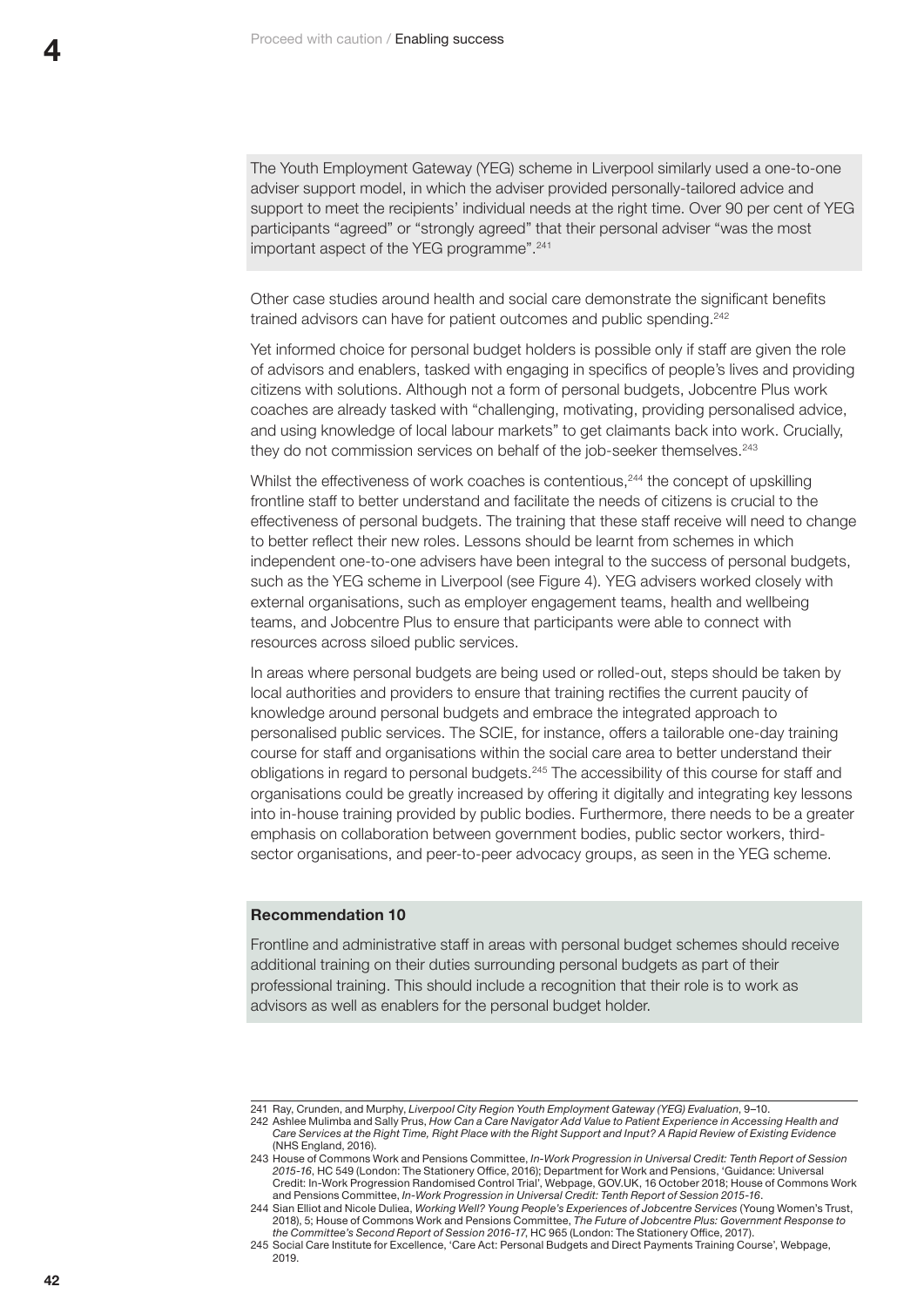## <span id="page-44-0"></span>**Recommendation 11**

In areas where personal budgets are being used, steps should be taken by personal budget project leaders within local authorities, public bodies, and service providers to ensure that frontline and administrative staff are more aware of local third-sector organisations and peer-to-peer advocacy groups across service areas. This may include encouraging frontline staff to make better use of local authority online portals when supporting personal budget holders in addressing specific needs.

## **4.4 Data-driven assessments**

Evidence from previous personal budget pilots shows that personal budgets are most successful when accompanied by the effective use of data. Good data is required from the earliest stages of assessing an individual's needs, right through the process of coproduction, and finally to the evaluation of outcomes.246 Information is needed:

- **<sup>&</sup>gt;** by the citizen about their personal budget and available services to ensure they have meaningful choice over their personal budget.
- **<sup>&</sup>gt;** by the commissioner and provider about the needs and capabilities of a citizen to establish the need and size of a personal budget.
- **<sup>&</sup>gt;** by the commissioner about the needs of a population to enable market shaping efforts.
- **<sup>&</sup>gt;** by the commissioner about the impact of a personal budget scheme to enable accurate evaluations.

If this evidence is not collected or effectively assessed, evaluations rely solely upon user experiences rather than on achieved outcomes, and personal budgets are allocated and assessed on a less-than-quantifiable basis.247 Furthermore, poorly implemented personal budget schemes can increase costs for commissioners and exacerbate the workloads of both frontline and administrative staff.<sup>248</sup>

### **4.4.1 Individual needs**

As outlined in Chapter 1, personal budgets can be delivered and administered in a variety of forms, including as direct payments managed by the individual, or as notional or third-party budgets in which an organisation or council administers the fund on behalf of the individual.249 Advocates of personal budgets contend that given these options and provided with timely and accurate support, all citizens can commission services and products to meet their needs more effectively than the state.250 Supporters argue that rather than assessing whether an individual is suitable for a personal budget, they should instead be assessed as to how much support they require.<sup>251</sup>

However, this argument places too much emphasis on individual experiences instead of whether personal budgets improve outcomes. It also ignores the substantial costs involved with providing extremely high levels of support to specific individuals under a personalised model of public services.252 The reality from existing schemes is that personal budgets benefit some individuals and cohorts more than others, and that the level of success achieved can vary dramatically.<sup>253</sup>

**43**

<sup>246</sup> Roeher Institute, *Individualized Quality of Life Project: Final Evaluation Report*; Fox et al., *Interim Evaluation of Inside Out*.

<sup>247</sup> National Audit Office, *Personalised Commissioning in Adult Social Care*.

<sup>248</sup> Glendinning et al., *Evaluation of the Individuals Budget Pilot Programme: Final Report*.

<sup>249</sup> Glasby and Littlechild, *Direct Payments and Personal Budgets: Putting Personalisation into Practice*. 250 Social Care Institute for Excellence, *Choice, Control and Individual Budgets: Emerging Themes* (London: Social Care Institute for Excellence, 2007); In Control, *Support and Aspiration: Introducing Personal Budgets* (In Control, 2013);

Kestenbaum, *Making Community Care a Reality: The Independent Living Fund, 1988-1993*. 251 Jenny Morris, *Independent Lives: Community Care and Disabled People* (Basingstoke: Macmillan, 1993).

<sup>252</sup> Slasberg and Beresford, 'The False Narrative about Personal Budgets in England: Smoke and Mirrors?'

<sup>253</sup> Ginneken, Groenewegen, and McKee, 'Personal Healthcare Budgets: What Can England Learn from the Netherlands?'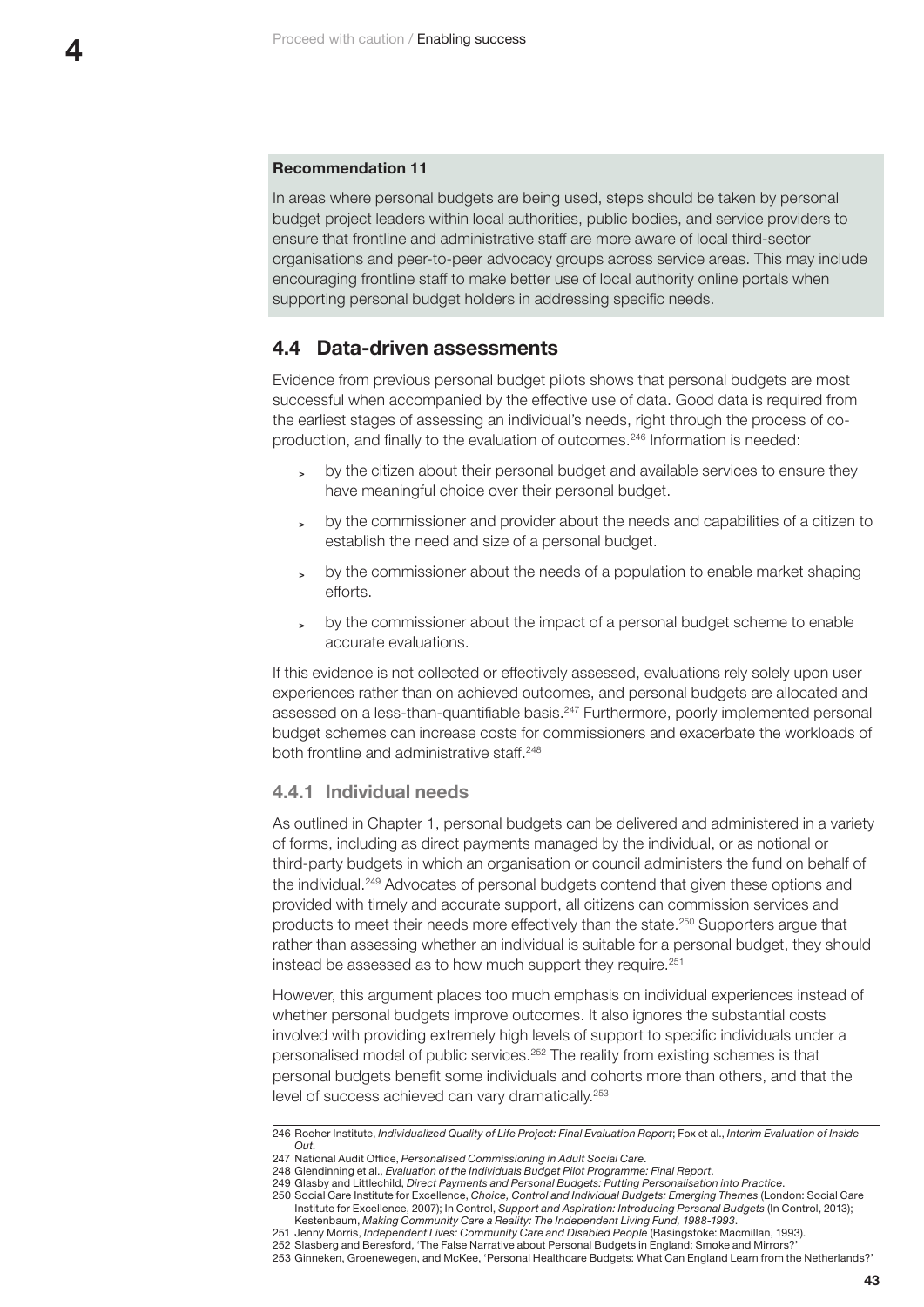<span id="page-45-0"></span>If a citizen is deemed suitable for a personal budget, it is necessary to decide the size of the personal budget and which type of personal budget will best meet the individual's needs. This can be done only if they have been thoroughly assessed and their unique circumstances considered during the co-production of the personal budget plan and outcomes.254

This assessment of individual needs will vary greatly dependent upon what the personal budget is assigned for and what data are available regarding the individual.<sup>255</sup> In some areas of public services such as health and social care, individuals are already assessed multiple times as to their capabilities, health and social care needs, as well as their desired outcomes.256 A formal needs assessment is conducted by social services before a personal budget is awarded. This assessment forms a key part of the care and support plan given to each personal budget user and determines, amongst other things, the type of support required.257 Individuals aged 25 or under with special education needs and disabilities are similarly assessed for an education, health, and care plan (EHCP) which lays out the additional support needed by that individual.<sup>258</sup> Both care and support plans and EHCPs are regularly reviewed by social workers or NHS staff and are updated to reflect changing situations or outcomes.<sup>259</sup>

Yet data around personal budgets are more complex when third-parties are involved. Kent County Council, for instance, has outsourced the care assessment process to expert third-sector organisations who encrypt and upload data about an individual to a centrally held case management system.260 Caution needs to be taken around sensitive individual data flows between a third-sector group and a public body. Robust data sharing agreements between third-sector organisations and local authorities must be in place or established to integrate data around the individual, avoid the duplication of processes, and ensure that opportunities for service personalisation are not missed.<sup>261</sup> In doing this, there must also be guarantees that only those responsible for allocating personal budgets have access to this data when making their decisions to protect the privacy of the citizen, regardless of whether they are allocated a personal budget or not.

## **4.4.2 Evaluating outcomes**

The use of data surrounding personal budgets is particularly complex when it comes to evaluating outcomes. Proponents of personal budgets argue that the personalisation of services and the insertion of citizen control into the equation of public service commissioning results in improved outcomes.262 Yet this is not matched by existing evidence. The NAO has highlighted how few robust evaluations have been undertaken around outcomes tied to personal budgets, and the issues this presents for public service commissioners looking to make evidence-based decisions for the use of personal budgets.263 Most studies in favour of personal budgets inevitably revert to arguments around user experiences and principles like autonomy, empowerment, and choice rather than the evidence base.<sup>264</sup>

258 [GOV.UK](http://GOV.UK), 'Children with Special Education Needs and Disabilities (SEND)', Webpage, 2019. 259 Robert Long, *Special Educational Needs: Support in England* (House of Commons Library, 2016).

<sup>254</sup> Department of Health and Social Care and NHS England, *A Consultation on Extending Legal Rights to Have for Personal Health Budgets and Integrated Personal Budgets*, 2018, 10; Alakeson, *Delivering Personal Health Budgets: A Guide to Policy and Practice*.

<sup>255</sup> Department for Health and Department for Work and Pensions, *Improving Lives: The Work, Health and Disability Green Paper*, 2016.

<sup>256</sup> Sarah Dowling, Jill Manthorpe, and Sarah Cowley, *Person-Centred Planning in Social Care: A Scoping Review* (Joseph Rowntree Foundation, 2006).

<sup>257</sup> [NHS.UK,](http://NHS.UK) 'Care and Support Plans', Webpage, 8 August 2018.

<sup>260</sup> ADASS, Socitm, and Local Government Association, *Role of the Third Sector and Care Providers* (Local Government Association, 2017).

<sup>261</sup> Kent County Council, 'Special Educational Needs and Disabilities Privacy Notice', Webpage, 2019.

<sup>262</sup> In Control, *Support and Aspiration: Introducing Personal Budgets*; Social Care Institute for Excellence, *Choice, Control* 

*and Individual Budgets: Emerging Themes*; Alakeson, *Delivering Personal Health Budgets: A Guide to Policy and Practice*. 263 National Audit Office, *Personalised Commissioning in Adult Social Care*.

<sup>264</sup> Glasby and Littlechild, *Direct Payments and Personal Budgets: Putting Personalisation into Practice*; Alakeson and Rumbold, *Personal Health Budgets: Challenges for Commissioners and Policy-Makers*; In Control, *Support and Aspiration: Introducing Personal Budgets*.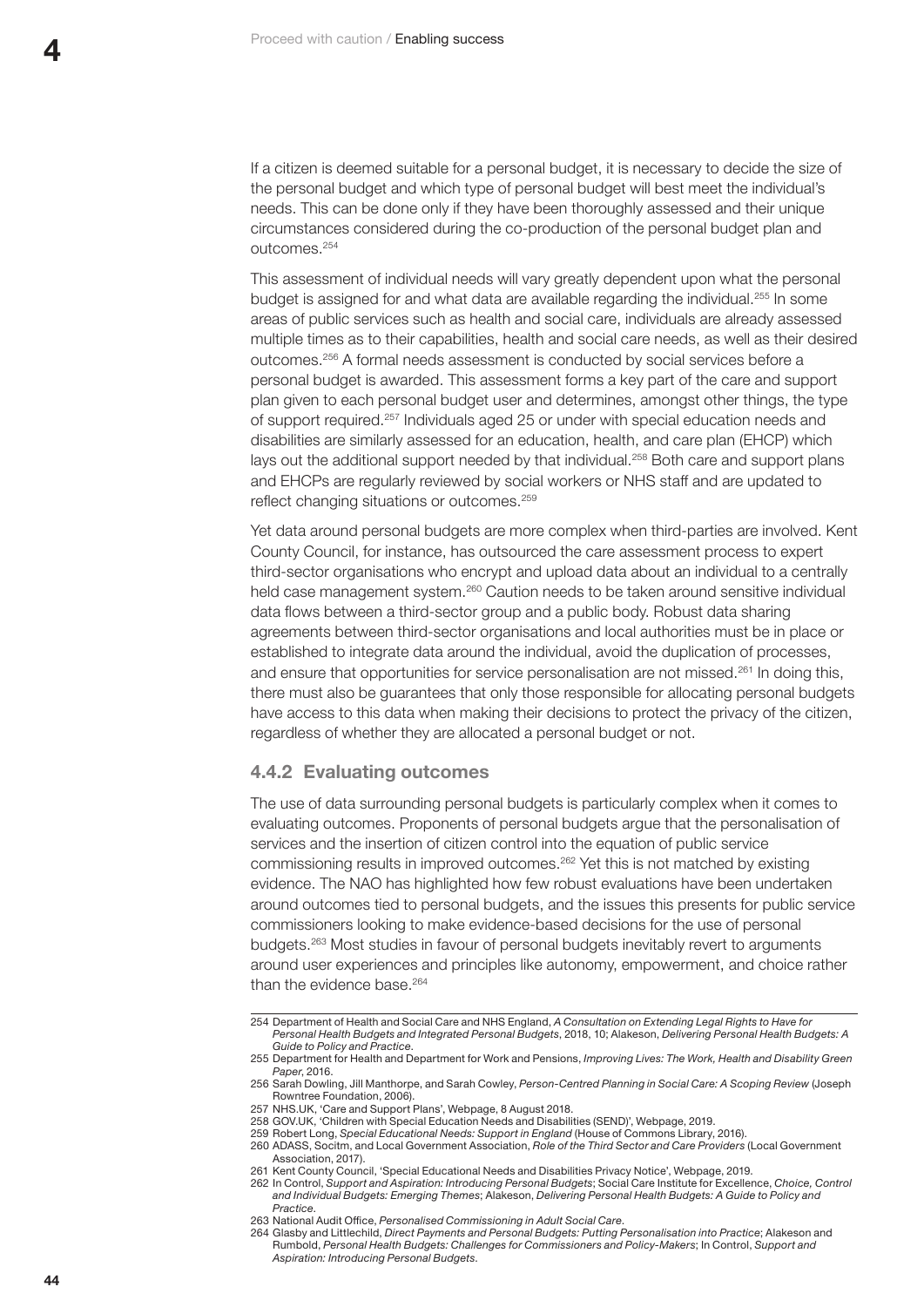This is partly because outcomes are more difficult to account for than traditional measures such as inputs, outputs, or activities.<sup>265</sup> The sheer range of outcomes, differences in how they are designed and evaluated between public service areas (such as healthcare and education), and the challenges of collating individual outcomes with broader service or intervention outcomes all present obstacles to easily assessing the effectiveness of a personal budget.266 Furthermore, most outcomes require long-term measurements, including follow-up assessments, which make immediate evaluations difficult and often unfeasible within current funding cycles.267 Public service commissioners are often unable to adequately understand, much less commission for, outcomes that affect individuals in the short and longer terms and personal budgets are therefore utilised even where evidence is lacking.268

Methods like the Personal Outcomes Evaluation Tool (POET) have proven efficient in providing data about population outcomes for personal budget users in social care.269 However, when it comes to evaluating personal budgets, the use of individual-level data can be a contentious subject. Worryingly, local authorities dedicate a large amount of time and money to monitoring the expenditure of recipients of direct payment personal budgets, including checking bank statements, receipts, invoices, and employer records.270 Without the individual's consent, such monitoring represents a clear invasion of privacy and requires careful handling in order to respect the budget holder's rights to privacy.

These issues have been worsened by the recent introduction within many local authorities of payment cards as the default mechanism for direct payment personal budgets, in an attempt to reduce the time and labour requirements of these obligations. This has provoked outrage amongst personal budget holders and the use of payment cards has been criticised by the Independent Living Strategy Group (ILSG) for leading to "unfettered monitoring, with unnecessary storage of personal information."271 Research by the ILSG further found that these schemes have increased administration costs for personal budgets, curtailed choice of spending, and failed to "demonstrate full compliance with existing Direct Payments legislation nor the fundamental principles of personalisation."<sup>272</sup>

This level of monitoring is not necessary to evaluate the strengths and weaknesses of personal budgets. Balancing the need for a strong evidence base with reasonable and regulated data collection and usage is crucial. NHS England's mandatory data collection guidance for personal health budgets is a good step in the right direction by making clear the minimum data required for evaluating personal health budgets.<sup>273</sup> But the potential range of areas in which personal budgets may be used means that other departments will need to follow suit.

It is recommended that Government should utilise the NHS England's data collection guidance and the NHS Personal Health Budgets pilot scheme as the basis for a new guidance document clearly laying out the requirements for evaluating personal budget schemes. This guidance should be applicable for all future personal budget pilot schemes and based off existing successful evaluation programmes. A basic evaluation standard would permit the construction of data-driven evidence bases regarding the use of personal budgets in different areas of public services. Whilst detailed assessments are

- 271 Independent Living Strategy Group, *Payment Cards in Adult Social Care: A National Overview 2017*, 8.
- 272 Ibid., 9.
- 273 NHS England and NHS Digital, *Personal Health Budgets Mandatory Data Collection Guidance*, 2018.

<sup>265</sup> Elizabeth Crowhurst, Amy Finch, and Eleonora Harwich, *Towards a More Productive State* (Reform, 2015); Helen Simpson, *Productivity in Public Services* (The Centre for Market and Public Organisation, 2006); Office for National Statistics, 'Public Service Productivity', in *The ONS Productivity Handbook*, Methodology Directorate (Office for National Statistics, 2016).

<sup>266</sup> Ailsa Cook, *Outcomes Based Approaches in Public Service Reform* (What Works Scotland, 2017). 267 Fox et al., *Interim Evaluation of Inside Out*.

<sup>268</sup> Helen Dickinson et al., *Joint Commissioning in Health and Social Care: An Exploration of Definitions, Processes,* 

*Services and Outcomes* (NIHR Health Services Research and Delivery Programme, 2013).

<sup>269</sup> Waters and Hatton, *Third National Personal Budget Survey: Experiences of Personal Budget Holders and Carers across Adult Social Care and Health*.

<sup>270</sup> Department of Health and Social Services, *Explanatory Memorandum to The Care and Support (Direct Payments) Regulations 2014* (Department of Health and Social Services, 2014), sec. 7.5.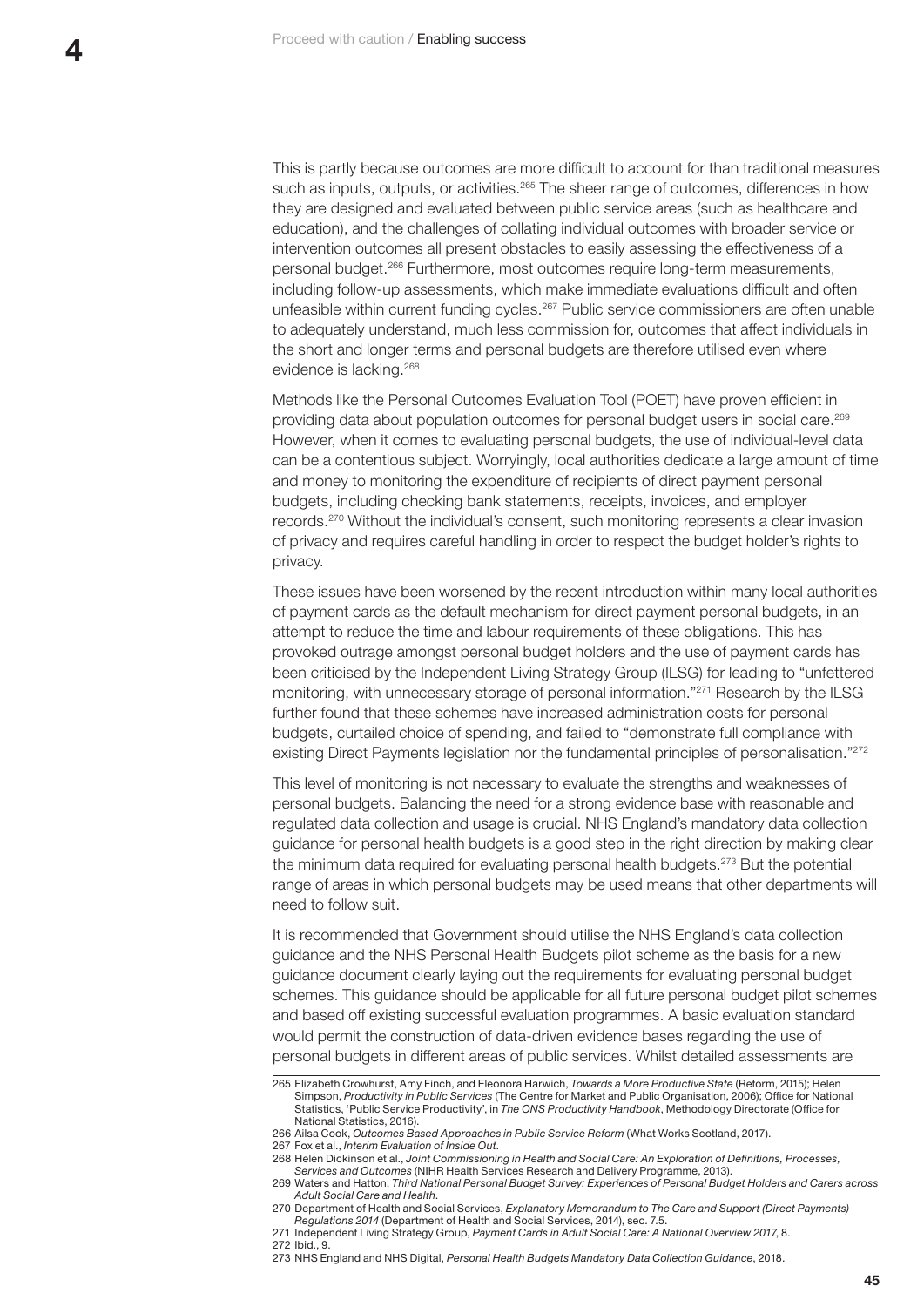costly and impractical for widespread monitoring, it is vital that pilot schemes (particularly in areas of public services with limited previous personal budget experiences) are held to a higher standard and that these evaluations are consistent in their basic outputs.

An emphasis on just four key features could greatly improve the quality of evaluations. A push for randomisation (such as assigning people from a population with specific needs to a personal budget pilot scheme by chance rather than choice, but not necessarily Randomised Controlled Testing) within the pilot scheme would ensure that preconceived ideas about the different needs of different groups did not play a part in deciding which individuals are allocated personal budgets.274 The use of a longer period of time for trials and evaluations would enable a better understanding of how personal budgets have affected individuals in the long-term (most evaluation schemes are two years which affords little time for evaluation – for instance, in the integrated budget pilot, final assessments were conducted only nine-months after the first personal budget payments were made).275 Disaggregating results would permit evaluations to assess whether personal budgets have worked more effectively for one group more than others, particularly when compared to other forms of service delivery, based on the experiences of those users. Finally, there needs to be a parity of qualitative (such as user experience) and quantitative data (such as financial value and administrative demands) in evaluations, which could be enabled via the use of web-based or digital questionnaires for both user experience and project leads to provide information easily and accessibly.276 These four principles have been utilised in several successful evaluation programmes and efforts should be made to integrate them into future pilot schemes.<sup>277</sup>

The roll-out of personal budgets must also be cautious after a pilot scheme evaluation has been completed. The preliminary stage spanning 2 to 5 years should be followed by offering an optional personal budget to a restricted but larger number of eligible individuals across a broader geographic region. Logical progression then calls for a widening of optional personal budgets across all eligible individuals and finally, after take-up and any localised issues have been resolved, the use of mandatory personal budgets for all eligible individuals where applicable.

#### **Recommendation 12**

Government should utilise NHS England's data collection guidance and the NHS Personal Health Budgets pilot scheme as the basis for a new guidance document clearly laying out the key requirements for evaluating personal budget schemes. These should include efforts at randomisation, longer-term timescales, disaggregation of results, and parity of qualitative and quantitative data. This guidance should provide indicative timetables for pilot schemes and the roll-out of personal budgets in new areas of public services, dependent upon them proving to be more successful than conventional models of delivery in that area of public services.

<sup>274</sup> Forder, Jones, Glendinning, Caiels, Welch, Baxter, et al., *Evaluation of the Personal Health Budget Pilot Programme*, 116–17.

<sup>275</sup> Glendinning et al., *Evaluation of the Individuals Budget Pilot Programme: Final Report*, 27–32.

<sup>276</sup> Forder, Jones, Glendinning, Caiels, Welch, Davidson, et al., *Evaluation of the Personal Health Budget Pilot Programme*. 277 Glendinning et al., *Evaluation of the Individuals Budget Pilot Programme: Final Report*; Forder, Jones, Glendinning, Caiels, Welch, Davidson, et al., *Evaluation of the Personal Health Budget Pilot Programme*; Fox et al., *Interim Evaluation* 

*of Inside Out*; Chichlowska et al., *Realistic Evaluation of Integrated Health and Social Care for Older People in Wales, to Promote Independence and Wellbeing*.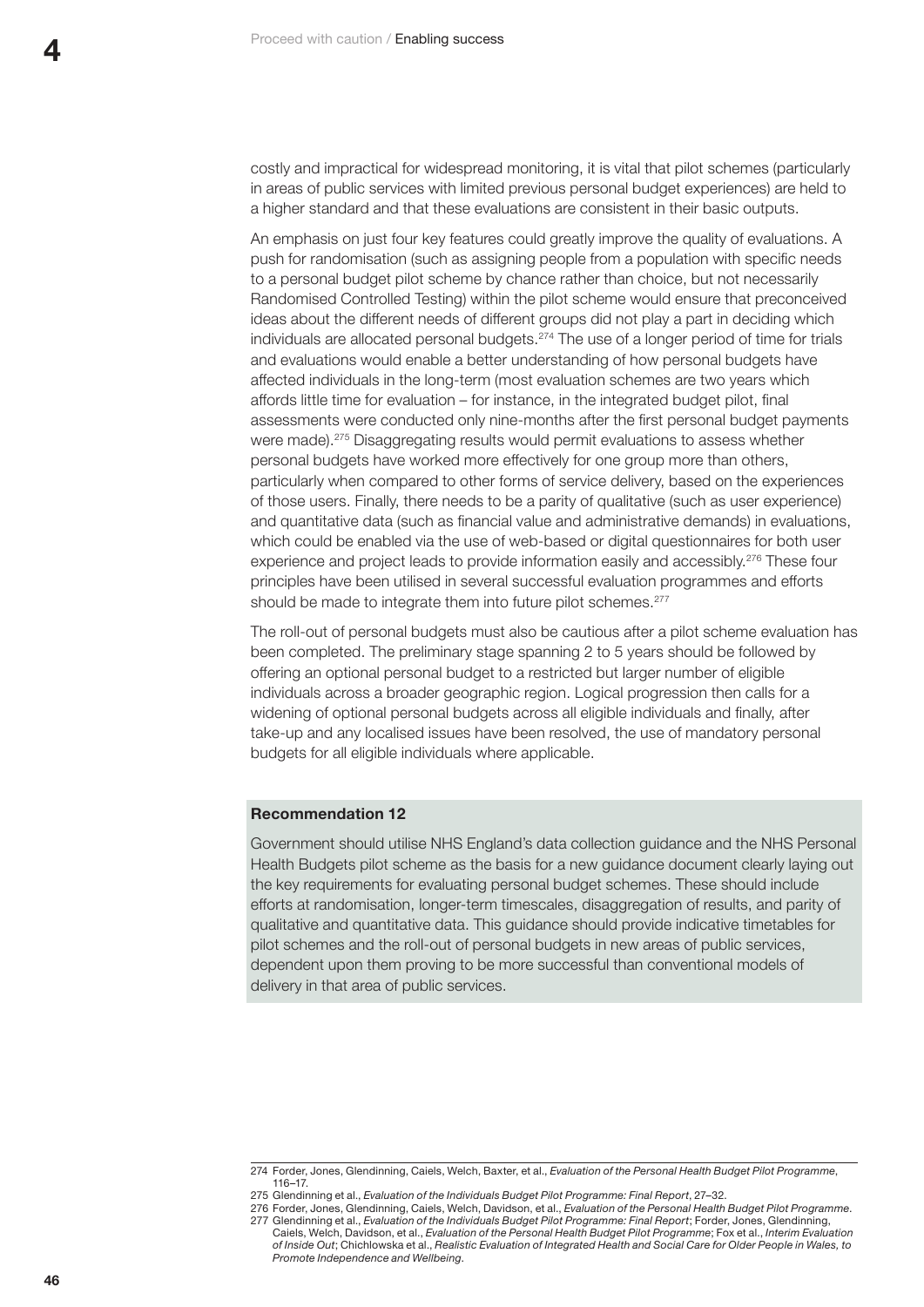# <span id="page-48-0"></span>**Conclusion**

Personal budgets are neither new, nor revolutionary. The concept of placing money into the hands of individuals to acquire their own public services has been utilised for over two decades in the UK. *S*ince 2010, the drive for personalisation in all areas of public services has given personal budgets a new voice and a new edge in the toolbox of public service commissioners looking to save money and improve the outcomes for citizens. Personal budgets are touted as being a potential solution to both growing demands and shrinking budgets, with proponents pointing to their long history in adult social care as proof.

Yet all is not what it seems. As this report shows, the lack of large-scale personal budget schemes in many public service areas has seen commissioners rely on principles like empowerment and autonomy in the place of data-driven evaluations. The ability of personal budgets to deliver financial savings or improve outcomes in some circumstances remains unclear, leaving commissioners in the dark about how and where to best utilise this model of public service delivery.

However, these concerns highlight a general misrepresentation of the purpose of personal budgets. They are not, as often depicted in policy debate and practical implementation, the ultimate form of personalised public services. Instead they are one mechanism for providing service users with the ability to shape services to reflect their own needs, preferences, and outcomes. Personal budgets provide a means of incorporating a personalised element into how public services are delivered and thus potentially reaping the benefits that can come with personalisation, including the more effective use of limited public resources and improved experiences for citizens.

This report is designed to work as a focal point for commissioners, policy makers, and interested parties. By laying out what personal budgets are, where they have come from, where they are now, and where they could be in the future, this paper explains what is needed for personal budgets to work – and what is needed to understand where they will not work. It highlights the key areas where small improvements could yield significant results; in standardising the data required for evaluations, the information presented on local authority online portals, and the training for professionals and frontline staff; in the transparency around current funding pools and available third-sector and peer-to-peer groups; and finally, in how the NHS' approach to personal budgets in healthcare demonstrates how the model should be deployed in the future, with a number of cautious and small-scale pilot schemes using detailed, data-driven, assessments to prove value.

If personal budgets are utilised effectively and with due care, the results can be extremely positive for both citizens and commissioners. The concern is that if employed without caution or sufficient understanding, it will be the personal budget holders who suffer. What is needed is a solid evidence base, based off reliable and good quality data, which permits commissioners to make accurate and informed decisions. It is now up to Government to ensure that personal budgets are given this foundation.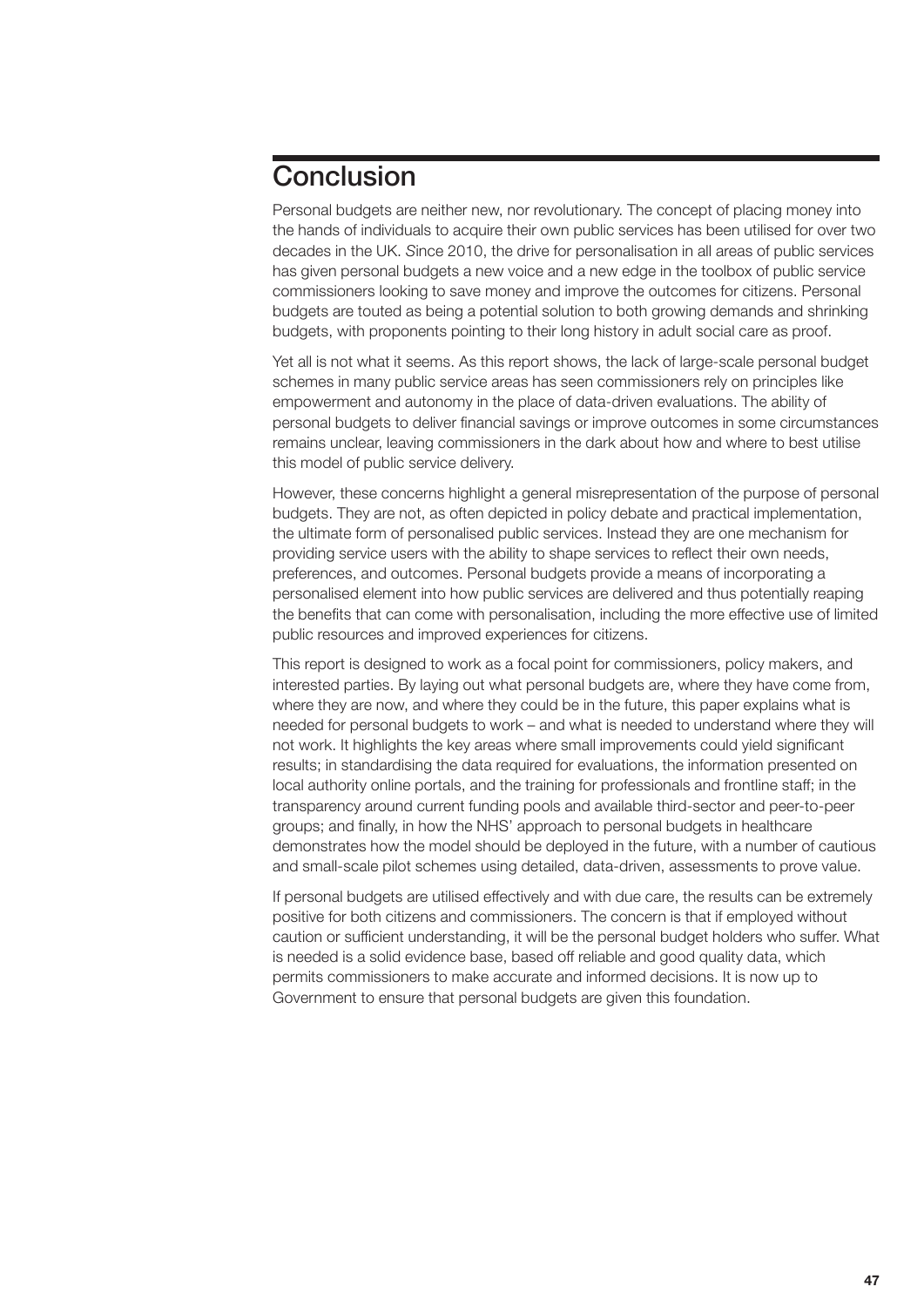# <span id="page-49-0"></span>**Glossary**

**Access to work**: Discretionary grant scheme administered by the Department for Work and Pensions (DWP) that provides personalised support for disabled people to enter or remain at work.278

**Broker/Brokerage**: An individual or organisation that helps a person to gain information, plan and meet their support needs, often for a personal/individual budget. Brokerage can be carried out by the local authority, voluntary organisations, private companies or an individual.

**Direct payment:** Payments made by a local authority to a person who is eligible for social care support and who agrees to receive the money to enable them to make their own arrangements to meet their needs, instead of using services arranged and provided by the local authority.<sup>279</sup>

**Disability Premium**: Extra amount added to benefits, including income support, incomebased Jobseeker's Allowance (JSA), income-related Employment and Support Allowance (ESA) and housing benefit.<sup>280</sup>

**Disabled Facilities Grant**: Grant from the local council that go towards the costs of home adaptations for those with a disability.<sup>281</sup>

**Employment and Support Allowance (ESA):** Benefit offering those with an illness or disability financial support if unable to work and/or personalised help so the person can work if able to. It is currently being phased out and replaced with Universal Credit. To be eligible the person must be under State Pension age and not be claiming Jobseeker's Allowance, Income Support or Statutory Sick Pay.282

**Enhanced Disability Premium**: Extra allowance for those in the highest rate Disability Living Allowance (DLA) care component or the enhanced rate of Personal Independence Payment (PIP) daily living component. This premium can be included alongside the disability premium or severe disability premium. The person must be eligible for the disability premium to qualify for the enhanced premium.<sup>283</sup>

**Flexible Support Fund (FSF):** Fund offered by local Jobcentres at the discretion of Jobcentre Plus advisers to help individual claimants according to their needs. The fund can be used to overcome barriers to: claimants obtaining or moving closer to work; paying for certification and some types of training; improving job search, job application and interview techniques; covering travel to interview costs; buying additional capacity or content from existing Jobcentre Plus Support Contract providers; meeting the cost of medical evidence to support a job goal for a disabled person; and for lone parents to overcome financial emergencies in the first 26 weeks of employment. <sup>284</sup>

**Housing benefit**: Help with rent and some other housing costs. It is currently being phased out and replaced with Universal Credit.285

**Income support**: Extra money to cover costs for those in low incomes. It is only available for certain groups of people who do not get Jobseeker's Allowance or ESA and are not in full time employment. It is currently being phased out and replaced with Universal Credit. This is a means-tested benefit.<sup>286</sup>

<sup>278</sup> [GOV.UK](http://GOV.UK), 'Get Help at Work If You're Disabled or Have a Health Condition (Access to Work)', Webpage, 2019. 279 House of Commons Committee of Public Accounts, *Personal Budgets in Social Care, Second Report of Session 2016–17*.

<sup>280</sup> [GOV.UK](http://GOV.UK), 'Disability Premiums', Webpage, 2019.

<sup>281</sup> [GOV.UK](http://GOV.UK), 'Disabled Facilities Grants', Webpage, 2019.

<sup>282</sup> [GOV.UK](http://GOV.UK), 'Employment and Support Allowance (ESA)', Webpage, 6 January 2016.

<sup>283</sup> [GOV.UK](http://GOV.UK), 'Disability Premiums'.

<sup>284</sup> McGuinness, Kennedy, and Jones, *Jobcentre Plus Flexible Support Fund*. 285 [GOV.UK](http://GOV.UK), 'Housing Benefit', Webpage, 2019.

<sup>286</sup> [GOV.UK](http://GOV.UK), 'Income Support', Webpage, 2019.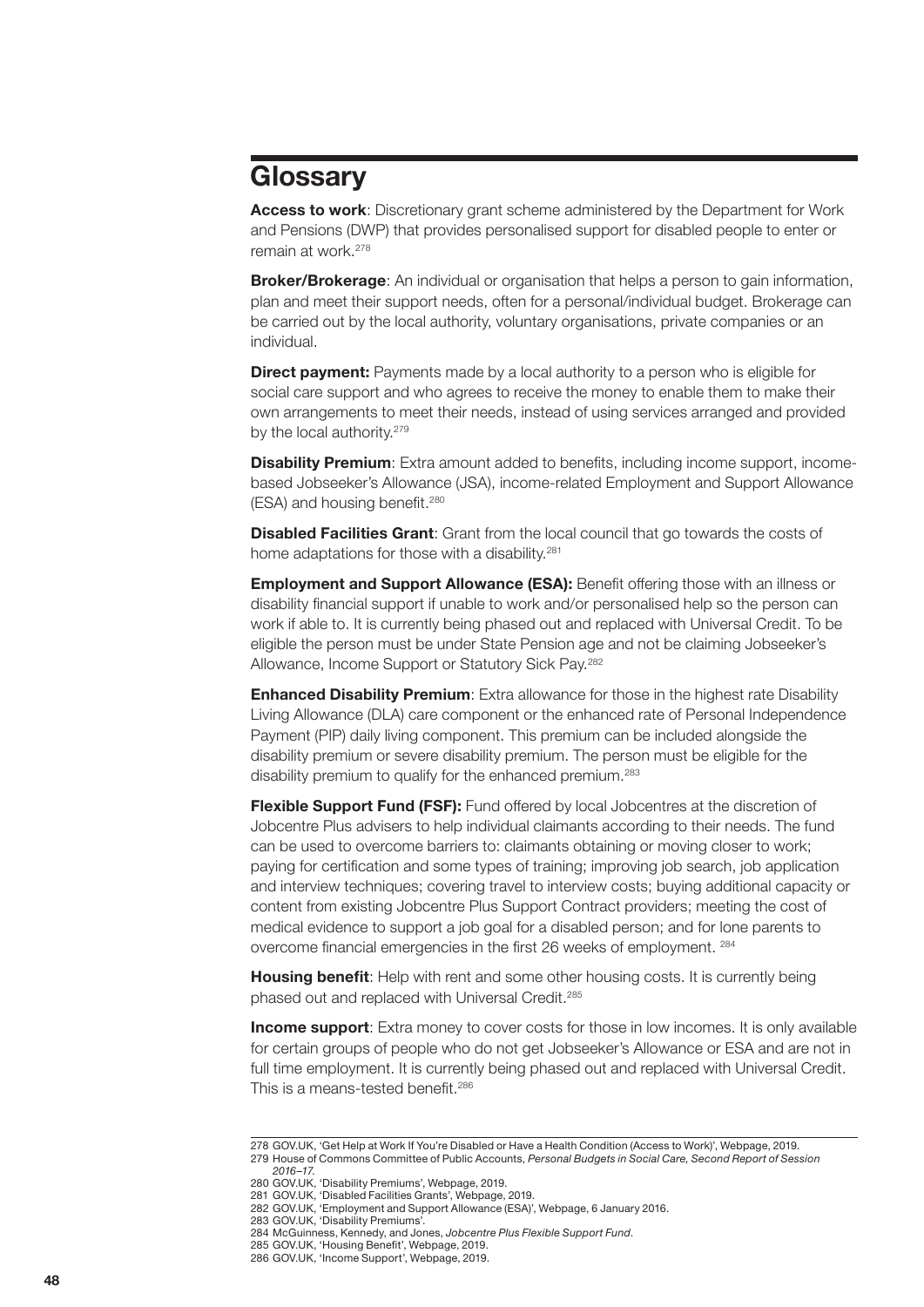**Industrial Injuries Disablement Benefit**: Weekly payment for those disabled because of an accident at work or illness caused at work.<sup>287</sup>

**Jobseeker's Allowance (JSA)**: Unemployment benefit people claim while looking for work. Income-based Jobseeker's Allowance is only available for those in receipt of the severe disability premium.<sup>288</sup>

**NHS continuing healthcare (CHC):** Out-of-hospital care provided to adults (over 18) with significant ongoing healthcare needs. Those assessed as eligible for CHC receive their care for free. Those who do not meet the criteria receive social care on a meanstested basis.<sup>289</sup>

**Personal budget:** Sums of money allocated by a public body to service users to be spent on services to meet their care needs. 290 Unlike a direct payment, a personal budget allows the user to choose exactly how much control they have over spend on services. For example, they may not wish to receive the entire budget as a direct payment and retain part of it as a directly provided service.

**Personal health budget:** Amount of money to support the identified healthcare and wellbeing needs of an individual, which is planned and agreed between the individual, or their representative, and the local Clinical Commissioning Group (CCG).291

**Personal Independence Payments (PIPs)**: Benefit provided to people (16 or over), with long-term ill-health or a disability, who have not reached State Pension Age. PIPs are replacing the Disability Living Allowance (DLA).<sup>292</sup>

**Personalisation**: Fundamental principle across public service design that gives users more choice and control over their public services,<sup>293</sup> tailored to the needs of people using them.294

**Personalised Commissioning**: Designing, purchasing and managing services that are more appropriate for the individual's specific needs.<sup>295</sup>

**Reduced Earning Allowance**: Weekly payment for individuals unable to earn as much as they used to because of an accident or illness caused by work.296

**Severe Disability Premium**: People who claim Disability Living Allowance, Personal Independence Payment or Attendance Allowance can qualify for an extra allowance when some benefits are calculated. This is called a 'severe disability premium'. The benefits that can include the 'severe disability premium' are Income Support, Jobseeker's Allowance (JSA), Employment and Support Allowance (ESA), and Housing Benefit and Pension Credit. The person must be eligible for the disability premium to qualify for the severe premium.297

**Specialist Employability Support**: Intensive support and training designed to support people with disabilities and health conditions into the workplace.<sup>298</sup>

**Support Plan**: Plan which describes how a person will use their personal budget to meet their outcomes. Care plans may also be known as 'person-centred plans' and 'care plans'.

<sup>287</sup> [GOV.UK](http://GOV.UK), 'Industrial Injuries Disablement Benefit', Webpage, 2019.

<sup>288</sup> [GOV.UK](http://GOV.UK), 'Jobseeker's Allowance (JSA)', Webpage, 11 February 2017.

<sup>289</sup> [NHS.UK,](http://NHS.UK) 'NHS Continuing Healthcare'.

<sup>290</sup> House of Commons Committee of Public Accounts, *Personal Budgets in Social Care, Second Report of Session 2016–17*.

<sup>291</sup> NHS England, 'What Are Personal Health Budgets (PHBs)?', Webpage, 2018. 292 [GOV.UK](http://GOV.UK), 'Personal Independence Payment (PIP)', Webpage, 2019.

<sup>293</sup> Daniel Sage, 'Book Review: Personalising Public Services: Understanding the Personalisation Narrative by Catherine Needham', 26 February 2012.

<sup>294</sup> Glasby and Littlechild, *Direct Payments and Personal Budgets: Putting Personalisation into Practice*, ix. 295 NHS England and Local Government Association, *Personalised Commissioning and Payment: Summary Guide* (NHS England, 2017).

<sup>296</sup> [GOV.UK](http://GOV.UK), 'Reduced Earnings Allowance', Webpage, 2019.

<sup>297</sup> [GOV.UK](http://GOV.UK), 'Disability Premiums'.

<sup>298</sup> [GOV.UK](http://GOV.UK), 'Specialist Employability Support', Webpage, 2019.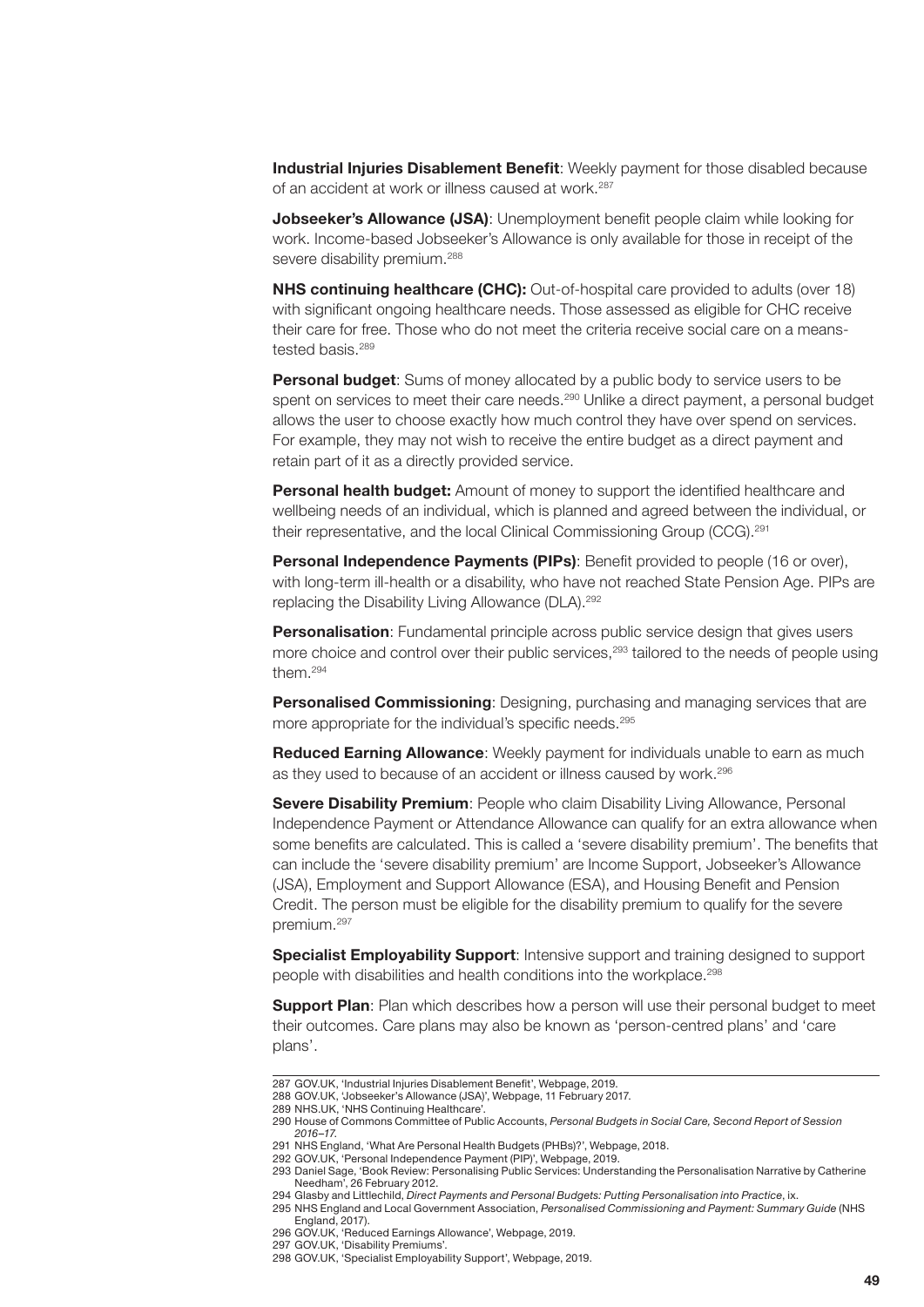**Work and Health Programme:** Welfare to Work programme that provides support to help people find and keep a job. It is designed to improve employment outcomes for people with health conditions or disabilities and those unemployed for more than two years.<sup>299</sup>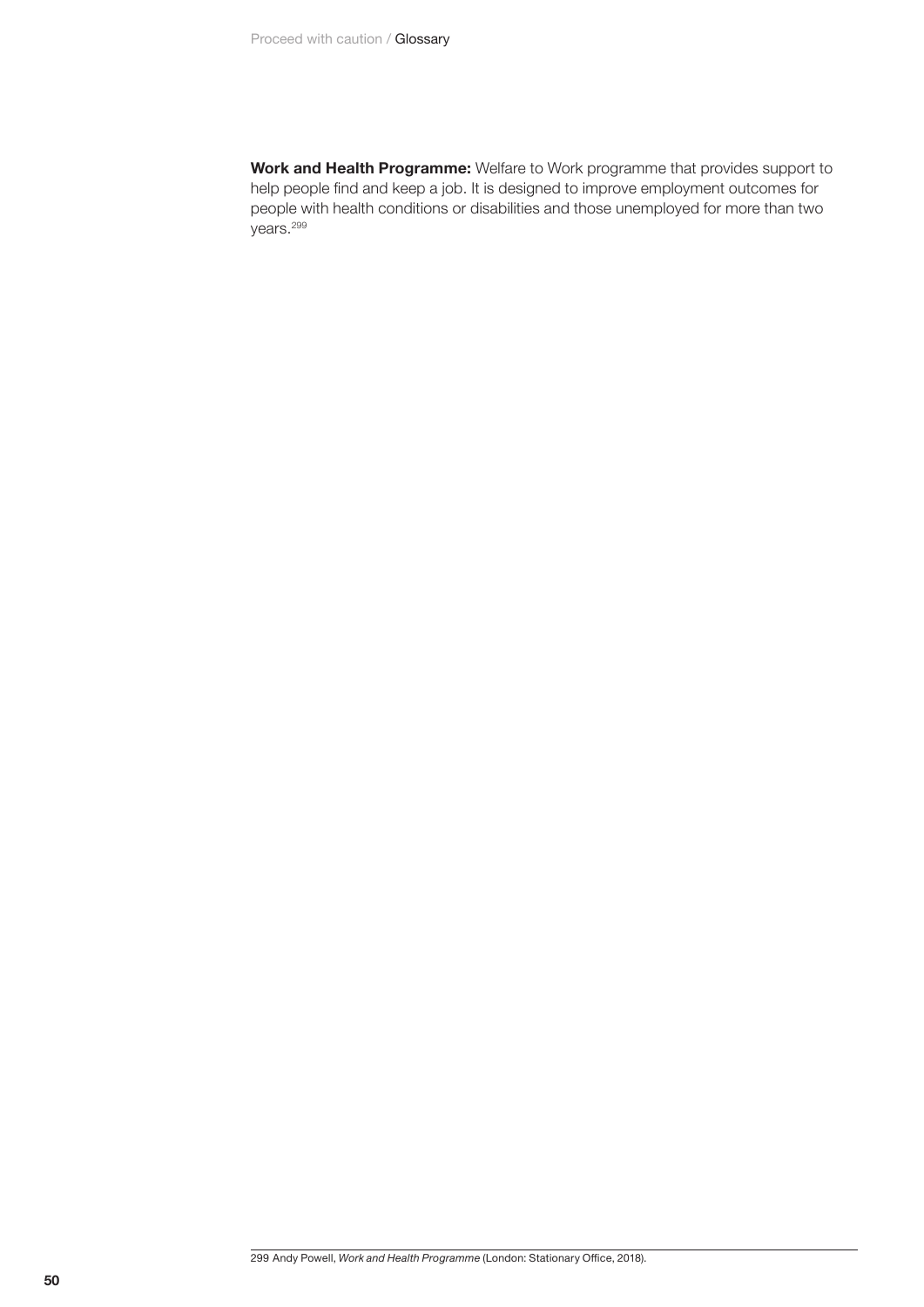# <span id="page-52-0"></span>**Bibliography**

- ADASS, Socitm, and Local Government Association. *Role of the Third Sector and Care Providers*. Local Government Association, 2017.
- Agur, Maya, Tom Graham, and Catherine Rachel Baxter. *Summative Evaluation of the Integrated Personal Commissioning (IPC) Programme: Process Evaluation - Second Interim Report: June 2018*. Social Policy Research Unit, University of York, 2018.
- Alakeson, Vidhya. *Delivering Personal Health Budgets: A Guide to Policy and Practice*. Policy Press, 2014.
- ———. *Personal Health Budgets for Mental Health: The Experience in Northamptonshire*. NHS England, 2014.
- Alakeson, Vidhya, and Benedict Rumbold. *Personal Health Budgets: Challenges for Commissioners and Policy-Makers*. Nuffield Trust, 2013.
- All Select Committee Publications. 'A Personalised In-Work Service'. Webpage. Parliament, Publications & Records, 2016.
- Alzheimer's Society. 'Personal Budget Information, Support and Frequently Asked Questions'. Webpage, 2019.
- Anderson, Sarah, and Claire Cairns. *The Social Care Needs of Short-Sentence Prisoners*. Revolving Doors Agency, 2011.
- Andrews, Jon, David Robinson, and Jo Hutchinson. *Closing the Gap? Trends in Educational Attainment and Disadvantage*. Education Policy Institute, 2017.
- Arthritis Research UK. *Personal Health Budgets. Perspectives from People with Arthritis and Other Musculoskeletal Conditions*. Arthritis Research UK, 2012.
- Association of Directors of Adult Social Services. *ADASS Budget Survey 2018*. Association of Directors of Adult Social Services, 2018.
- Audit Commission. *Making Personal Health Budgets Sustainable. Practical Suggestions on How to Manage Financial Risk*, 2012.
- Bennett, Sam. 'Getting Serious about Personalisation in the NHS'. NHS England, 2014.
- Beresford, Peter. 'Are Personal Budgets Necessarily Empowering for Service Users? If Not, What's It All about?' *Research, Policy and Planning* 29, no. 1 (2011): 37–43.
- ———. '"Whose Personalisation?"' *Think Pieces: Compass, Direction for the Democratic Left* 47 (2009).
- Berkel, Rik van, and Willibrord de Graaf. 'The Liberal Governance of a Non-Liberal Welfare State? The Case of the Netherlands'. In *The Governance of Active Welfare States in Europe*. Basingstoke: Palgrave Macmillan, 2011.
- Bonar, Stuart. *State of Maternity Services Report*. Royal College of Midwives, 2016.
- Boyle, David, and Michael Harris. *The Challenge of Co-Production: How Equal Partnerships between Professionals and the Public Are Crucial to Improving Public Services*. Nesta, 2009.
- Brewer, Paul. 'Adur & Worthing Councils'. Webpage. Local Digital, 1 December 2018.
- Cabinet Office. *Modernising Government: White Paper*, 1999.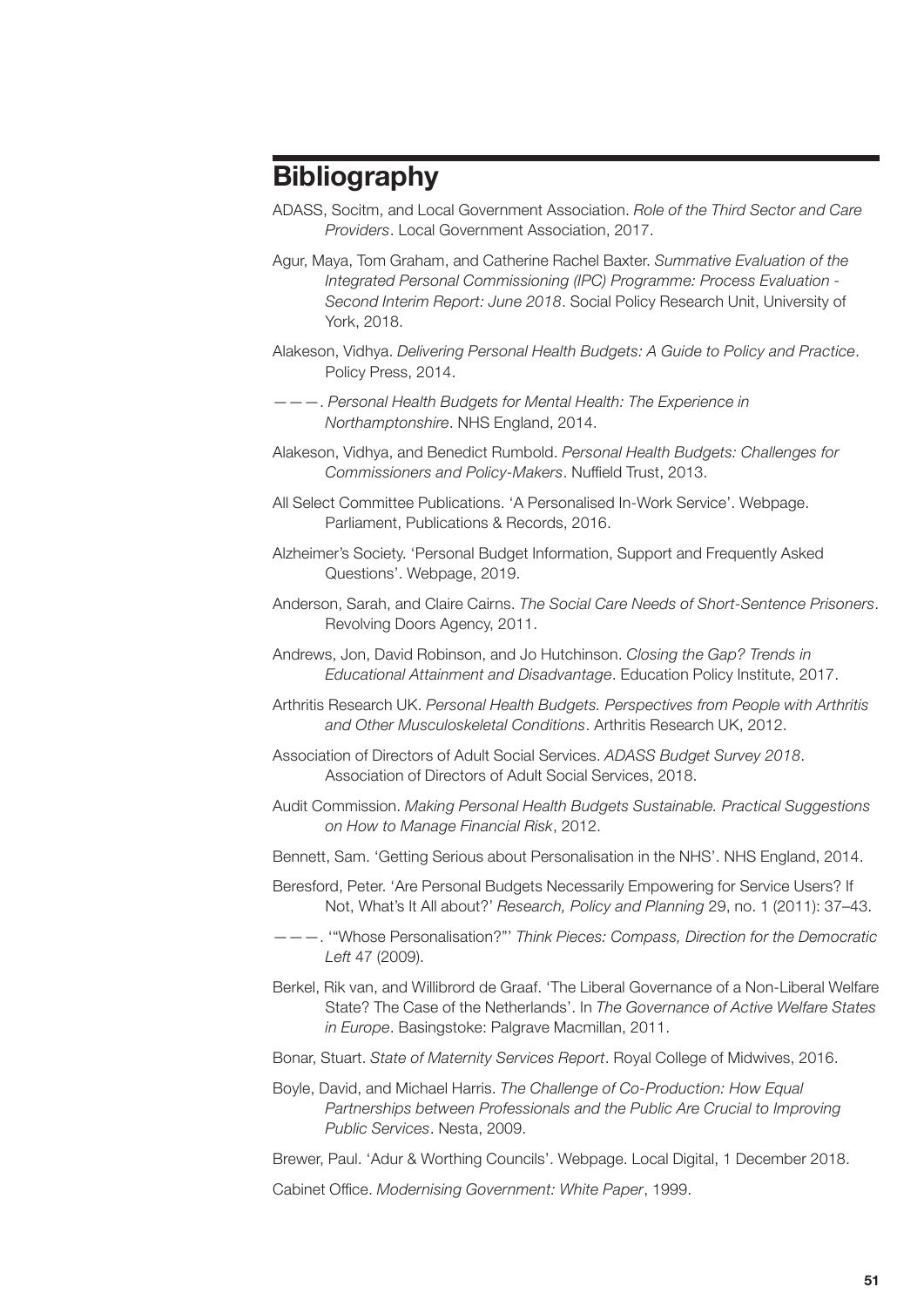- Cabinet Office, Open Public Services, The Rt Hon David Laws, and The Rt Hon Oliver Letwin. 'More Power, More Choice and Better Quality of Public Services'. Press Release, 14 March 2014.
- Cameron, David. 'David Cameron 2007 Speech on Public Services'. Speech. 29 January 2007.
- Carnes-Chichlowska, Susan, Vanessa Burholt, and David Rea. *Realistic Evaluation of Integrated Health and Social Care for Older People in Wales, to Promote Independence and Wellbeing.* Welsh Government Social Research, 2013.
- Carpenter, Hannah, Ivy Papps, Jo Bragg, Alan Dyson, Diane Harris, Kirstin Kerr, Liz Todd, and Karen Laing. *Evaluation of Pupil Premium: Research Report*. Department for Education, 2013.
- Carr, Sarah. *Enabling Risk and Ensuring Safety: Self*‐*directed Support and Personal Budgets*. Social Care Institute for Excellence, 2011.
- ———. *Position Paper: Are Mainstream Mental Health Services Ready to Progress Transformative Co-Production?* National Development Team for Inclusion, 2016.
- ———. *Social Care for Marginalised Communities: Balancing Self-Organisation, Micro-Provision and Mainstream Support*. University of Birmingham Health Services Management Centre, 2014.
- Carr, Sarah, and Diana Robbins. *The Implementation of Individual Budget Schemes in Adult Social Care*. Social Care Institute for Excellence, 2009.
- Cheshire East Council. 'Live Well Cheshire East'. Webpage. Cheshire East Council, 2017.
- Claes, Claudia, Geert Van Hove, Stijn Vandevelde, and Josh Van Loon. 'Person Centered Planning: Analysis of Research and Effectiveness.' *Intellectual and Developmental Disabilities* 48, no. 6 (2010): 432–53.
- Clark, Michael. 'Mental Health Care Clusters and Payment by Results: Considerations for Social Inclusion and Recovery'. *Mental Health and Social Inclusion* 15, no. 2 (2011).
- Clements, Luke. 'Individual Budgets and Irrational Exuberance'. *Community Care Law Reports* 11 (2008): 413–30.
- Clements, Luke, John Bangs, and Emily Holzhausen. *Social Care Institute for Excellence*, 2015.
- Cook, Ailsa. *Outcomes Based Approaches in Public Service Reform*. What Works Scotland, 2017.
- Crosby, Nic, and Kate Fulton. *Dynamite, Self-Directed Support for Disabled Young People 2005-2007*. In Control, 2007.
- Crowhurst, Elizabeth, Amy Finch, and Eleonora Harwich. *Towards a More Productive State*. Reform, 2015.
- Davey, Vanessa, José-Luis Fernández, Martin Knapp, Debbie Jolly, Paul Swift, Roseanne Tobin, Jeremy Kendall, et al. *Direct Payments: A National Survey of Direct Payments Policy and Practice.* Personal Social Services Research Unit, London School of Economics, 2007.
- Department for Education. 'Cash Boost for Disadvantaged School Children'. Press Release, 24 September 2012.
- ———. 'Government Announces Pupil Premium to Raise Achievement'. Press Release, 26 July 2010.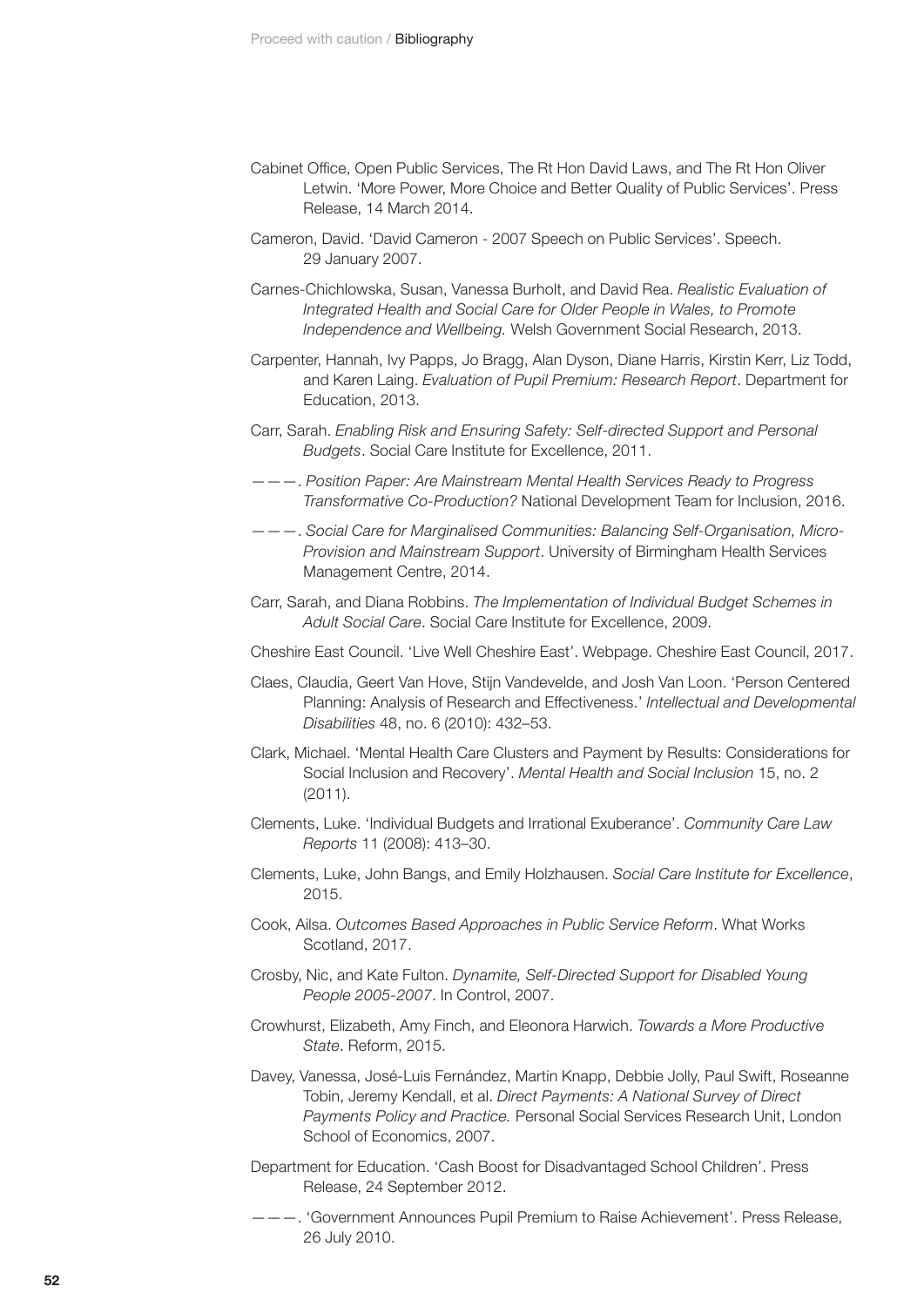- ———. *Promoting the Education of Looked-after Children and Previously Looked-after Children: Statutory Guidance for Local Authorities*, 2018.
- ———. 'Special Educational Needs Support: Families to Be given Personal Budgets'. Press Release. [GOV.UK](http://GOV.UK), 15 May 2012.
- ———. *Support and Aspiration: A New Approach to Special Educational Needs and Disability: A Consultation*, 2011.
- ———. *The Young Person's Guide to the Children and Families Act 2014*, 2014.
- Department for Health, and Department for Work and Pensions. *Improving Lives: The Work, Health and Disability Green Paper*, 2016.
- Department for Work and Pensions. *Disability Living Allowance Reform*, 2010.
- ———. 'Guidance: Universal Credit: In-Work Progression Randomised Control Trial'. Webpage. [GOV.UK,](http://GOV.UK) 16 October 2018.
- Department of Health and Social Care. *Care and Support Statutory Guidance: Using the Care Act Guidance*. Department of Health and Social Care, 2018.
- ———. 'Guidance: Adult Social Care Market Shaping'. Webpage, February 2017.
- Department of Health and Social Care, and NHS England. *A Consultation on Extending*  Legal Rights to Have for Personal Health Budgets and Integrated Personal *Budgets*, 2018.
- Department of Health and Social Services. *Explanatory Memorandum to The Care and Support (Direct Payments) Regulations 2014*. Department of Health and Social Services, 2014.
- Department of Health, and Putting People First Programme. *Contracting for Personalised Outcomes: Learning from Emerging Practice*. Department of Health, 2009.
- Dickinson, Helen, Jon Glasby, Alyson Nicholds, Stephen Jeffares, and Helen Sullivan. *Joint Commissioning in Health and Social Care: An Exploration of Definitions, Processes, Services and Outcomes*. NIHR Health Services Research and Delivery Programme, 2013.
- 'Digital Technology Leaders Awards 2018'. Webpage. [Computing.co.uk](http://Computing.co.uk), 2018.
- Dowling, Sarah, Jill Manthorpe, and Sarah Cowley. *Person-Centred Planning in Social Care: A Scoping Review*. Joseph Rowntree Foundation, 2006.
- Duffy, Simon. *Personalisation in Mental Health*. Centre for Welfare Reform, 2010.
- Durham County Council. 'Durham Locate: Care and Support in County Durham'. Webpage, 2018.
- Elliot, Sian, and Nicole Duliea. *Working Well? Young People's Experiences of Jobcentre Services*. Young Women's Trust, 2018.
- Erens, Bob, Gerald Wistow, Mary Alison Durand, Sandra Mounier-Jack, Tommaso Manacorda, Nick Douglas, Ties Hoomans, and Nicholas Mays. *Evaluation of the Integrated Care and Support Pioneers Programme (2015-2020): Results from the First Survey (Spring 2016) of Pioneer Key Informants.* Policy Innovation Research Unit, 2017.
- Finn, Dan. *The Organisation and Regulation of the Public Employment Service and of Private Employment and Temporary Work Agencies: The Experience of Selected European Countries - the Netherlands, Denmark, Germany, and the United Kingdom*. Learning and Work Institute, 2016.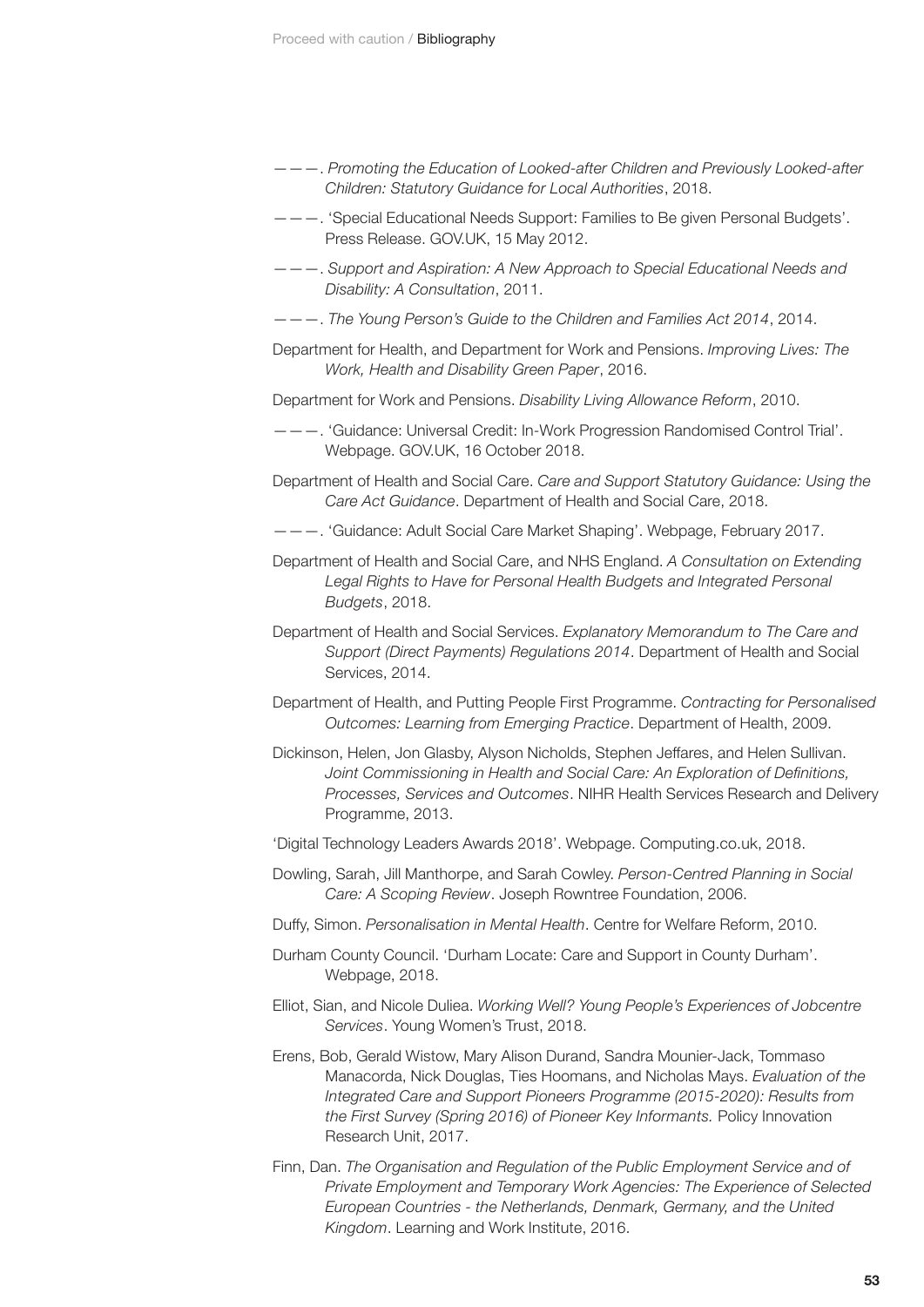- Forder, Julian, Karen Jones, Caroline Glendinning, James Caiels, Elizabeth Welch, Jacqueline Davidson, Karen Windle, Annie Irvine, Dominic King, and Paul Dolan. *Evaluation of the Personal Health Budget Pilot Programme*. Department of Health, 2012.
- Forder, Julien, Karen Jones, C. Glendinning, J. Caiels, E. Welch, K Baxter, and P. Dolan. *Evaluation of the Personal Health Budget Pilot Programme*. University of Kent: Personal Social Services Research Unit, 2012.
- Foster, David, and Robert Long. *The Pupil Premium*. House of Commons Library, 2017.
- ———. *The Pupil Premium: Briefing Paper*. London: The Stationery Office, 2018.
- Fox, Alex, Chris Fox, and Caroline Marsh. 'Could Personalisation Reduce Re-Offending?' *Journal of Social Policy* 42, no. 4 (2013): 721–41.
- Fox, Alex, and Tim Parkin. *Gathering the Evidence: Making Personal Budgets Work for All*. Think Local Act Personal, 2017.
- Fox, Chris, Alex Fox, and Caroline Marsh. *Personalisation in the Criminal Justice System: What Is the Potential?* Criminal Justice Alliance, 2014.
- Fox, Chris, Patrick Williams, Stephanie Campbell, Eniola Oluwa, Jade Rowsley, and Ashleigh Wegner. *Interim Evaluation of Inside Out*. Policy Evaluation and Research Unit, 2012.
- Gardner, Ali. *Personalisation in Social Work*. Learning Matters, 2014.
- Gash, Tom, Michael Hallsworth, Sharif Ismail, and Akash Paun. *Performance Art: Enabling Better Management of Public Services*. Institute for Government, 2008.
- Gash, Tom, Nehal Panchamia, Sam Sims, and Louisa Hotson. *Making Public Service Markets Work*. Institute for Government, 2013.
- Ginneken, Ewout van, Peter P Groenewegen, and Martin McKee. 'Personal Healthcare Budgets: What Can England Learn from the Netherlands?' *BMJ* 344 (2012).
- Glasby, Jon, and Rosemary Littlechild. *Direct Payments and Personal Budgets: Putting Personalisation into Practice*. 3rd ed., 2016.
- Glendinning, Caroline, David Challis, José-Luis Fernandez, Sally Jacobs, Karen Jones, Martin Knapp, Jill Manthorpe, et al. *Evaluation of the Individuals Budget Pilot Programme: Final Report*. York: Social Policy Research Unit, University of York., 2008.
- Glendinning, Caroline, Jacqueline Davidson, and Kate Baxter. *Personal Health Budgets and Maternity Care*. Department of Health, 2013.
- Government Digital Service. 'Government Transformation Strategy'. Webpage, 9 February 2017.
- [GOV.UK.](http://GOV.UK) 'Children with Special Education Needs and Disabilities (SEND)'. Webpage, 2019.
- ———. 'Disability Premiums'. Webpage, 2019.
- ———. 'Disabled Facilities Grants'. Webpage, 2019.
- ———. 'Employment and Support Allowance (ESA)'. Webpage, 6 January 2016.
- ———. 'Get Help at Work If You're Disabled or Have a Health Condition (Access to Work)'. Webpage, 2019.
- ———. 'Housing Benefit'. Webpage, 2019.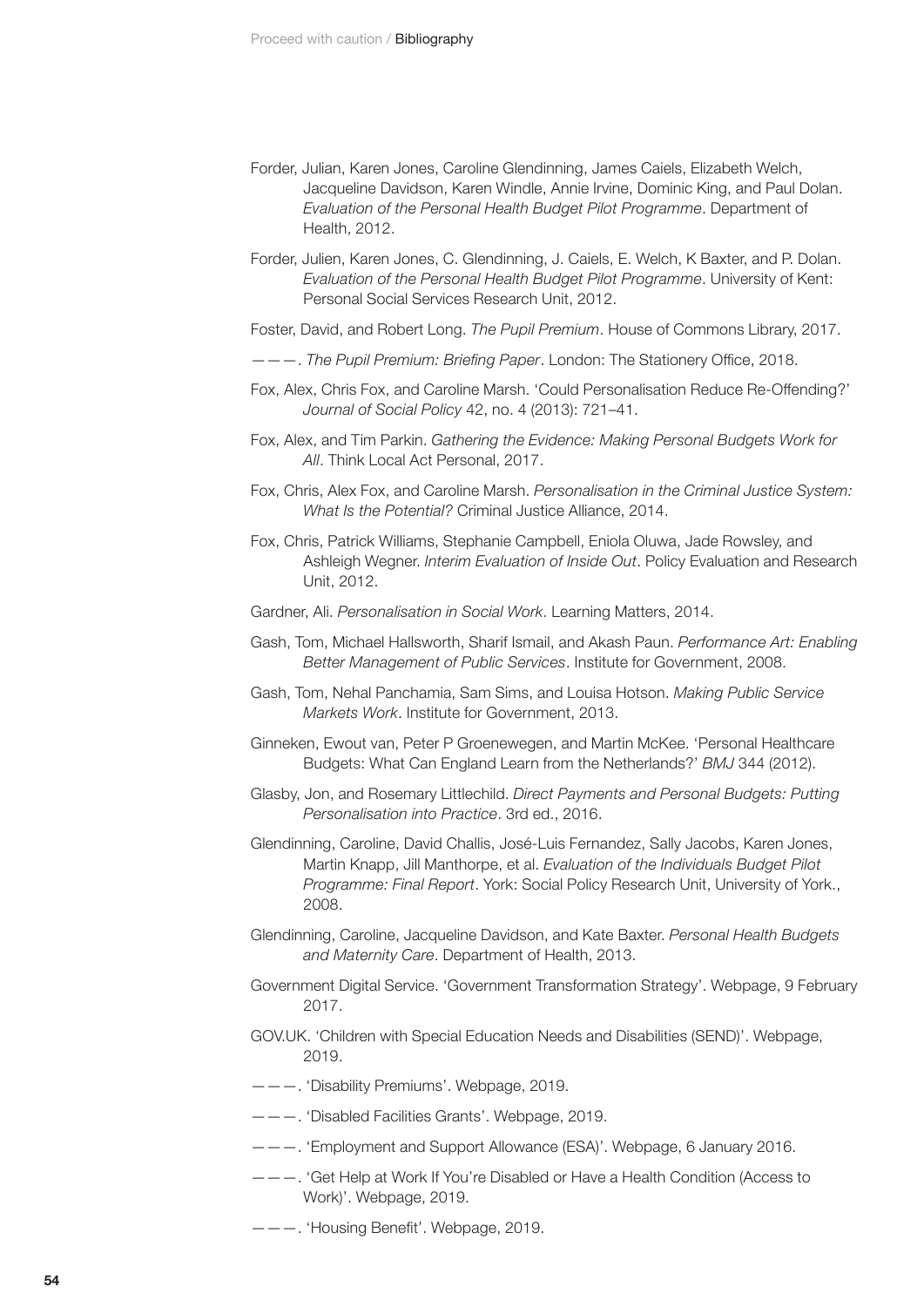- ———. 'Income Support'. Webpage, 2019.
- ———. 'Industrial Injuries Disablement Benefit'. Webpage, 2019.
- ———. 'Jobseeker's Allowance (JSA)'. Webpage, 11 February 2017.
- ———. 'Personal Independence Payment (PIP)'. Webpage, 2019.
- ———. 'Reduced Earnings Allowance'. Webpage, 2019.
- ———. 'Specialist Employability Support'. Webpage, 2019.
- Hamilton, Sarah, Paulina Szymczynska, Naomi Clewett, Jill Manthorpe, Jerry Tew, John Larsen, and Vanessa Pinfold. 'The Role of Family Carers in the Use of Personal Budgets by People with Mental Health Problems'. *Health Soc Care Community* 25, no. 1 (2015): 158–66.
- Harkes, Mary Anne, Michael Brown, and Dorothy Horsburgh. 'Self Directed Support and People with Learning Disabilities: A Review of the Published Research Evidence.' *British Journal of Learning Disabilities* 42, no. 2 (2014): 87–101.
- Harwich, Eleonora, Alexander Hitchcock, and Elaine Fischer. *Faulty by Design. The State of Public-Service Commissioning.* Reform, 2017.
- Hatton, Chris, and John Waters. *National Personal Budgets Survey 2011*. Think Local Act Personal, 2011.
- ———. *The Second POET Survey of Personal Budget Holders and Carers 2013*. Think Local Act Personal, 2013.
- Hitchcock, Alexander, Maisie Borrows, and Eleonora Harwich. *Vive La Devolution: Devolved Public-Services Commissioning*, 2017.
- HM Government. *Care Act 2014*, 2014.
- ———. *Open Public Services White Paper*. London: The Stationary Office, 2011.
- Home Office, and Ministry of Justice. '2010 to 2015 Government Policy: Reoffending and Rehabilitation'. Webpage, 8 May 2015.
- Homeless Link. *The Unhealthy State of Homelessness: Health Audit Results 2014*. Homeless Link, 2014.
- Honeycutt, Todd, and Lorenzo Moreno. *Experiences of Germany and the Netherlands in Serving Transition-Age Youth*. Mathematica Center for Studying Disability Policy, 2014.
- Horne, Matthew, and Tom Shirley. 'Co-Production in Public Services: A New Partnership with Citizens'. Cabinet Office, March 2009.
- Hough, Juliette, and Becky Rice. *Providing Personalised Support to Rough Sleepers: An Evaluation of the City of London Pilot*. In Control, 2010.
- House of Commons Committee of Public Accounts. *Government Contracts for Community Rehabilitation Companies, Twenty-Seventh Report of Session 2017-19*. HC 897. London: The Stationery Office, 2018.
- ———. *Personal Budgets in Social Care, Second Report of Session 2016–17*. HC 74. London: The Stationery Office, 2016.
- House of Commons Justice Committee, and Justice Committee. *Cutting Crime: The Case for Justice Reinvestment: First Report of Session 2009-10*. HC 94-I. London: The Stationery Office, 2009.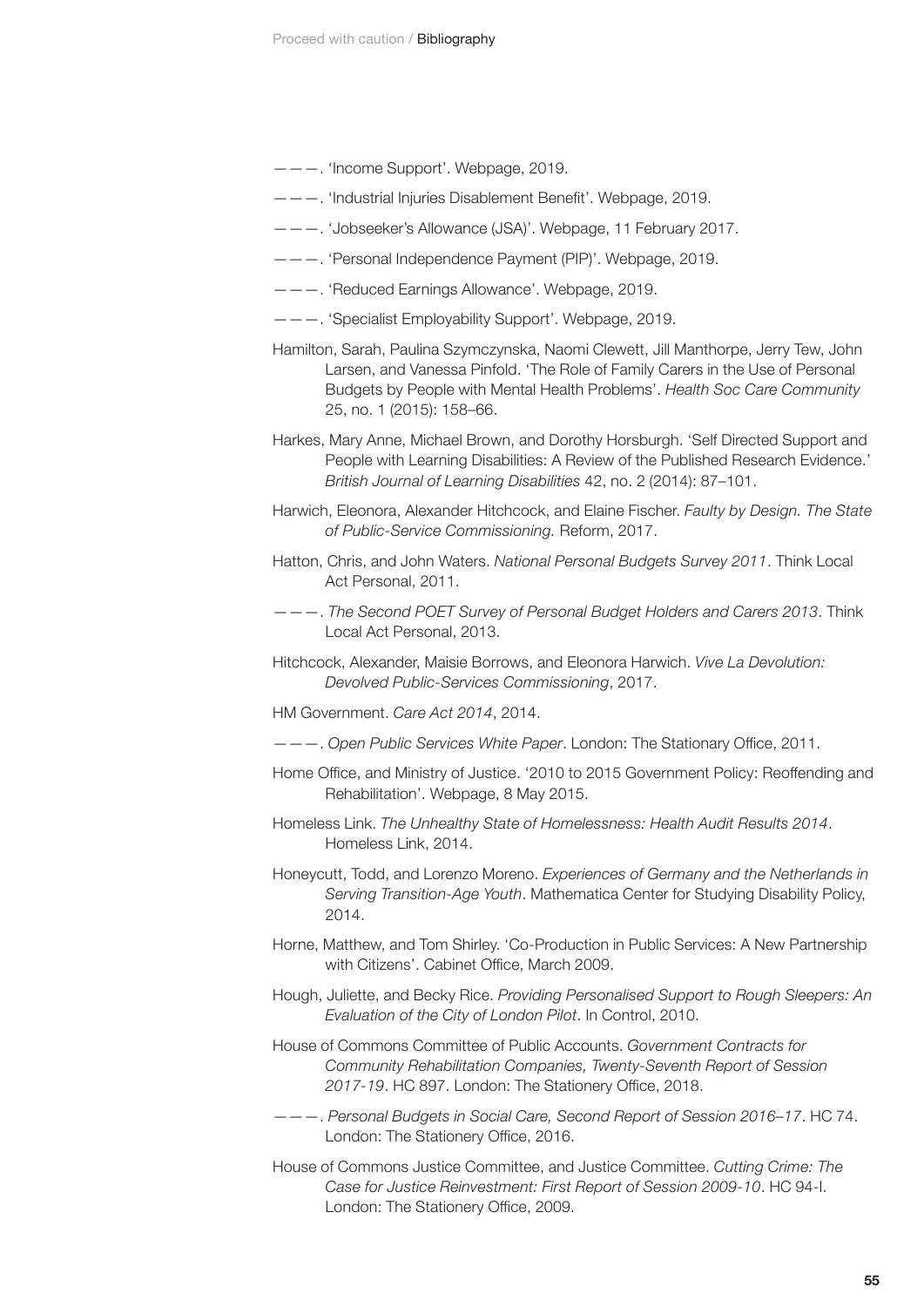- House of Commons Work and Pensions Committee. *In-Work Progression in Universal Credit: Tenth Report of Session 2015-16*. HC 549. London: The Stationery Office, 2016.
- ———. *The Future of Jobcentre Plus: Government Response to the Committee's Second Report of Session 2016-17*. HC 965. London: The Stationery Office, 2017.
- Humphries, Richard, and Lillie Wenzel. *Options for Integrated Commissioning: Beyond Barker*. The King's Fund, 2015.
- In Control. *Responding to the Challenges and Opportunities Outlined in the Audit Commission's Report on Personal Budgets*. In Control, 2011.
- ———. *Support and Aspiration: Introducing Personal Budgets*. In Control, 2013.
- Independent Living Strategy Group. *Payment Cards in Adult Social Care: A National Overview 2017*. In Control, 2017.
- Jacobs, Rowena, Martin Chalkley, Maria Jose Aragon, Jan R. Bohnke, Mike Clark, Valerie Moran, and Simon Gilbody. *Funding of Mental Health Services: Do Available Data Support Episodic Payment?* University of York, 2016.
- Jarrett, Tim. *Social Care: Direct Payments from a Local Authority (England)*. London: The Stationery Office, 2015.
- Jones, Karen, Julian Forder, James Caiels, Elizabeth Welch, Karen Windle, Jacqueline Davidson, Paul Dolan, Caroline Glendinning, Annie Irvine, and Dominic King. *The Cost of Implementing Personal Health Budgets*. Department of Health, 2011.
- Karthaus, Roland. *Masterplan: A Framework for Rehabilitation Capital and Culture*. RSA, 2014.
- Kelly, Elaine, and Tom Lee. *Under Pressure? NHS Maternity Services in England*. Institute for Fiscal Studies, 2017.
- Kent County Council. 'Special Educational Needs and Disabilities Privacy Notice'. Webpage, 2019.
- Kestenbaum, A. *Making Community Care a Reality: The Independent Living Fund, 1988-1993*. London: RADAR, 1993.
- Larkin, Mary. *Personal Budgets and the Carer Service User Relationship: Developing the Knowledge Base about Carers and Personalisation*. Carers Federation Limited, 2013.
- Lingard, Jane, Vivien Cooper, and Mick Connell. 'The Personalisation Challenge: Personalisation for People with Learning Disabilities and Behaviour Described as Challenging.' *Tizard Learning Disability Review* 19, no. 1 (2013): 3–10.
- Local Government Association. *Co-Production for Personal Health Budgets and Integrated Personal Commissioning: Summary Guide*. NHS England, 2017.
- ———. *Integrated Commissioning for Better Outcomes: A Commissioning Framework*. Local Government Association, 2018.
- ———. *Integrated Personal Commissioning: Personal Budgets, Integrated Personal Budgets and Personal Health Budgets. Summary Guide.* NHS England, 2017.
- Local Government Association, and Learning & Work Institute. *Work Local: Our Vision for an Integrated and Devolved Employment and Skills Service*, 2017.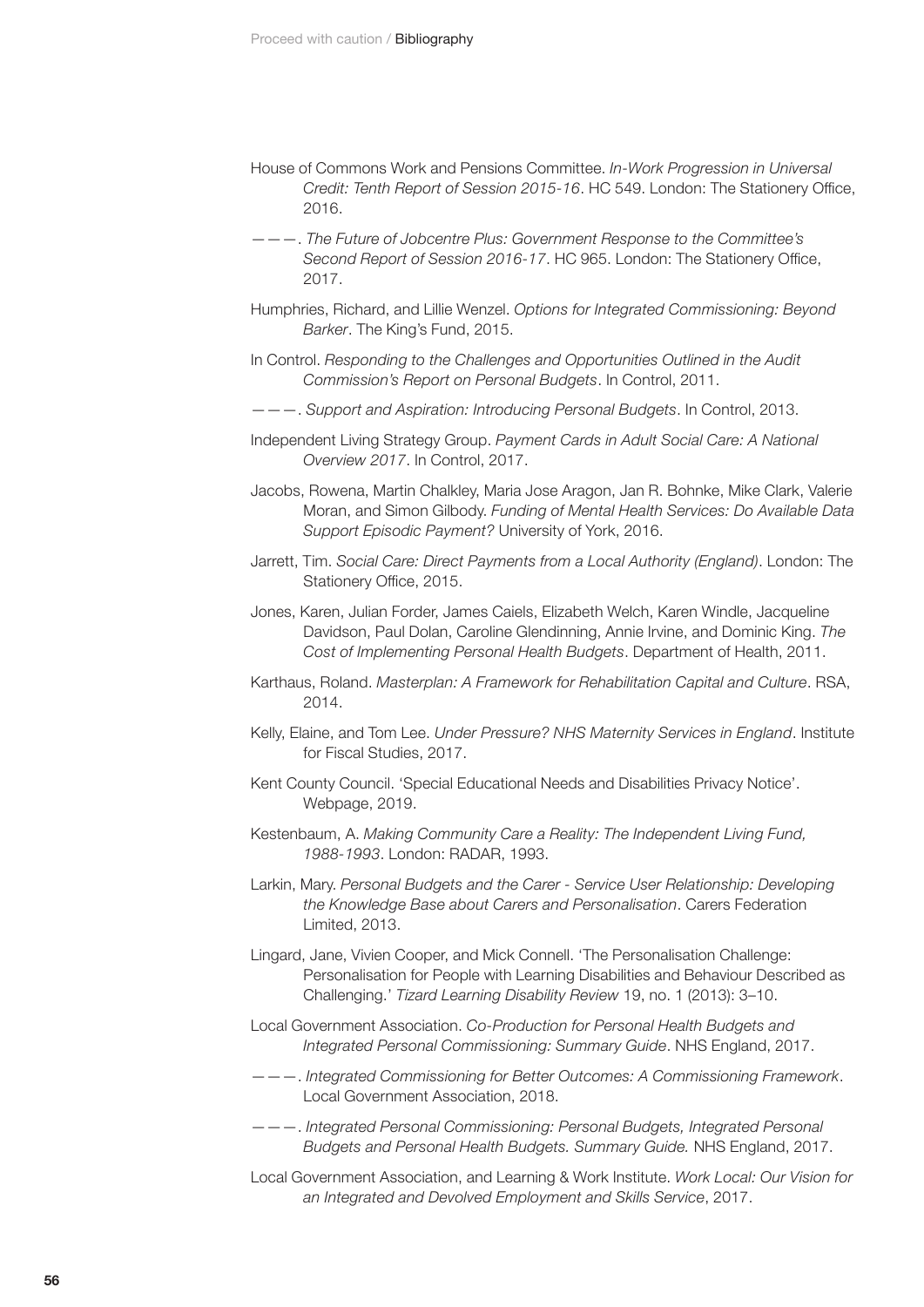- Local Government Association, NHS, and Association of Directors of Adult Social Services. *Putting People First: A Shared Vision and Commitment to the Transformation of Adult Social Care*. HM Government, 2007.
- Long, Robert. *Special Educational Needs: Support in England*. House of Commons Library, 2016.
- Manthorpe, Jill, M Stevens, J Rapaport, D Challis, A Netten, K Jones, M Knapp, M Wilberforce, and C Glendinning. 'Individual Budgets and Adult Safeguarding: Parallel or Converging Tracks? Further Findings from the Evaluation of the Individual Budget Pilots'. *Journal of Social Work* 11, no. 4 (2011): 422–438.
- Mays, Nicholas, Julian Forder, Karen Jones, Sandra Mounier-Jack, and Mary Alison Durand. *Advice to the Department of Health and NHS England on the Integrated Personal Commissioning (IPC) Programme Independent Evaluation*. Policy Innovation Research Unit, London School of Hygiene and Tropical Medicine and Economics of Health and Care Research Unit, University of Kent at Canterbury, 2016.
- McGuinness, Terry, Steven Kennedy, and Antonia Jones. *Jobcentre Plus Flexible Support Fund*. London: Stationary Office, 2016.
- McPin Foundation. *Is a Personal Budget Right for You?* McPin Foundation, 2013.
- Mind. *Personal Health Budgets in England Making Them Work in Mental Health*. Mind, 2012.
- Moore, Debra, and Tricia Nicoll. *Getting a Blue Life: Personalisation and the Criminal Justice System*. Yorkshire & Humber Improvement Partnership, 2009.
- Morris, Jenny. *Independent Lives: Community Care and Disabled People*. Basingstoke: Macmillan, 1993.
- Muir, Rick, and Harry Quilter-Pinner. *Powerful People: Reinforcing the Power of Citizens and Communities in Healthcare*. IPPR, 2015.
- Mulimba, Ashlee, and Sally Prus. *How Can a Care Navigator Add Value to Patient Experience in Accessing Health and Care Services at the Right Time, Right Place with the Right Support and Input? A Rapid Review of Existing Evidence*. NHS England, 2016.
- Murray, Kate, Andrew Tyson, and Robin Murray-Neill. *Increasing the Uptake of Direct Payments*. Department of Health, 2006.

National Audit Office. *Adult Social Care at a Glance*, 2018.

- ———. *Converting Maintained Schools to Academies*, 2018.
- ———. *Delivering Public Services through Markets: Principles for Achieving Value for Money*, 2012.
- ———. *Funding for Disadvantaged Pupils*, 2015.
- ———. *Funding for Disadvantaged Pupils: Survey Evidence from Pupils, Parents and School Leaders*, 2015.
- ———. *Individual Learning Accounts*. The Stationery Office, 2002.
- ———. *NAO Strategy 2017-18 to 2019-20*. London, 2016.
- ———. *Personalised Commissioning in Adult Social Care*, 2016.
- ———. 'Successful Commissioning Toolkit: Establishing Outcomes'. Webpage, 2019.
- ———. *Transforming Rehabilitation*, 2016.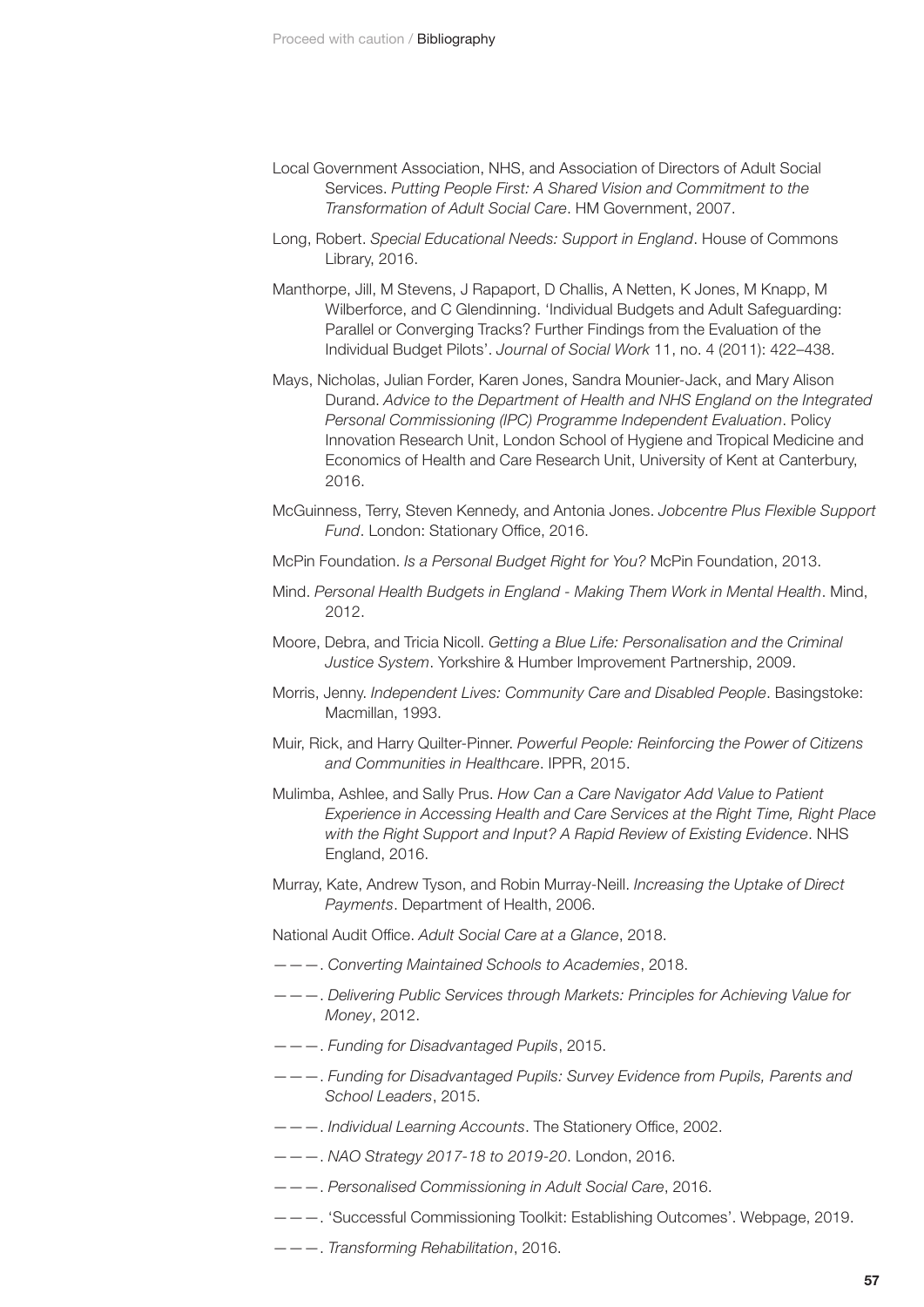- Needham, Catherine. *The Boundaries of Budgets: Why Should Individuals Make Spending Choices about Their Health and Social Care?* Centre for Health and the Public Interest, 2013.
- ———. 'The Personalisation Narrative'. In *Personalising Public Services*, 1st ed. Bristol University Press, 2011.
- Needham, Catherine, and Sarah Carr. *Co-Production: Lessons from Research*. Community Care Inform Adults, 2018.
- Newbronner, Liz, Ruth Chamberlain, Kate Bosanquet, Chris Bartlett, Bernd Sass, and Caroline Glendinning. 'Keeping Personal Budgets Personal: Learning from the Experiences of Older People, People with Mental Health Problems and Their Carers'. Social Care Institute for Excellence, February 2014.
- NHS. *NHS Long Term Plan*, 2019.
- NHS England. 'Accessible Information Standard: Making Health and Social Care Information Accessible'. Webpage. NHS England, 2017.
- ———. *Better Births A Five Year Forward View for Maternity Care.* NHS England, 2016.
- ———. *Five Year Forward View*, 2014.
- ———. *Integrated Personal Commissioning and Personal Health Budgets: Finance and Commissioning Handbook*. NHS England, 2017.
- ———. 'Maternity Choice and Personalisation Pioneers'. Webpage, 2019.
- ———. 'Maternity Choice and Personalisation Pioneers One Year On'. Webpage, 8 June 2017.
- ———. *Mental Health Clustering Booklet (2016/17)*. NHS England, 2016.
- ———. *Next Steps on the NHS Five Year Forward View*. NHS England, 2017.
- ———. *Personal Health Budgets and Integrated Personal Commissioning: National Expansion Plan*. NHS England, 2017.
- ———. 'Personal Health Budgets Learning Network'. Webpage. NHS England, 2016.
- ———. 'Personal Health Budgets to Be Rolled Out'. Press Release, 11 December 2012.
- ———. *The NHS Long Term Plan*. NHS England, 2019.
- ———. *The Northamptonshire Transforming Care Plan, 2016 to 2019*. NHS England, 2016.
- ———. 'What Are Personal Health Budgets (PHBs)?' Webpage, 2018.
- NHS England, and Local Government Association. *Personalised Commissioning and Payment: Summary Guide*. NHS England, 2017.
- NHS England, and NHS Digital. *Personal Health Budgets Mandatory Data Collection Guidance*, 2018.
- 'NHS Funds Spent on "Patient Treats"'. Webpage. BBC News, 1 September 2015.
- [NHS.UK.](http://NHS.UK) 'About the NHS Website'. Webpage. [NHS.UK](http://NHS.UK), 14 August 2018.
- ———. 'Care and Support Plans'. Webpage, 8 August 2018.
- ———. 'NHS Continuing Healthcare'. Webpage, 2019.
- Office for National Statistics. 'Public Service Productivity'. In *The ONS Productivity Handbook*. Methodology Directorate. Office for National Statistics, 2016.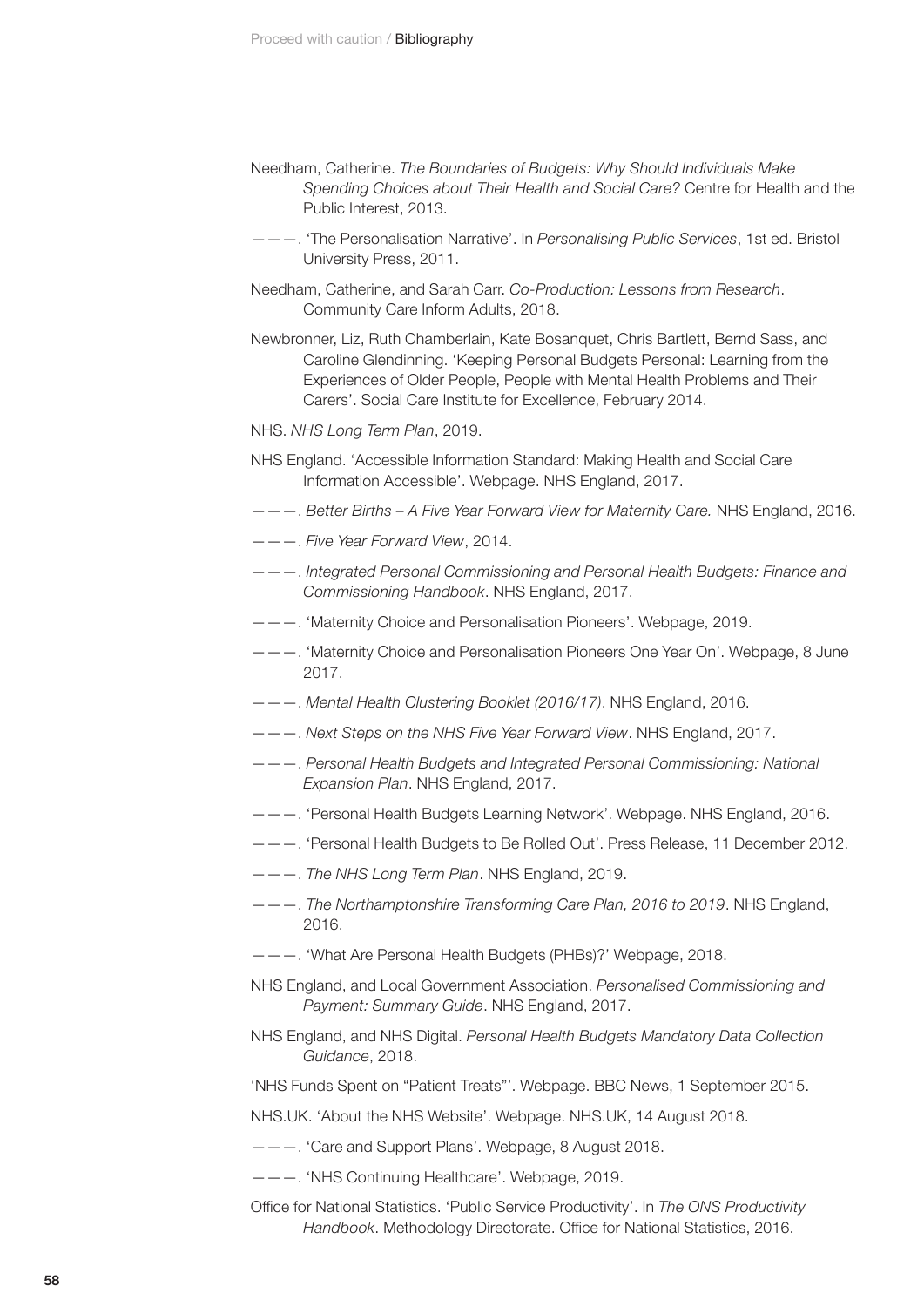'Personal Budgets'. Webpage. [PenderelsTrust.org.uk](http://PenderelsTrust.org.uk), 2019.

- *Personal Health Budgets and Integrated Personal Commissioning Quick Guide*. NHS England, 2018.
- Plotkin, Lisa. *Support Overdue: Women's Experiences of Maternity Services*. The National Federation of Women's Institutes (NFWI) and NCT, 2017.
- Powell, Andy. *Work and Health Programme*. London: Stationary Office, 2018.
- Power, Andrew, Ruth Barlett, and Edward Hall. 'Peer Advocacy in a Personalized Landscape: The Role of Peer Support in a Context of Individualized Support and Austerity.' *Journal of Intellectual Disabilities* 20, no. 2 (2016): 183–93.
- Prime Minister's Office, 10 Downing Street. 'Public Service Reform'. Webpage, 17 January 2011.
- Prison Reform Trust. *Prison: The Facts. Bromley Briefings Summer 2018*. Prison Reform Trust, 2018.
- Public Service Delivery Network. *Personal Budgets: Opportunities and Challenges for the Voluntary Sector*. National Council for Voluntary Organisations, 2009.
- Ray, Kathryn, Oliver Crunden, and Hannah Murphy. *Liverpool City Region Youth Employment Gateway (YEG) Evaluation*. Learning and Work Institute, 2018.
- Reed In Partnership. *Bridging the Divide: Integrating Employment and Skills*. Reed In Partnership, 2010.
- Roeher Institute. *Individualized Quality of Life Project: Final Evaluation Report*. Roeher Institute, 2000.
- Rogers, Neil. 'Evidence to Policy: Reflections on Secondment with Connect to Support Hampshire and Corporate Partners Public Consulting Group UK Limited'. *Public Policy: University of Southampton*, n.d.
- Rosengard, Ann, Isla Laing, Julie Ridley, and Susan Hunter. *A Literature Review on Multiple and Complex Needs*. Scottish Executive Social Research, 2007.
- Routledge, Martin, and Sarah Carr. *Improving Personal Budgets for Older People: A Review: Phase One Report*. Social Care Institute for Excellence, 2013.
- Routledge, Martin, and Jaimee Lewis. *Personal Budgets: Taking Stock, Moving Forward*. Think Local Act Personal, 2011.
- Royal Borough of Greenwich. 'Greenwich Community Directory: Your Online Health and Social Care Directory'. Webpage, 2019.
- Sage, Daniel. 'Book Review: Personalising Public Services: Understanding the Personalisation Narrative by Catherine Needham', 26 February 2012.
- Shaping Our Lives. 'About Shaping Our Lives'. Webpage, 2019.
- Sibthorp, Kate, and Tricia Nicoll. *Making It Personal: A Family Guide to Personalisation, Personal Budgets and Education, Health and Care Plans*. Department for Education, 2014.
- Simpson, Helen. *Productivity in Public Services*. The Centre for Market and Public Organisation, 2006.
- Skills Funding Agency, and Department for Education. *OLASS English and Maths Assessments: Participation 2015/16*. Department for Education, 2016.
- Slasberg, Colin, and Peter Beresford. 'The False Narrative about Personal Budgets in England: Smoke and Mirrors?' *Disability & Society* 31, no. 8 (2016): 1132–37.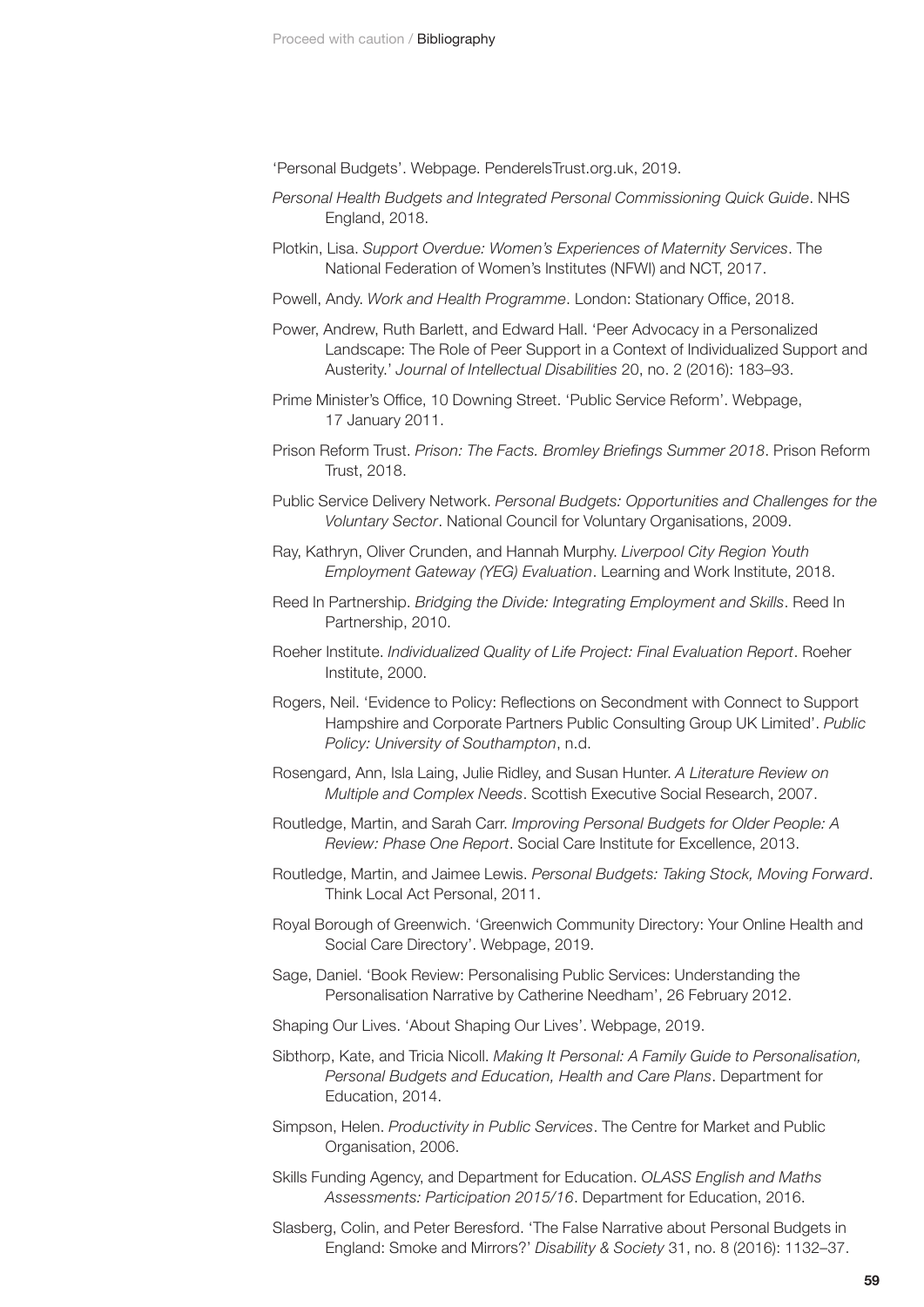- Slasberg, Colin, Peter Beresford, and Peter Schofield. 'Further Lessons from the Continuing Failure of the National Strategy to Deliver Personal Budgets and Personalisation'. *Research, Policy and Planning* 31, no. 1 (2015): 45–53.
- Smyth, Chris. 'Patients Will Decide How They Spend NHS Money'. *The Times*, 17 April 2018.
- Social Care Institute for Excellence. 'Care Act: Personal Budgets and Direct Payments Training Course'. Webpage, 2019.
- ———. *Choice, Control and Individual Budgets: Emerging Themes*. London: Social Care Institute for Excellence, 2007.
- ———. 'Personalisation for Commissioners'. Webpage, 2009.
- ———. *The Participation of Adult Service Users, Including Older People, in Developing Social Care*. Social Care Institute for Excellence, 2007.
- Social Mobility Commission. *State of the Nation 2017: Social Mobility in Great Britain*. Social Mobility Commission, 2017.
- Somerset County Council, and NHS England. 'Somerset Choices'. Webpage, 2018.
- Spandler, Helen. 'Friend or Foe? Towards a Critical Assessment of Direct Payments'. *Critical Social Policy* 24, no. 2 (2004): 187–209.
- Spivack, Rhian, Meera Craston, and Christopher Carr. *Thematic Report: The Education, Health and Care (EHC) Planning Pathway for Families That Are New to the SEN System*. Department for Education, 2014.
- Stockton, Simon, and Martin Cattermole. *Personal Budgets Checking the Results*. Think Local Act Personal, 2010.
- Sturgess, Gary L., and Lauren M. Cumming. *Payment by Outcome: A Commissioner's Toolkit*. 2020 Public Services Trust at the RSA, 2011.
- Support Solutions UK. 'Social Workers Are Inadequate with Personal Budgets | Support Solutions UK'. *Support Solutions UK*, 16 November 2018.
- Tarr, Amy. *Personalising Welfare to Work: The Case for Perosnal Welfare Budgets*. Inclusion Think Tank, 2011.
- Telford & Wrekin Council. 'My Life Telford'. Webpage, 2019.
- The Health Foundation. *Evidence Scan: Personal Health Budgets*. The Health Foundation, 2010.
- The Royal College of Midwives. *State of Maternity Services Report 2018 England*, 2018.
- Theresa May. 'Statement from the New Prime Minister Theresa May'. Press Release. [GOV.UK,](http://GOV.UK) 13 July 2016.
- Thoulass, Adam. 'Setting up the Local Digital Fund: What We've Learnt and How We're Adapting'. *MHCLG Digital Blog*, 14 November 2018.
- 'Top Tips: Commissioning for Market Diversity'. Think Local Act Personal, 2015.
- UK Commission for Employment and Skills. *2010 Review: The Integration of Employment and Skills*. UK Commission for Employment and Skills, 2010.
- Veerman, Theo, and Dirk Beekman. *The Dutch Experience with Private Social Services: Peer Review in Social Protection and Social Inclusion and Assessment in Social Inclusion (Combining Choice, Quality and Equity in Social Services)*. European Commission: DG Employment, Social Affairs and Equal Opportunities, 2009.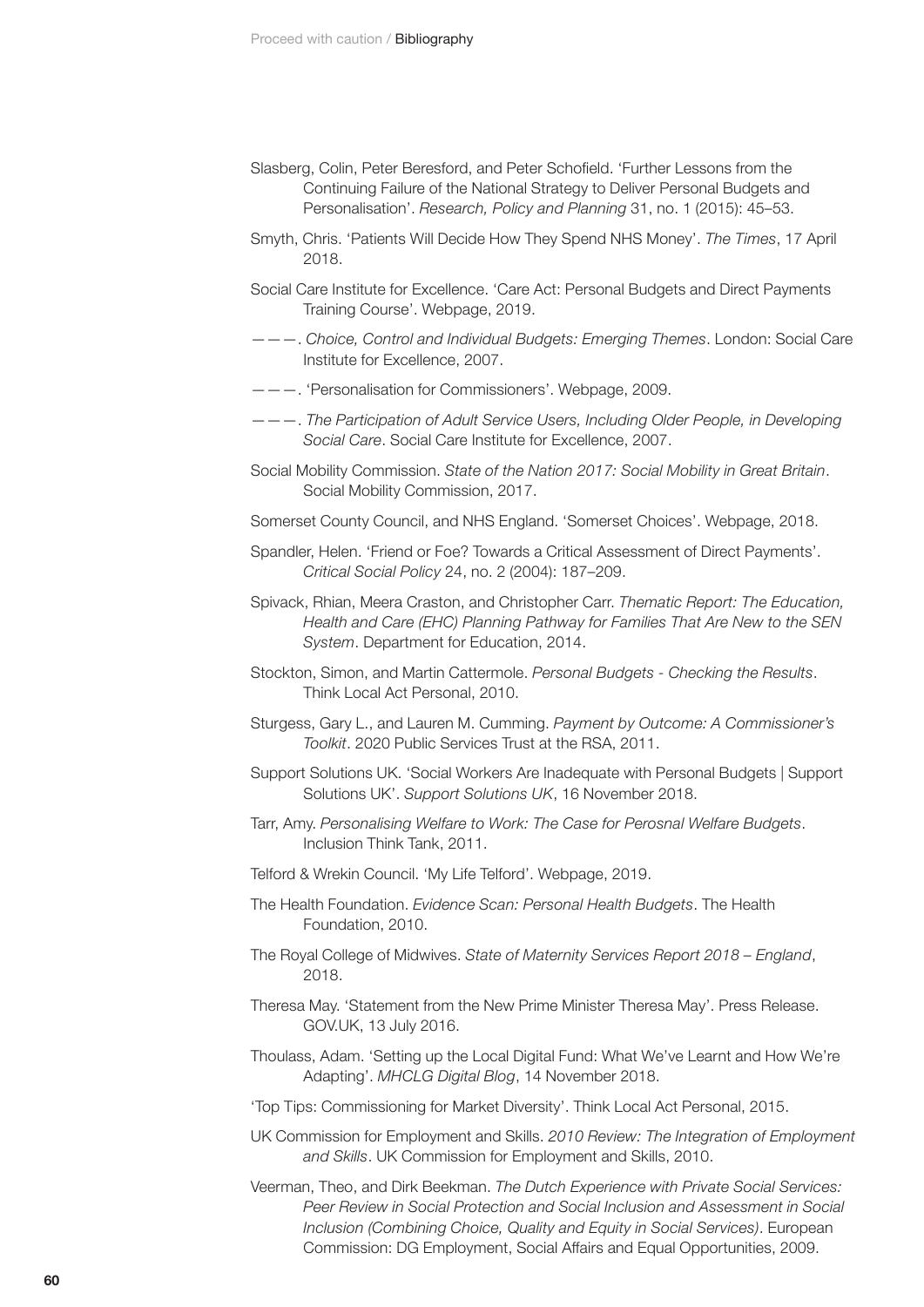- Voorberg, W.H., V.J.J.M. Bekkers, and L.G. Tummers. 'A Systematic Review of Co-Creation and Co-Production: Embarking on the Social Innovation Journey'. *Public Management Review* 17, no. 9 (2014): 1333–57.
- Ward, Helen. 'Reading Gap Widens for Poorer Children and 3 Other Findings from Today's KS1 Results'. Webpage. TES, 28 September 2017.
- Waters, John, and Chris Hatton. *Third National Personal Budget Survey: Experiences of Personal Budget Holders and Carers across Adult Social Care and Health*. In Control, 2014.
- Webber, Martin, Samantha Treacy, Sarah Carr, Mike Clark, and Gillian Parker. 'The Effectiveness of Personal Budgets for People with Mental Health Problems: A Systematic Review'. *Journal of Mental Health* 23, no. 3 (2014): 146–55.
- 'Welcome to Connect to Support'. Webpage. Connect to Support, 2018.
- Welsh Government. *A Healthier Wales: Our Plan for Health and Social Care*. Llywodraeth Cymru Welsh Government, 2018.
- ———. *Social Services and Well-Being (Wales) Act 2014: Part 4 Code of Practise (Meeting Needs)*, 2015.
- Wherton, Joseph, Paul Sugarhood, Rob Procter, Sue Hinder, and Trisha Greenhalgh. 'Co-Production in Practice: How People with Assisted Living Needs Can Help Design and Evolve Technologies and Services'. *Implementation Science* 10, no. 75 (2015).
- Wyatt, Hannah. 'Help with Independent Living'. Webpage. [Aspire.org.uk,](http://Aspire.org.uk) 2019.